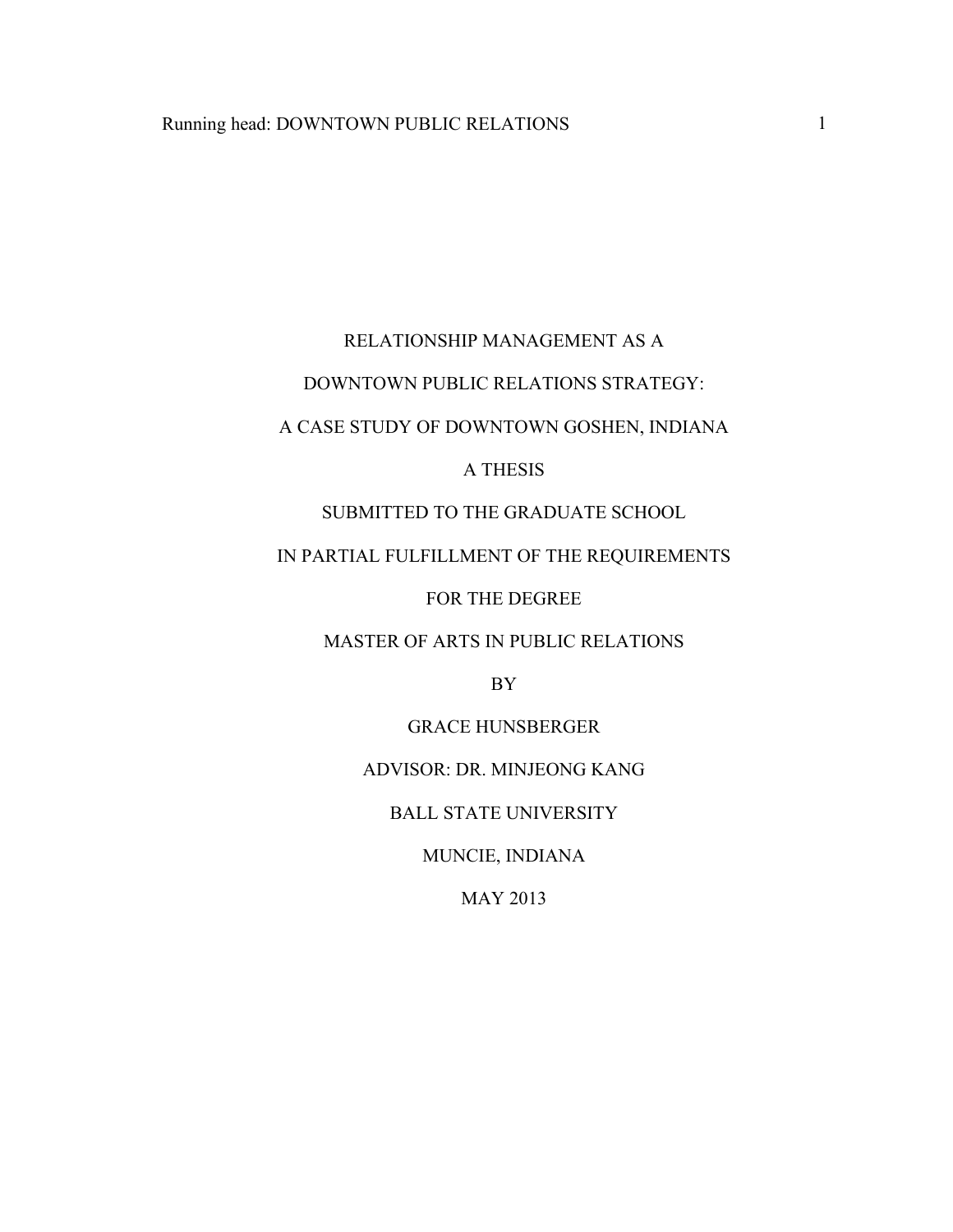## **ACKNOWLEDGEMENTS**

The researcher is indebted to advisor, Dr. Minjeong Kang, for her endless hours of support and encouragement. The researcher would also like to thank committee members, Prof. Deborah Davis and Prof. Scott Truex, for their oversight and guidance on this study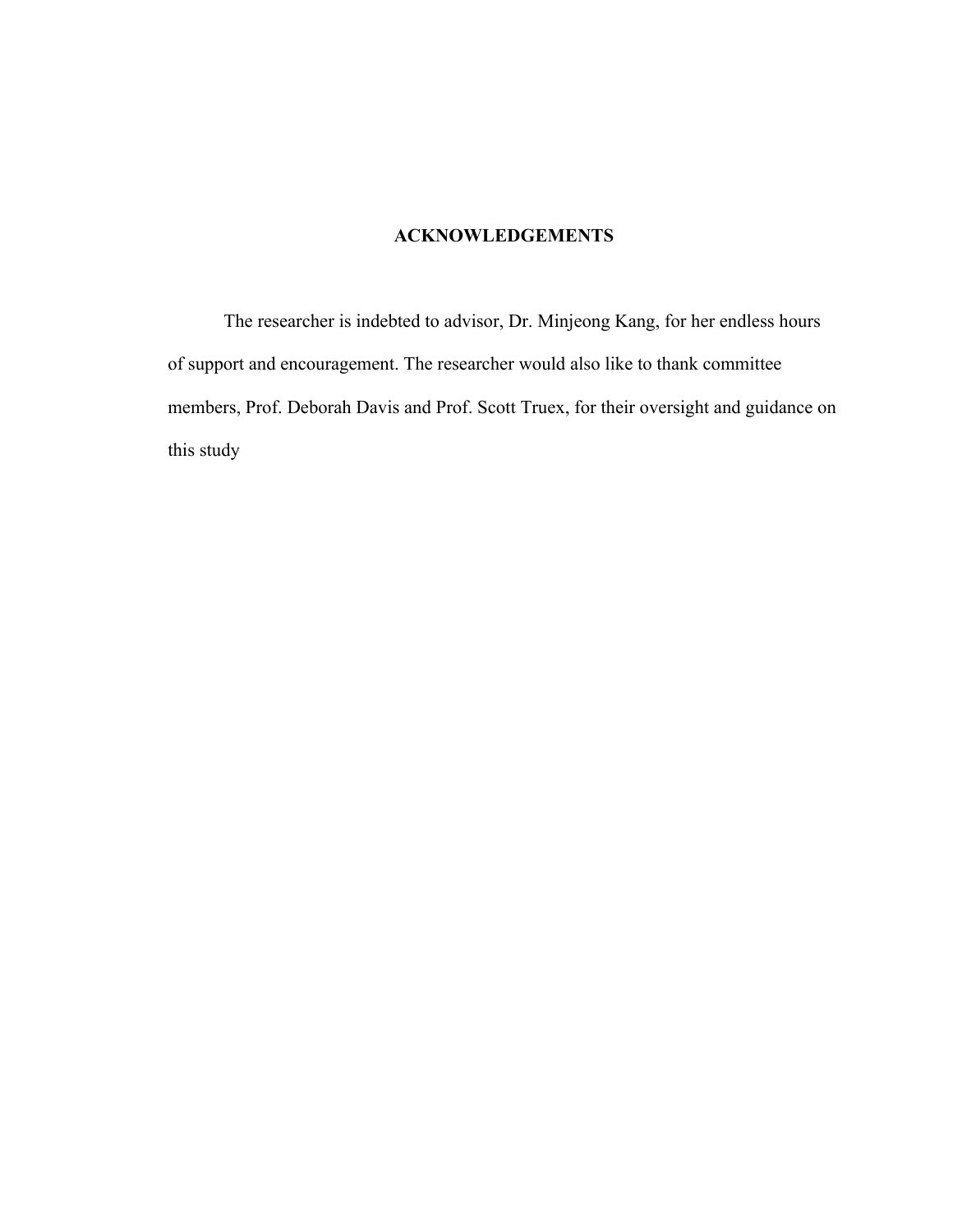## **TABLE OF CONTENTS**

| Chapter |                                         | Page |
|---------|-----------------------------------------|------|
|         | 1. INTRODUCTION                         | 4    |
|         | 2. LITERATURE REVIEW                    | 10   |
|         | 3. METHODOLOGY                          | 19   |
|         | 4. RESULTS                              | 25   |
|         | 5. DISCUSSION                           | 40   |
|         | 6. CONCLUSIONS                          | 47   |
|         | <b>REFERENCES</b>                       | 51   |
|         | <b>APPENDICES</b>                       |      |
|         | APPENDIX A: Online business survey      | 59   |
|         | APPENDIX B: One-on-one interviews       | 65   |
|         | <b>APPENDIX C: Event surveys</b>        | 72   |
|         | <b>APPENDIX D: Data analysis tables</b> | 75   |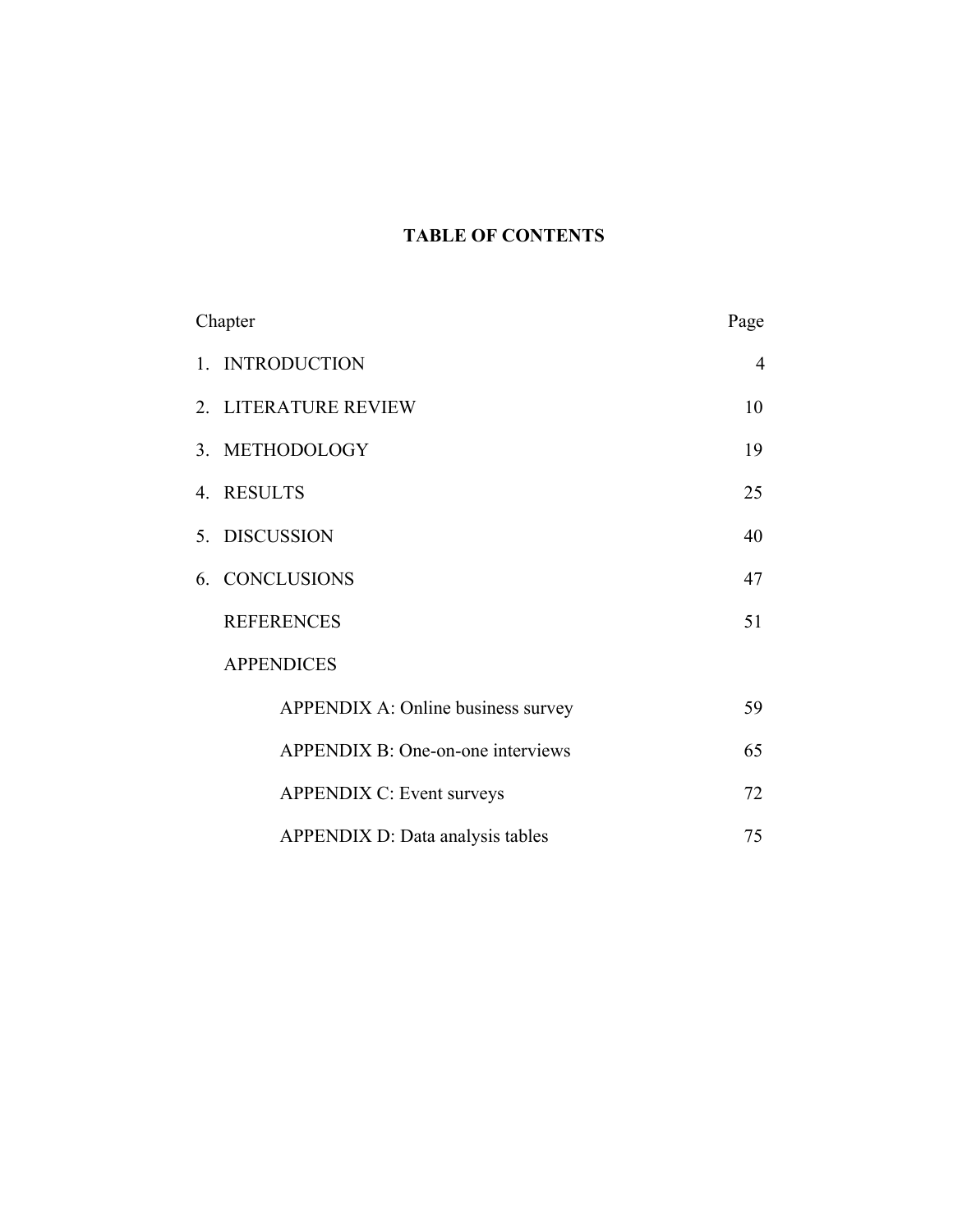#### **CH. 1 INTRODUCTION**

At a time when most downtowns are dying and the recession in the late 2000s has taken its toll on small businesses, downtown Goshen, IN, continues to thrive. With a two percent vacancy rate and new businesses starting up monthly, the downtown has found a way to survive one of the worst economic storms. What is it doing right?

Goshen is a city in and the county seat of Elkhart County, IN, and is the smaller of the two principal cities of the Elkhart-Goshen metropolitan area. It is located in the northern part of Indiana near the Michigan border, in a region known as "Michiana." As of the census of 2010, there were 31,719 people residing in the city. Goshen was chosen as the county seat on February 10, 1831. Four years prior to Goshen becoming the county seat, liberal arts school, Goshen College was founded. Goshen College has deep roots in the Mennonite Church, and has a motto of "Culture for Service." Today, Goshen College has an enrollment of 923 students, 37 full-time faculty and 34 part-time faculty ("Quick Facts," Goshen College, 2013).

Starting in 1985, local developers Dave Pottinger and Faye Peterson Pottinger took on their first revitalization project with a local restaurant located on South Main Street. Many of the historic buildings were in substantial decay, and Pottinger and Peterson Pottinger had a passion for seeing them restored. Pottinger could easily be called the "Father of Downtown Goshen," and his work along with wife, Faye Peterson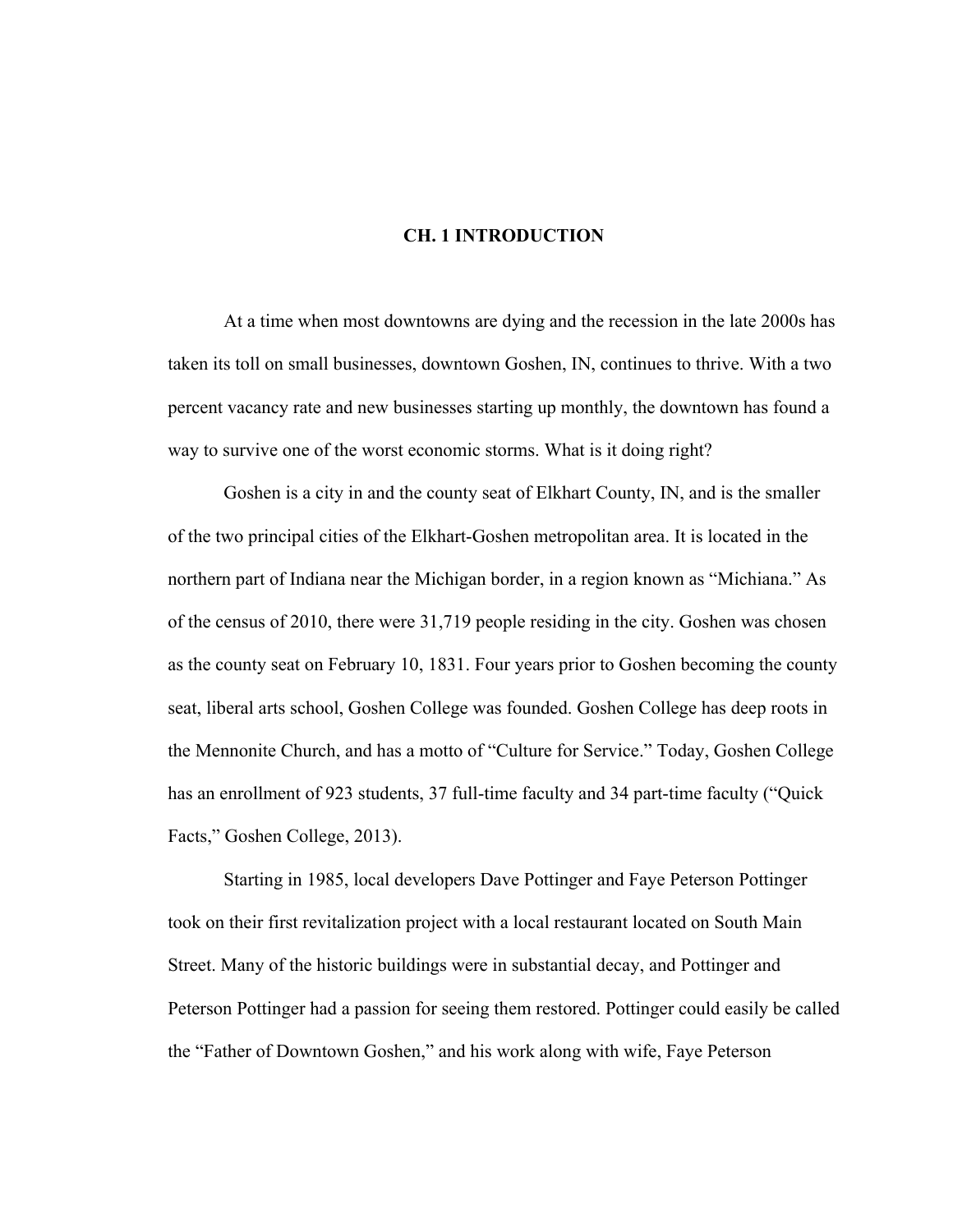Pottinger, began the downtown revitalization that is being enjoyed today. Peterson Pottinger's daughter, Maija Walters Stutsman, and husband, Jeremy Stutsman, began helping with the revival and to date the four of them have completed 41 projects in downtown Goshen. Together they own a development/consultation firm where they completed a study with downtown Goshen business owners to explore place-making ideas such as façade redevelopment, parking, business signage and streetscaping (Walters Stutsman, Peterson Pottinger, Stutsman, & Pottinger, 2010). Their study led to the implementation of a multi-year streetscaping project which included planters, bump-outs and outdoor seating, to name a few.

When the large retail establishments began opening in the county in the late '80s and early '90s, downtown retailers began to feel the negative effects. However, with the help of local visionaries and developers, downtown Goshen managed to stay vibrant and continue to grow. The purpose of this study is to explore exactly what happened from 2006 to 2011 that helped Goshen experience this revitalization despite the recent economic downturn nationwide with a record-high unemployment rate since The Great Depression. To this end, this study examined relationship maintenance strategies that were employed by these key leadership figures that led the revival, and, if any, these strategies' positive influence in downtown Goshen. Further, the study aimed to identify key elements that might have contributed to the revitalization of downtown Goshen during that period.

#### **Recent background of downtown Goshen**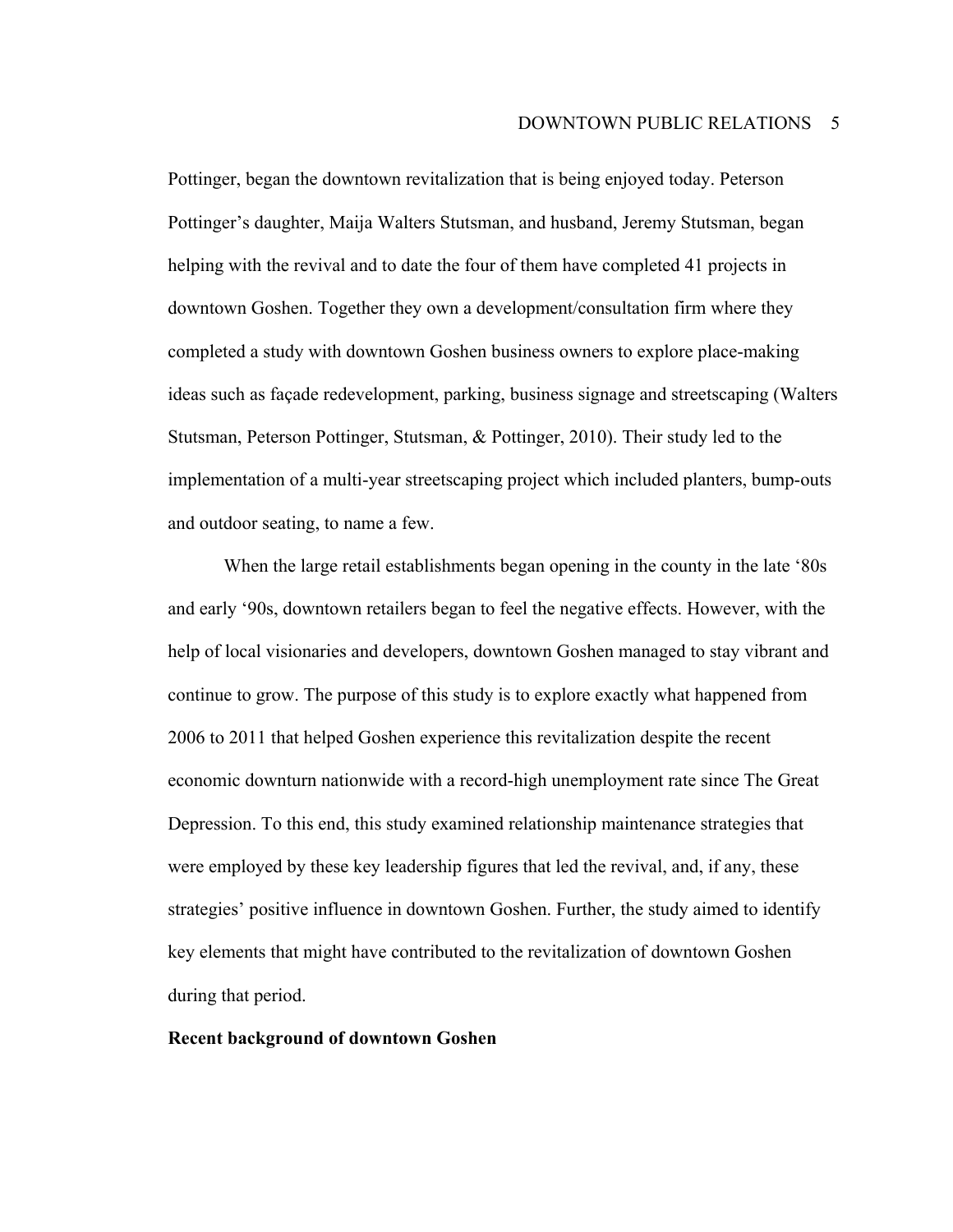Prior to the recession, the City of Goshen determined that a strategic enhancement plan was needed to further revitalize downtown Goshen. "The Goshen Downtown Action Agenda was defined with involvement from city government, the local business sector, representatives of non-profit organizations and members of the community" (Hyett & Palma, 2005, p. 6). The main item that was implemented from the plan was the revitalization of two historic buildings, by local community development corporation, LaCasa, Inc., into affordable housing units, which won a preservation award from Historic Landmarks Foundation of Indiana ("LaCasa wins preservation award," 2008).

In 2007, the Face of the City downtown group, Chamber of Commerce retail committee, and downtown's Economic Improvement District (EID) came together to form Downtown Goshen, Inc. (DGI), a non-profit organization whose mission is to "ensure the long-term vitality and growth of Goshen's commercial core" ("New group formed to promote downtown Goshen," 2007). DGI's two main programs are "First Fridays" and the façade program, both which began in 2007. On the "First Friday" of every month - throughout the year - businesses, artists, and entertainers throw a party in downtown Goshen. First Fridays has been an enormous success, seeing an average of 4,000 attenders at each event, with "January's Fire & Ice Festival" and July's "Goshen Cruisin' Reunion" topping attendance at close to 10,000 people (Rowe, 2010). Since 2007, DGI's façade program has been promoting the maintenance and rehabilitation of downtown district properties by providing matching grants to business and building owners ("Façade Grant Program," Downtown Goshen, Inc., 2013). "Since its inception the program has collaborated on 63 projects, offering free design recommendations and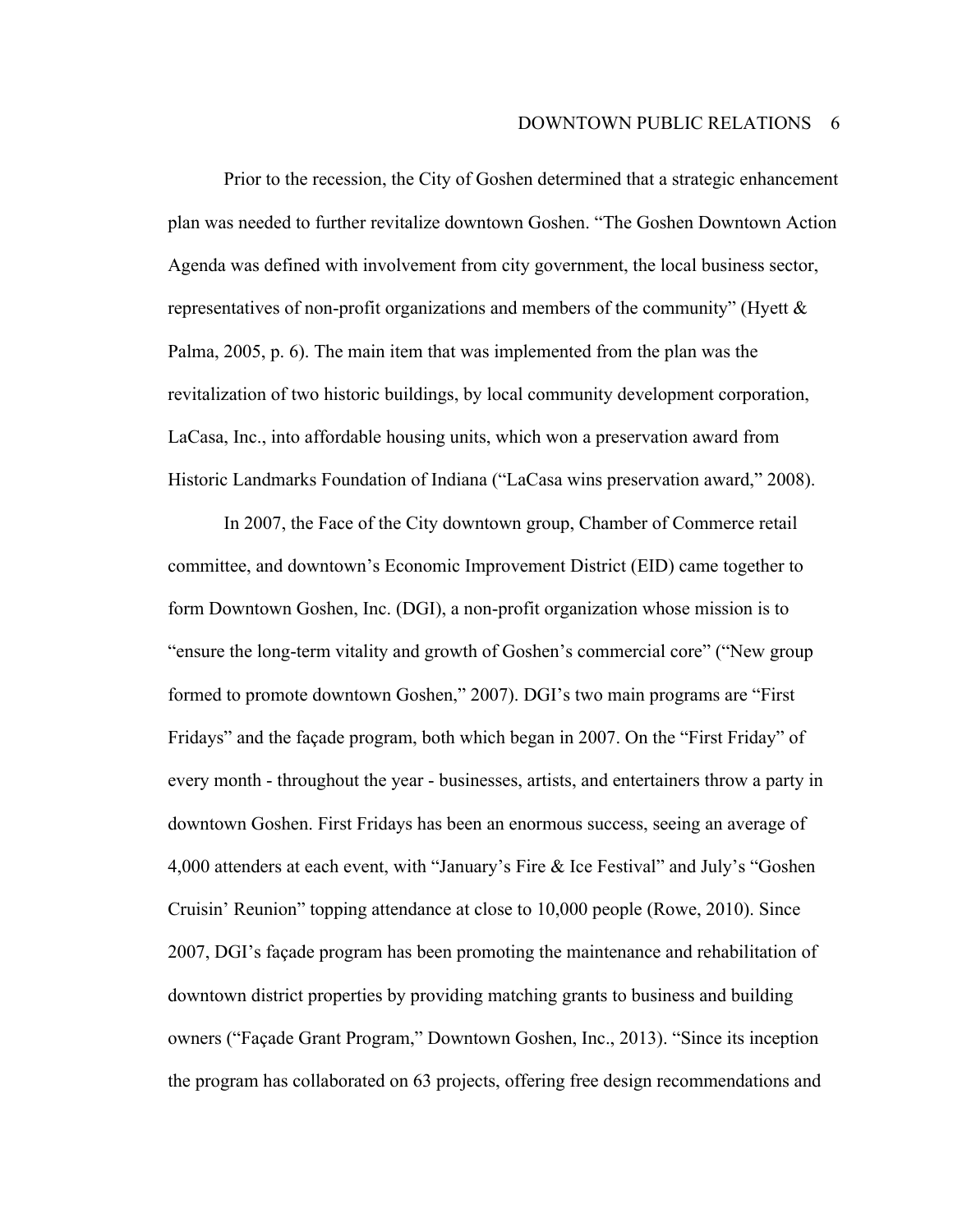75 percent up to \$4,000 financial assistance per project. To date, the program has distributed \$144,000 in the support of approved projects" (Walters Stutsman et al., 2010, p. 5).

DGI decided early on to devote its resources to building relationships with local key stakeholders, focusing on efforts that range from media relations to social media strategies. It has developed an extensive web site to communicate with its publics, both internally and externally, and regularly pitches stories to the regional media with great success. Many of the leaders and volunteers within DGI are creative individuals, in that their occupations and lifestyles consist of visual arts, entrepreneurial, and technological development. DGI began building a strong coalition of stakeholders including downtown businesses, regional organizations, corporate sponsors, educational entities, government officials, media outlets, and community residents. Community coalition-building has been an important value for DGI, as key visionary leaders continue to spend countless hours developing vital relationships in order to maintain a strong foundation. Externally, the relationship management techniques of DGI consist of one-on-one interaction with businesses, sponsors, and government officials. Internally, their technique is structured brainstorming sessions with board members and volunteers where all ideas are heard and considered.

A body of literature suggests that investment in arts, culture, and entertainment initiatives can produce significant economic benefits for cities of all sizes. Looking at research collected across numerous studies, along with many arts and culture initiatives implemented over the last five years, it is easy to see the results of significant increases in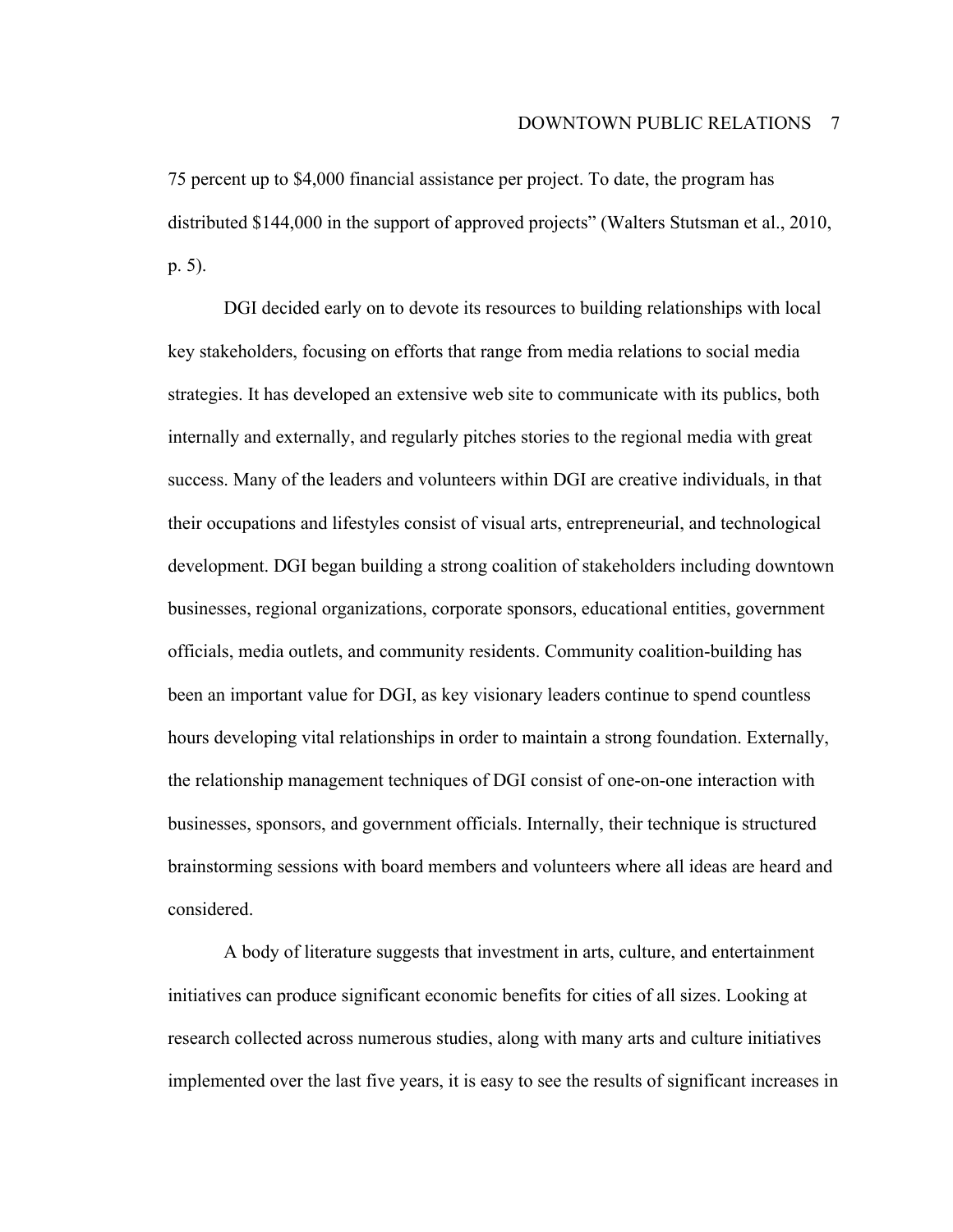jobs, property values, and revenues (Malmuth, 2011). More relevantly, literature supports the important role of local stakeholders (i.e., city government, residents, nonprofit organizations, business owners, public/private schools, news organizations, etc.) in the evolution of a genuine place brand when coupled with arts and culture initiatives (Zoughaneli, Trihas, Antonaki, & Kladou, 2012, p. 739). Similarly, in *The Rise of the Creative Class* (2002) and *The Rise of the Creative Class—Revisited* (2012), Florida argued that in order to prosper economically, regions need to offer all 3T's of economic development: *Technology, Talent, and Tolerance*. His 3T model provided a quantitative measurement index to show the contribution of creativity (talent) to the economic development of a region. If downtown public relations practitioners wish to engage the creative class, they need to be mindful of Florida's 3Ts.

#### **Study purpose**

While there are many strategies being researched and discussed in the public relations discipline, there has been no empirical effort to examine public relations strategies in the downtown development context. While most public relations theories and strategies apply across multiple industries and locations, many challenges facing downtowns (i.e. urban sprawl, large retail chains, crumbling façades) are quite different than those in the corporate world. The findings from this study would be beneficial to many regional development offices by identifying successful and unique strategies that led to the success of the revitalization efforts by DGI. Specifically, this case study of downtown Goshen, IN, and its economic development organization, DGI, examined the relationship management and maintenance strategies with key stakeholders and regional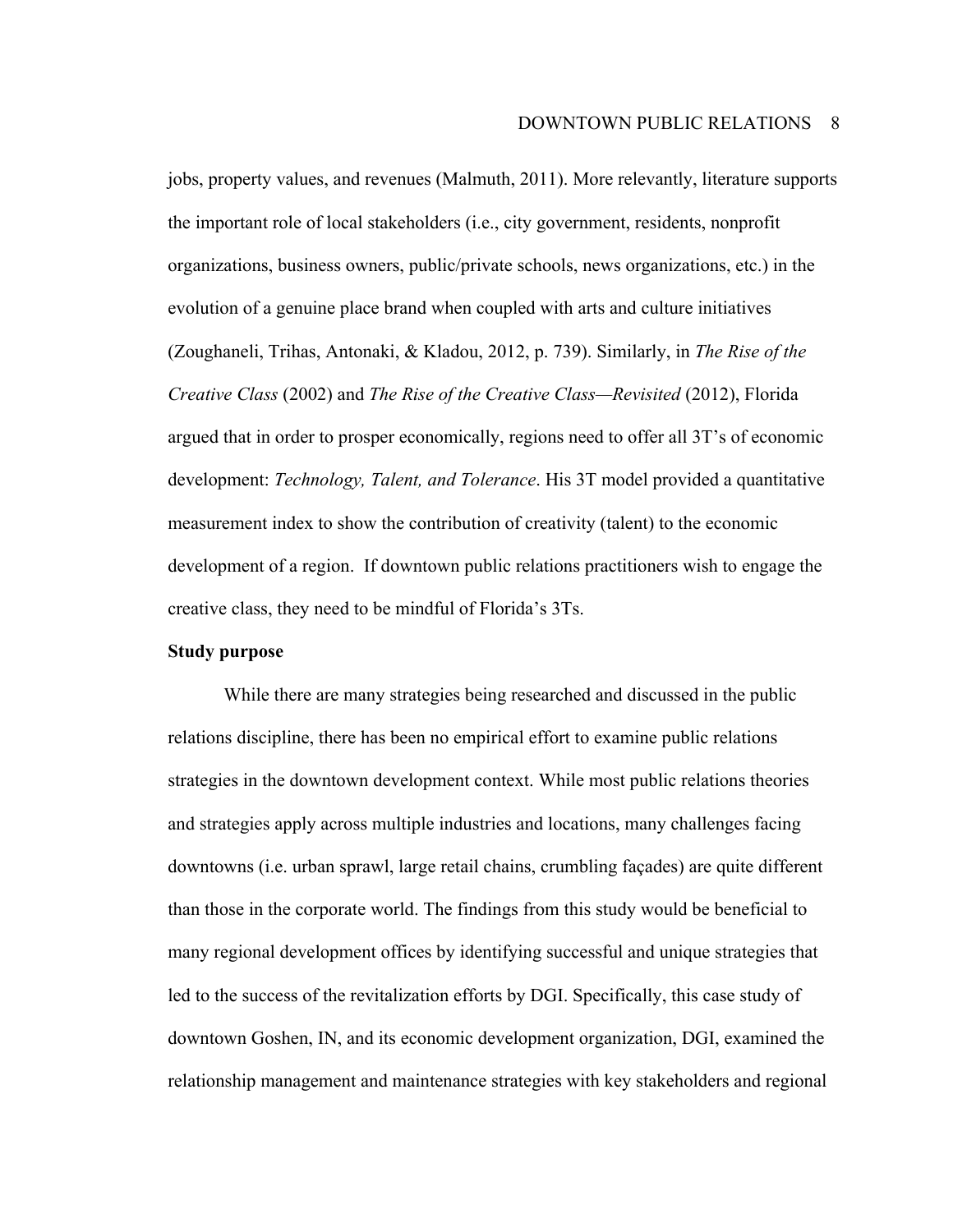revitalization efforts of DGI from three theoretical perspectives: community coalitionbuilding and relationship management/maintenance, place making/destination branding, and creative capital theory.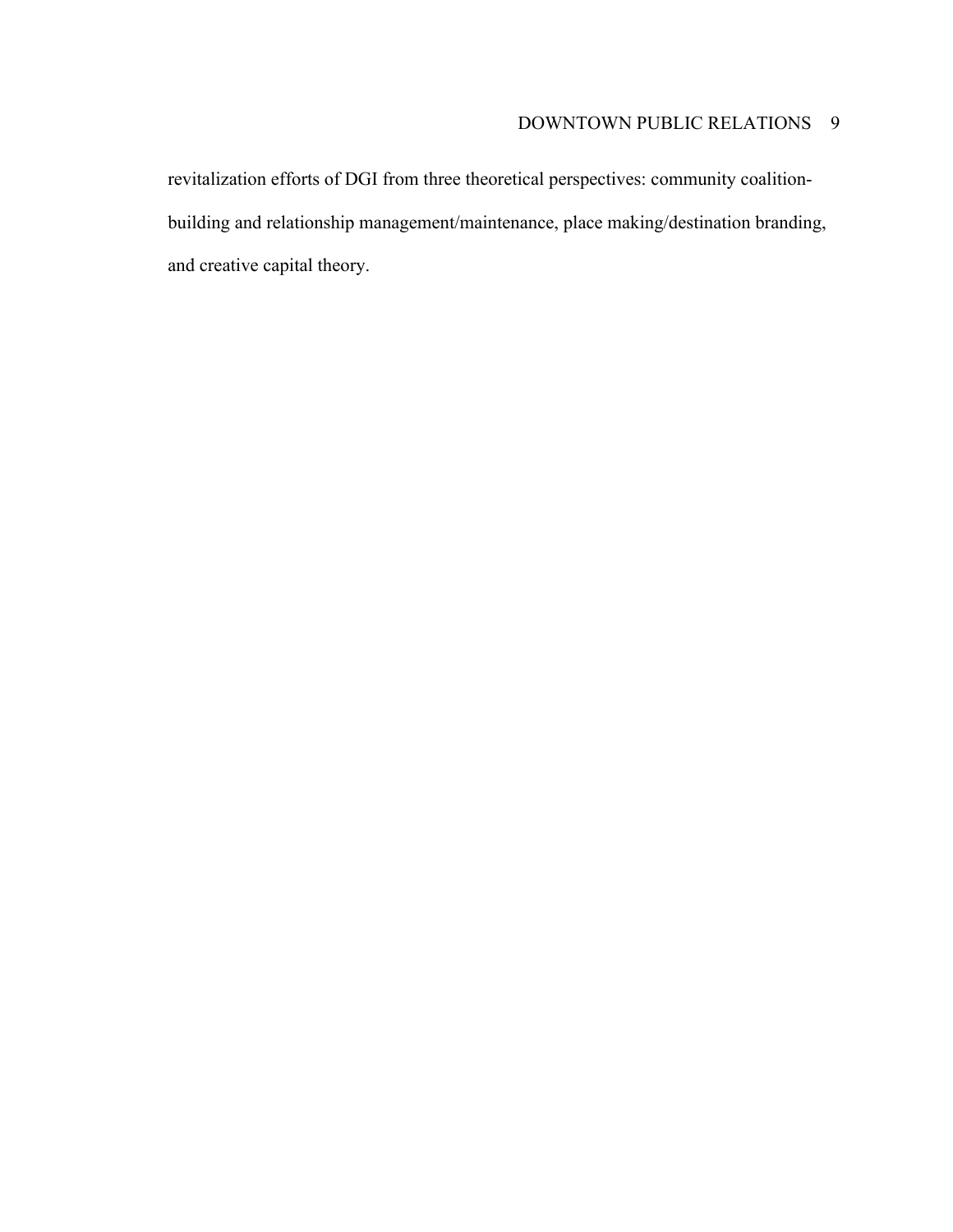#### **CH. 2 LITERATURE REVIEW**

The unique mix of community coalition-building, relationship maintenance/ management, place making/destination branding, and creative capital theory in terms of public relations strategies will be discussed in the following review of related literature.

#### **Community coalition-building and relationship building**

A community coalition is a group that includes various sectors of the community, and comes together to tackle community needs and solve community problems (Berkowitz & Wolff, 2000). The criteria for a community coalition, according to Wolff (2001), include the coalition to (a) be composed of community members; (b) focus mainly on local issues rather than national issues; (b) address community needs, building on community assets; (c) help resolve community problems through collaboration; (d) be community-wide and represented from multiple sectors; (e) work on multiple issues; (f) be citizen-influenced if not necessarily citizen-driven; (g) be a long term, not ad hoc, coalition. Additionally, Goodman et al. (1998) noted that for coalitions to promote successful collaboration and build sustainable community change there are some conditions that need to be met. Scholars such as Mattessich and Monsey (1992) and Foster-Fishman, Berkowitz, Lounsbury, Jacobson, and Allen (2001) saw one of these necessary conditions as the existence of community social capacity. Community social capacity refers to the degree in which members of a community can work together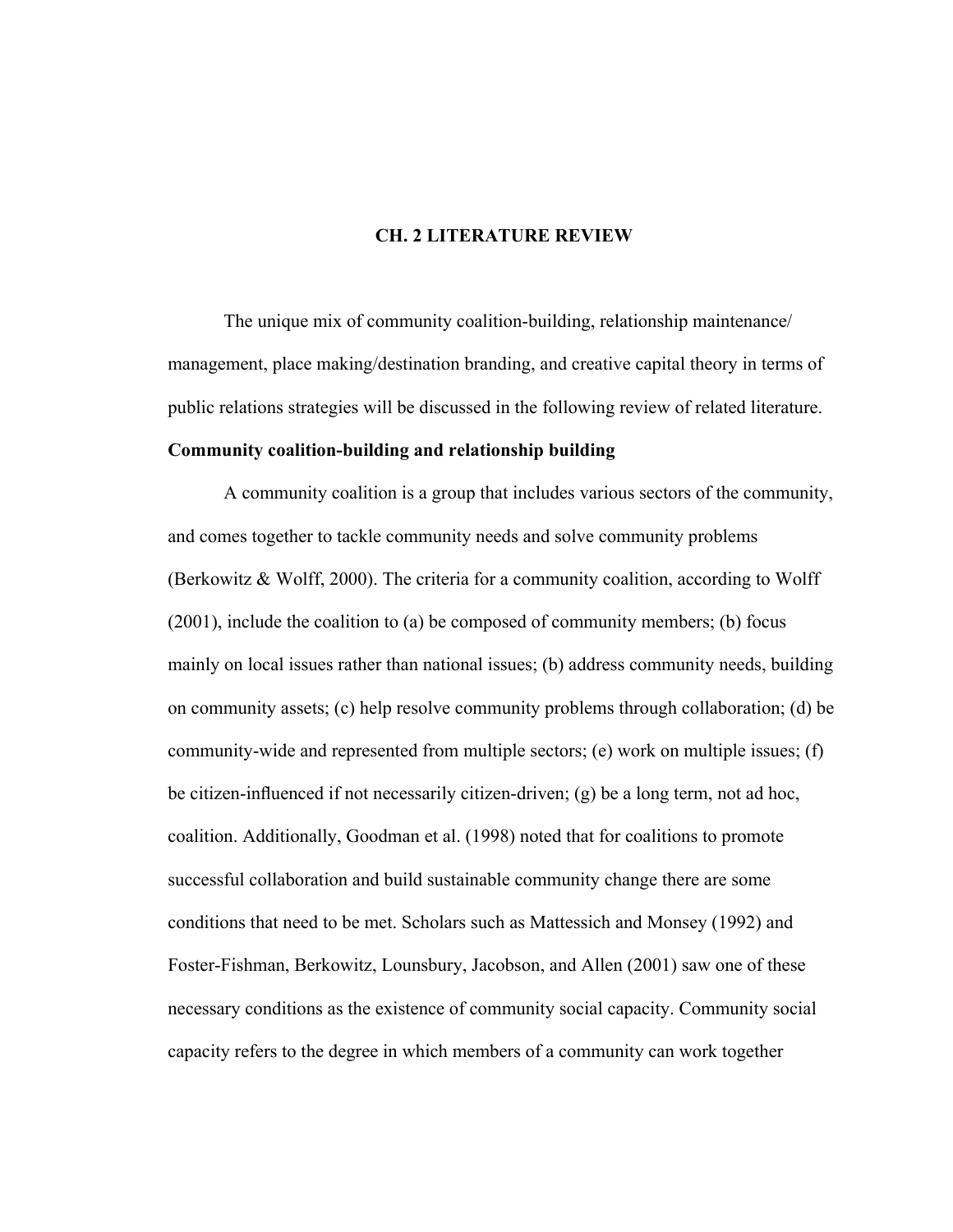successfully (Mattessich & Monsey, 1992). "Social capital or capacity lies at the heart of community development. If citizens cannot plan and work together effectively and inclusively, then substantial proactive community progress will be limited" (Mattessich, 2008, p. 49). In other words, the ability to work collaboratively with others around the table and build effective programs is essential in building social capital (Foster-Fishman et al., 2001).

A study on coalition-building activities of *Fortune 500* corporations found that the coalition-building efforts were more successful when they are confined to a few key issues and focused, rather than when they are proliferated (Wilson, 1993). Wilson also found that businesses were the most likely to invite participation of other businesses and coalitions, which indicates that business leaders themselves see solutions coming from business working to re-establish community – not government and not non-profit. According to Wilson (1994), five characteristics of excellent coalition-building in public and community relations are (a) long-range vision (pathfinders, implementers, consensusbuilders, action-oriented); (b) commitment to community (not just profit); (c) strong corporate values that emphasize the importance of people (socially progressive); (d) cooperative approach to management and problem solving (relationship-oriented and connected to the community, high value on networks, approach problems to "work them out"); (e) relationship building with all its publics based on respect, trust, and human dignity (not on profit or personal gain). The study of public relations continues to look at the many benefits accumulated when organizations implement a relational approach to public relations. For example, Bruning, Dials, and Shirka (2008) found that both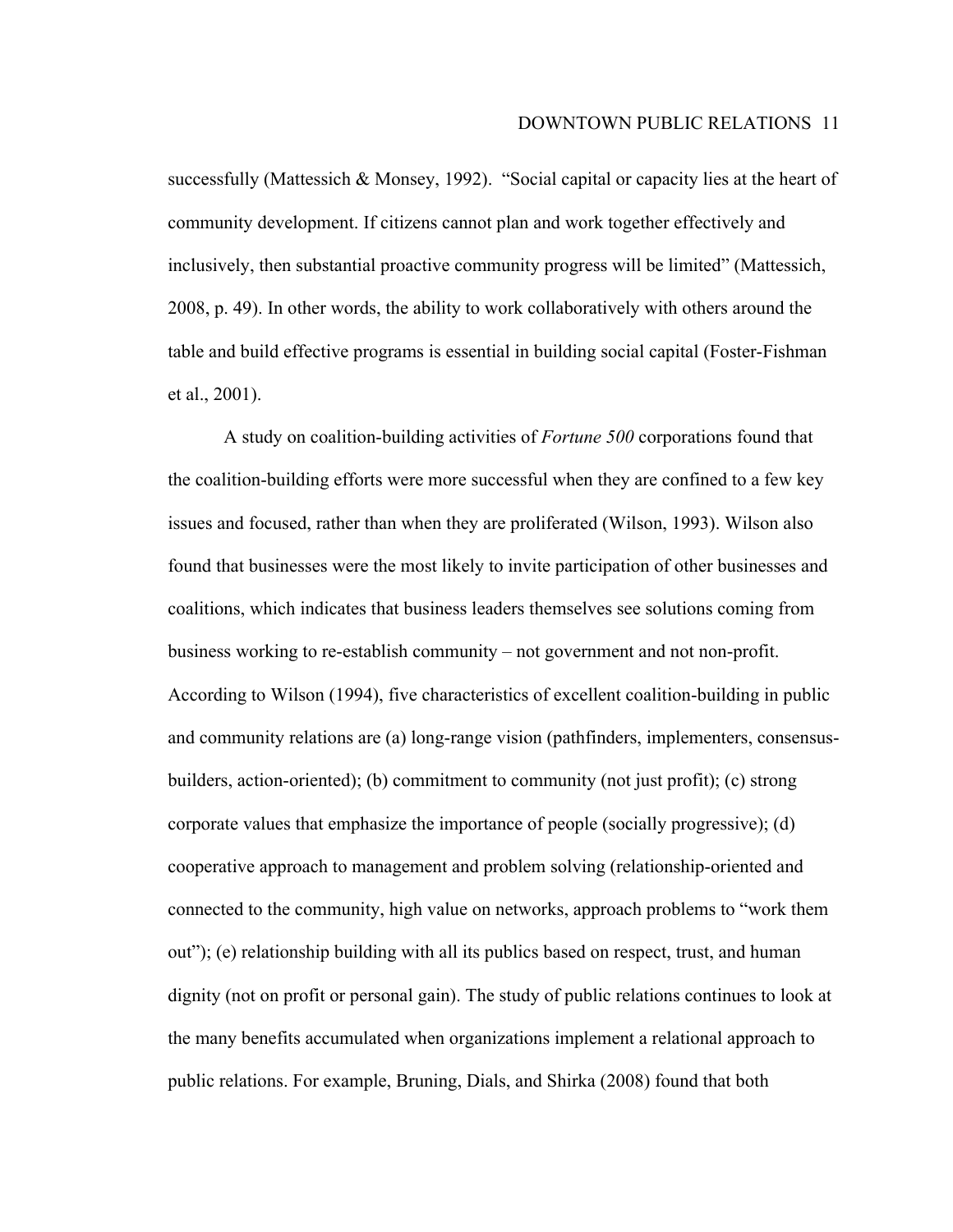relationship attitudes and dialogue positively affect key public members evaluations of and intended behaviors toward an organization. Ledingham (2003) reported that scholars and practitioners are increasingly recognizing the benefits accrued when relationship management principles guide public relations efforts.

#### **Relationship management**

Since Ferguson (1984) suggested the shift of focus of public relations scholarship to relationship, relationship perspective has dominated the public relations research led by J. Grunig and his students. In earlier efforts, Cutlip, Center, and Broom (1985) defined public relations as "the management function that identifies, establishes, and maintains mutually beneficial relationships between an organization and the various publics on whom its success or failure depends" (p. 4). L. Grunig, J., Grunig, and Ehling (1992) further suggested that reciprocity, trust, credibility, mutual legitimacy, openness, mutual satisfaction, and mutual understanding were the key elements of an organization-public relationship (OPR). Ledingham and Bruning (1998) suggested that an ideal OPR is "the state that exists between an organization and its key publics that provides economic, social, political, and/or cultural benefits to all parties involved, and is characterized by mutual positive regard" (p. 62). Kovacs (2001) identified the common interests between an organization and publics are imperative to effective relationship building. When working to create a brand for a city, it is vital for the organization in charge to identify commonalities with its local stakeholders.

Huang (1997) and J. Grunig and Huang (2000) identified the four key indicators of high-quality OPR) as (a) trust; (b) control mutuality (the degree to which parties agree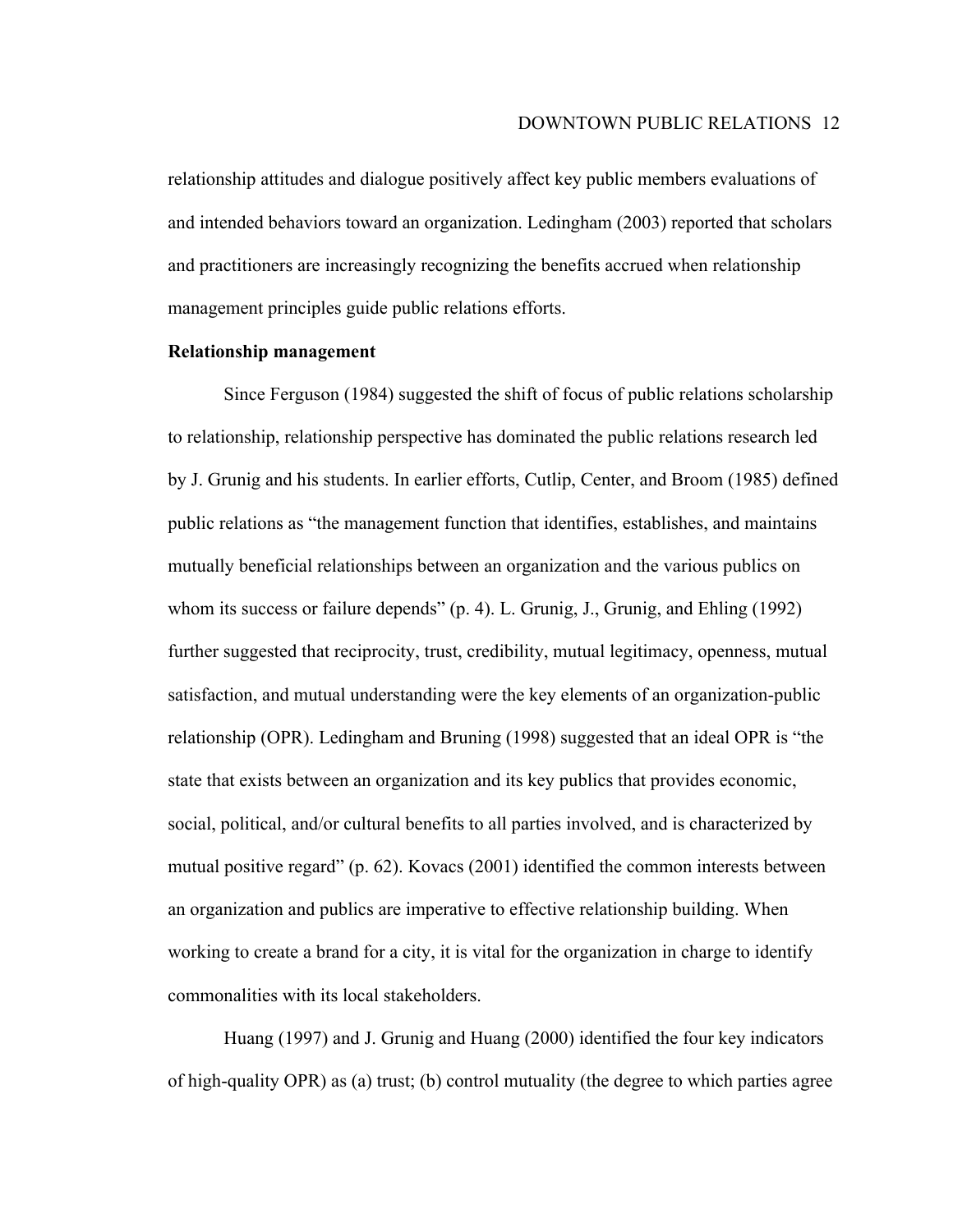on who has the rightful power to influence one another); (c) satisfaction; (d) commitment. Hon and J. Grunig (1999) later added two types of relationships—i.e., exchange relationships and communal relationships. In exchange relationships, one party gives benefits to the other only because the other has provided benefits in the past or is expected to do so in the future whereas in communal relationships, both parties provide benefits to the other because they are concerned for the welfare of the other even when they get nothing in return (Hon  $&$  J. Grunig, 1999). For most public relations activities, developing communal relationships with key constituencies is much more important to achieve than would be developing exchange relationship (Hon & J. Grunig, 1999). Hung (2002, 2005) further explored six additional types of relationships to the aforementioned list—i.e., (a) mutual communal (which is less one sided than a pure communal relationship); (b) covenantal (where both parties benefit); (c) contractual; (d) symbiotic (where each gains something different); (e) manipulative; (f) exploitive relationships.

Ki and Hon (2006) examined the following relationship maintenance strategies of organizations (a) positivity; (b) openness; (c) access; (d) sharing of tasks; (d) networking. Their content analysis included 296 web sites, which were analyzed to determine how corporations use their site as a communication channel for building and cultivating relationships with publics. Their study employed several of Stafford and Canary's (1991) dimensions of interpersonal relationship maintenance strategies to help understand OPR (a) positivity (attempts to make the relationship enjoyable); (b) openness (disclosure of thoughts and feelings); (c) assurances (of legitimacy of concerns); (d) networking (having common friends); (e) shared tasks (taking joint responsibility). "Canary and Stafford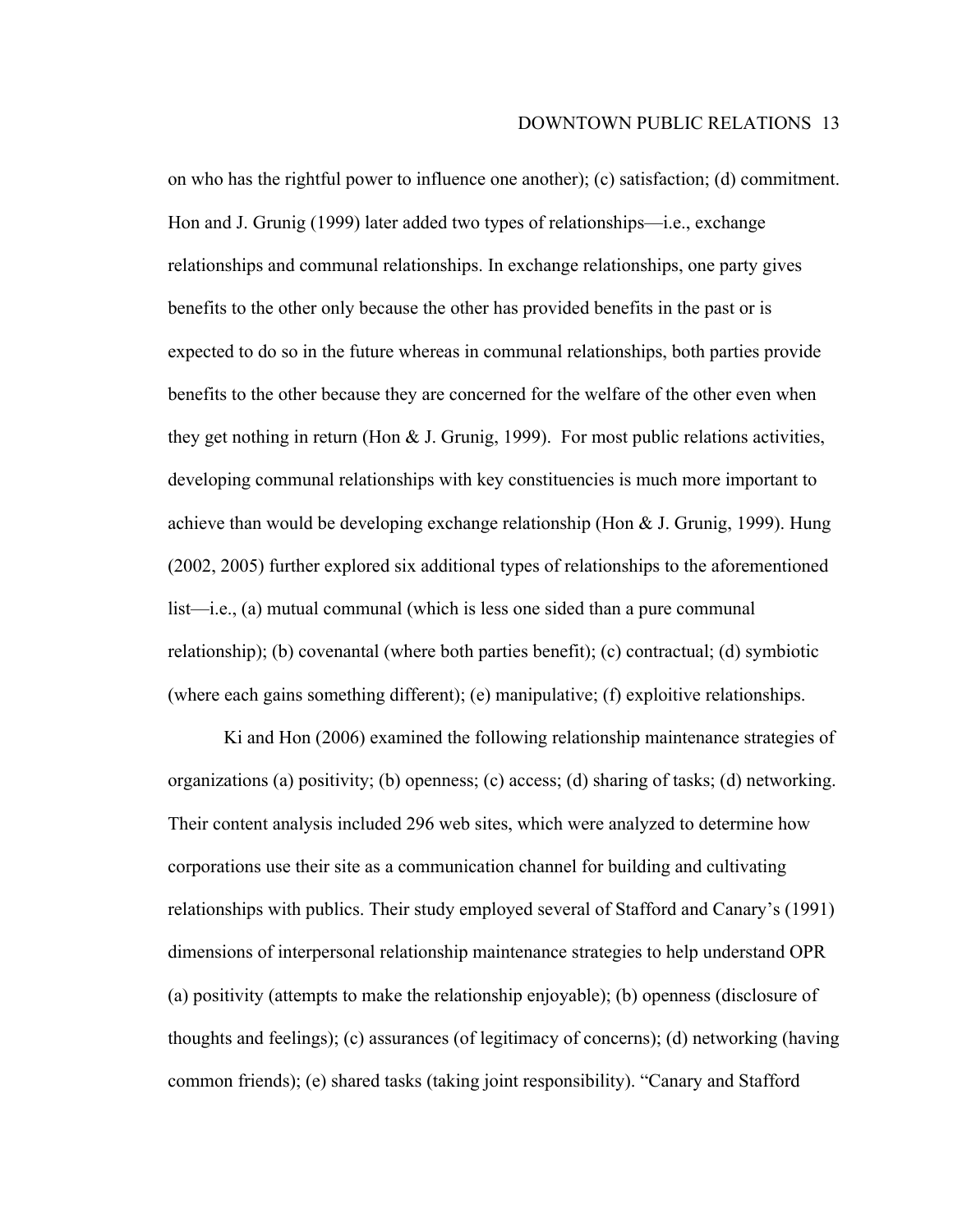found these maintenance strategies kept the relationship favorable and fostered some relationship outcomes such as control mutuality, liking, commitment, and relational satisfaction" (Ki & Hon, 2006, p. 30).

Stafford and Canary's (1991) study examined relationship maintenance strategies on an interpersonal level. As other researchers have discovered, they also found maintenance strategies are communication approaches for sustaining desired relational definitions (Ayres, 1983; Dindia & Baxter, 1987; Bell, Daly, & Gonzalez, 1987). Kalbfleish (1993) found strategic interaction is a necessary maintenance strategy and not routine interaction. She found that particular maintenance behaviors operate in isolation or in combination with other types of maintenance behaviors to sustain various relational features. Levels of liking, commitment, control mutuality, and satisfaction may be used in any combination for successful relationship maintenance (Stafford  $& Canary, 1991;$ Kalbfleisch, 1993).

Based on this review of literature on relationship maintenance/management, the following research questions are proposed.

- R1.1: What relationship management/maintenance strategies did Downtown Goshen, Inc. employ from 2006 to 2011?
- R1.2: How has Downtown Goshen, Inc. influenced the Goshen community from 2006 to 2011?

#### **Destination or place branding**

In today's extremely competitive marketplace, many destinations are adopting branding strategies in an effort to differentiate their identities and to emphasize the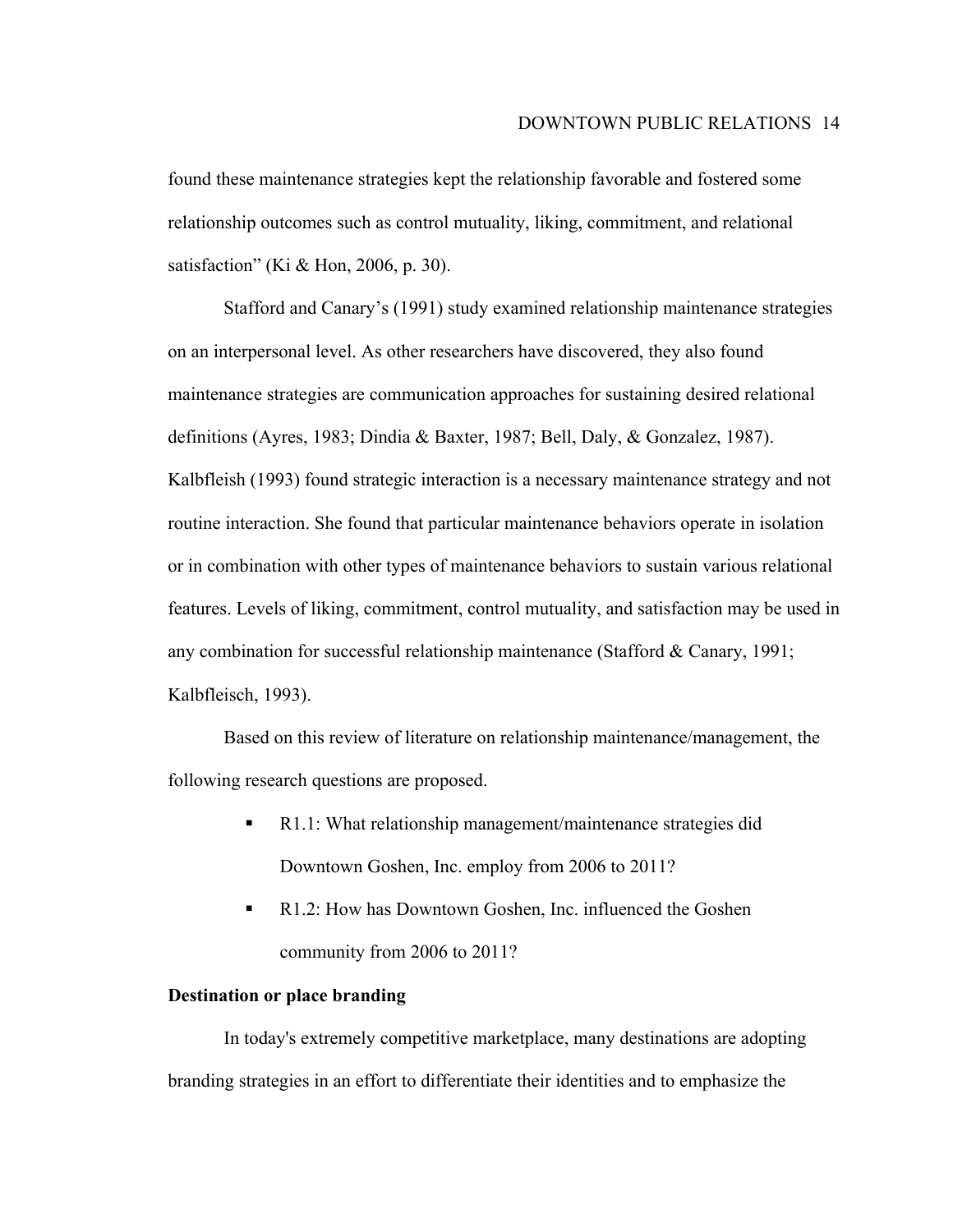uniqueness of their product (Morgan, Prichard, & Pride, 2004). The notion of "place branding" refers to the broad set of efforts by country, regional or city governments, and industry groups aimed at marketing the places and sectors they represent (Papadopoulos, 2004). The intent of these efforts is to achieve one or more of four main objectives: (a) enhance the place's exports; (b) protect its domestic business from "foreign" competition (this could include from other regions in the same country); (c) attract or retain factors of development; (d) position the place for competitive advantage, economically, politically, or socially (Papadopoulos, 2004).

Another aspect of place branding has been tourism destination image. Tourism destination image (TDI) has been a major research field for decades (e.g. Walmsley & Young, 1998; Tapachai & Waryszak, 2000). Government tourism authorities, tourism sector trade associations and individual operators have long been involved in systematic "place marketing" (e.g. "I Love NY," "Visit Jamaica" and "Pure Michigan."). In order for these TDIs and place branding efforts to be successful, scholars have noted that community members must be involved in the process. If they are not engaged in a meaningful way the brand will not be sustainable or reliable (Zouganeli, Trihas, Antonaki, & Kladou, 2012). Florida (2000) added to this economic theory that job growth in the new information economy is strongly correlated with labor force characteristics that match up to the requirements of technology-based employment. He used statistical techniques to create a series of indexes that are highly correlated with economic growth. In *The Death and Life of Great American Cities,* Jacobs (1961) claimed that the creative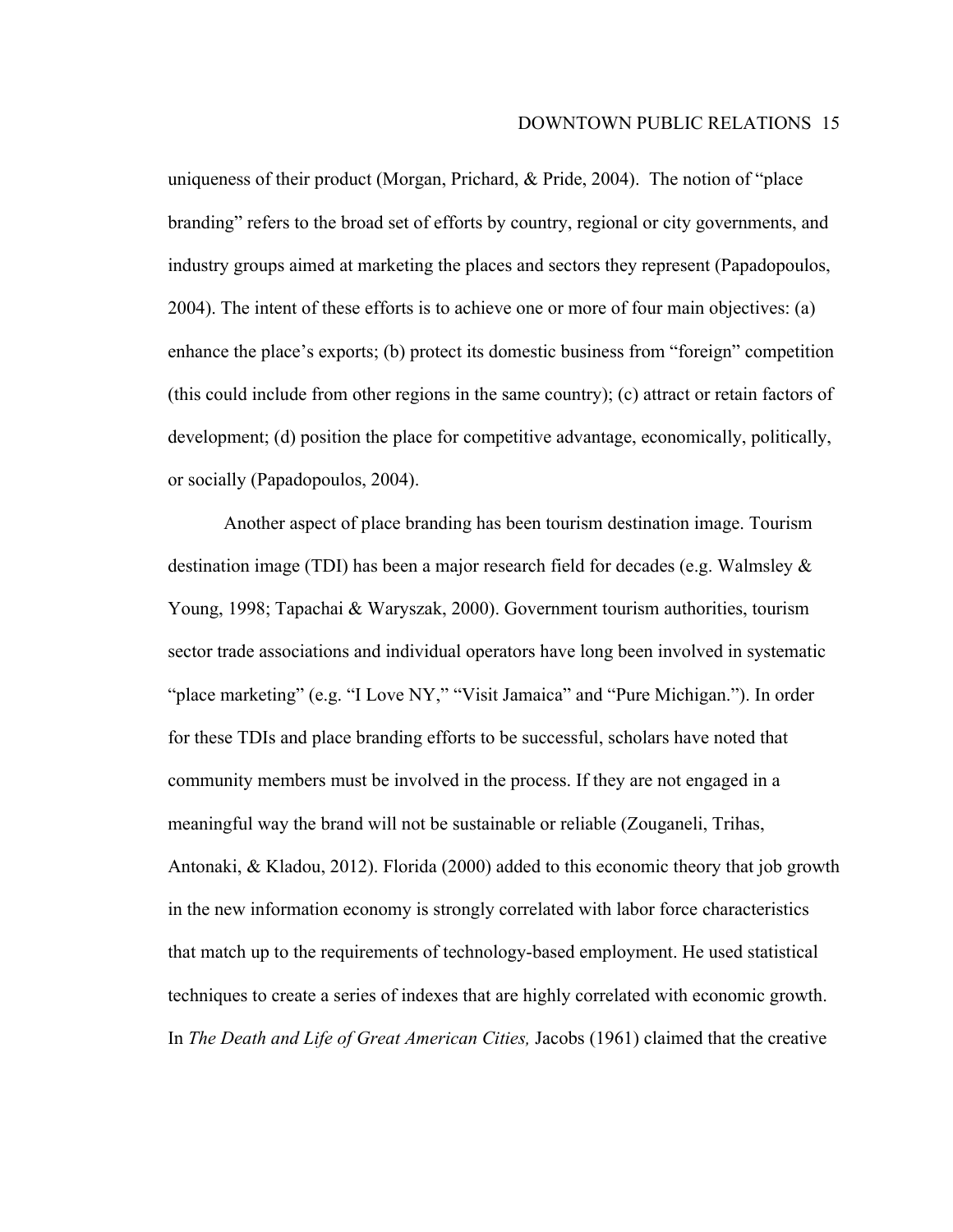community requires diversity, the proper physical environment, and a certain kind of individuals to generate ideas, spur innovation, and harness human creativity.

#### **Creative class and creative capital theory**

The creative capital theory says that regional economic growth is driven by the location choices of creative people – the holders of creative capital – who prefer places that are diverse, tolerant, and open to new ideas (Florida, 2002). Florida created an overall "Creativity Index" to describe a new social class named the "Creative Class." His overall "Creativity Index" is based on four factors (a) the "Creative Class" share of the workforce, based largely on occupational characteristics; (b) innovation, as measured by patent activity; (c) the high technology share of the economic base; (d) diversity, based on indexes related to sexual orientation, bohemianism (counter culture or cutting edge arts and culture), and diversity/foreign born population.

Florida (2002) said the "Creative Class" is an economic class that functions to both underpin and inform its members' social, cultural, and lifestyle choices and consists of people who add economic value through their creativity, such as scientists, engineers, teachers, and architects. It includes knowledge workers, symbolic analysts, as well as, professional and technical workers. Most members of the "Creative Class" do not own or control any significant property in the physical sense. "Their property – which stems from their creative capacity – is an intangible because it is literally in their heads" (Florida, 2002, p. 68).

Economic development focusing on the "Creative Class" is a source of economic vitality (Florida, 2002; Glaeser & Mare, 2001; Ley, 2003). "Rather than depend on highly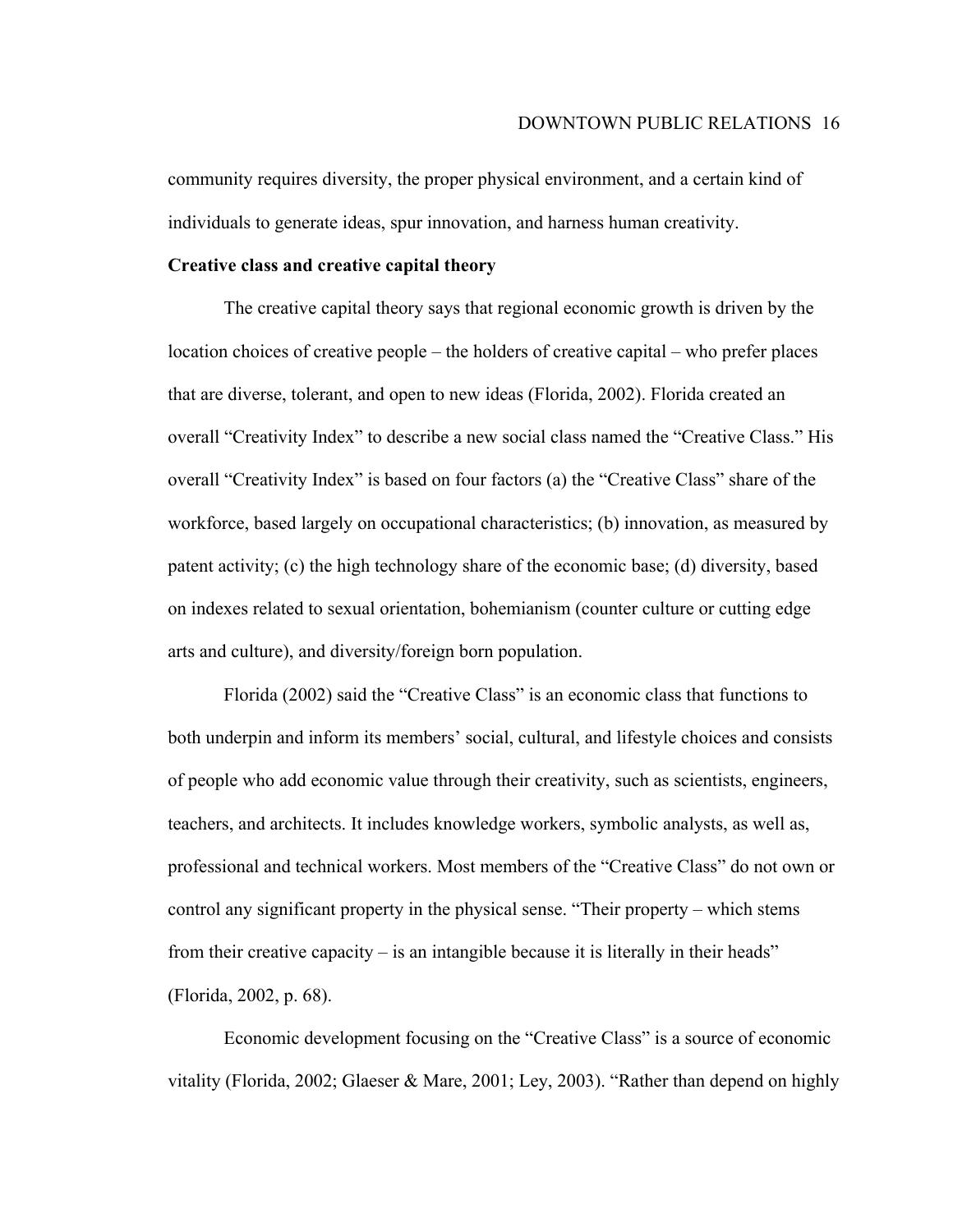immobile natural resources or heavy industries, municipalities are urged to focus on information and creativity to foster economic growth" (Reese, Faist, & Sands, 2010, p. 345). For example, under the second Mayor Daley, Chicago integrated the members of the "Creative Class" into the city's culture and politics by treating them essentially as just another "ethnic group" that needed sufficient space to express its identity (Clark, 2001). Chicago's Wicker Park neighborhood's quality of place did not occur automatically; rather it was an ongoing dynamic process (Llyod, 2001). Similarly, Austin, TX, ranks high for both talent and high-tech companies and boasts a dynamic music scene and active outdoor recreation (Florida, 2002). As such, a great deal of city growth over the 20th century could be traced to those cities' levels of human capital at the beginning of the century (Glendon, 1998).

According to the human capital theory, economic growth will occur in places with highly educated people. Glendon (1998) found that places with greater numbers of highly educated people grew quicker and were better able to draw more talent. Similarly, Beeson and Montgomery (1993) explored how investments in various sorts of infrastructure had been affecting city and regional growth since the mid-19<sup>th</sup> century. They also noted in their study that investments in higher education infrastructure predicted subsequent growth far better than investments in physical infrastructure like canals, railroads, or highways.

Then, why do people choose to live in and cluster in some cities over others, and for what reasons? Florida has argued that people follow jobs to places. He noted that building a "Creative Community" that is sustainable and prosperous is challenging, and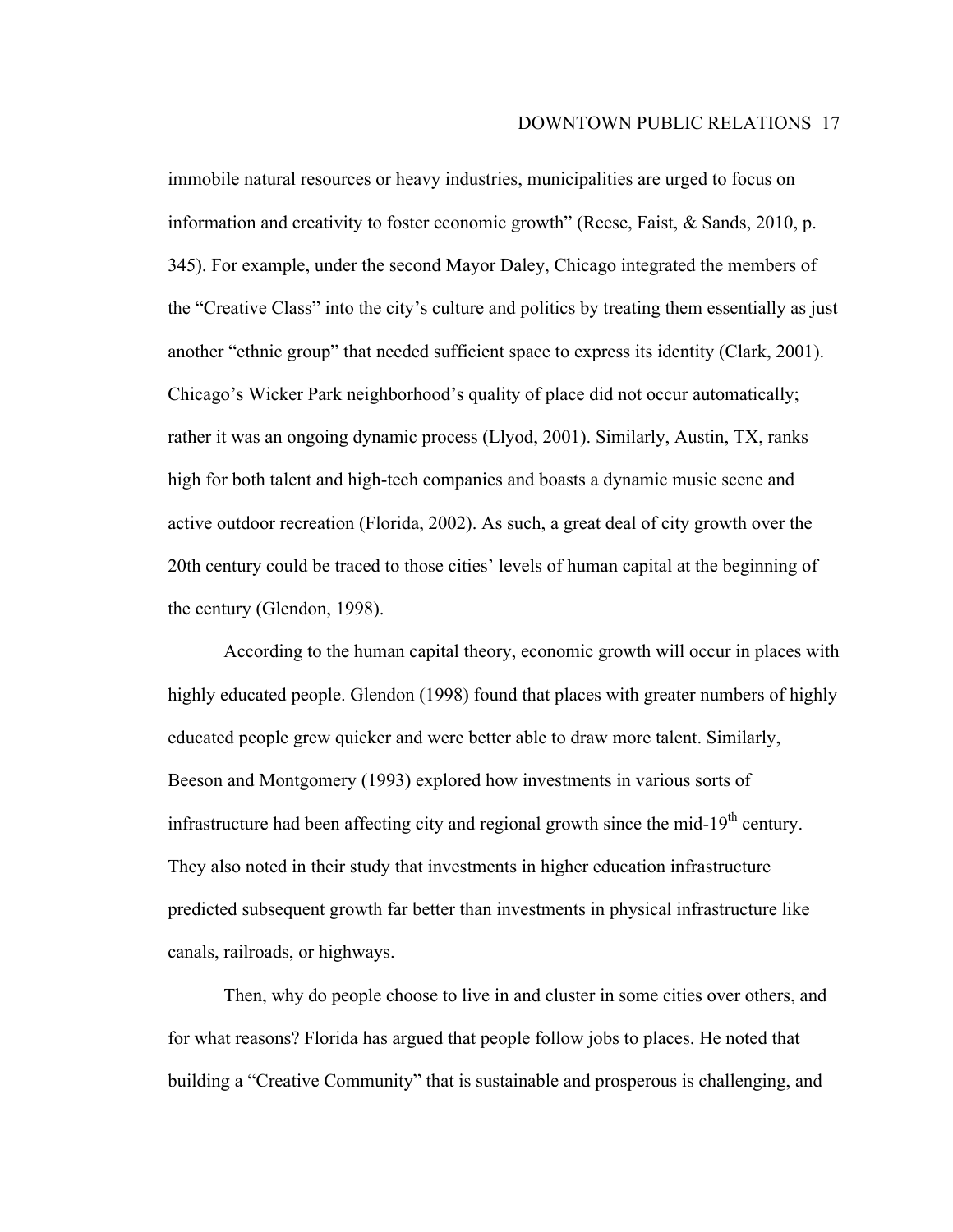has said the key is no longer in the usual strategies such as recruiting companies or attempting to emulate cities like Silicon Valley. Additionally, Oldenburg (1989) argued the importance of the "third places" of modern society to attract highly educated and creative groups of people. Third places are neither home nor work – the "first two" places – but venues like bookstores or coffee shops where there are less formal acquaintances than the average gathering place. These places function as "the heart of a community's social vitality" where people "hang out simply for the pleasures of good company and lively conversation" (Oldenburg, 1989, p. 32).

This study proposes the second research question to identify elements that led to the success of downtown Goshen during the years DGI was actively working towards revitalization.

> R2: What elements were present from 2006 to 2011 that might have contributed to the revitalization of downtown Goshen?

#### **Research questions**

In order to better understand how downtown Goshen effectively weathered the recession, the case study sought to answer the following research questions:

- R1.1: What relationship management/maintenance strategies did Downtown Goshen, Inc. employ from 2006 to 2011?
- R1.2: How has Downtown Goshen, Inc. influenced the Goshen community from 2006 to 2011?
- R2: What elements were present from 2006 to 2011 that might have contributed to the revitalization of downtown Goshen?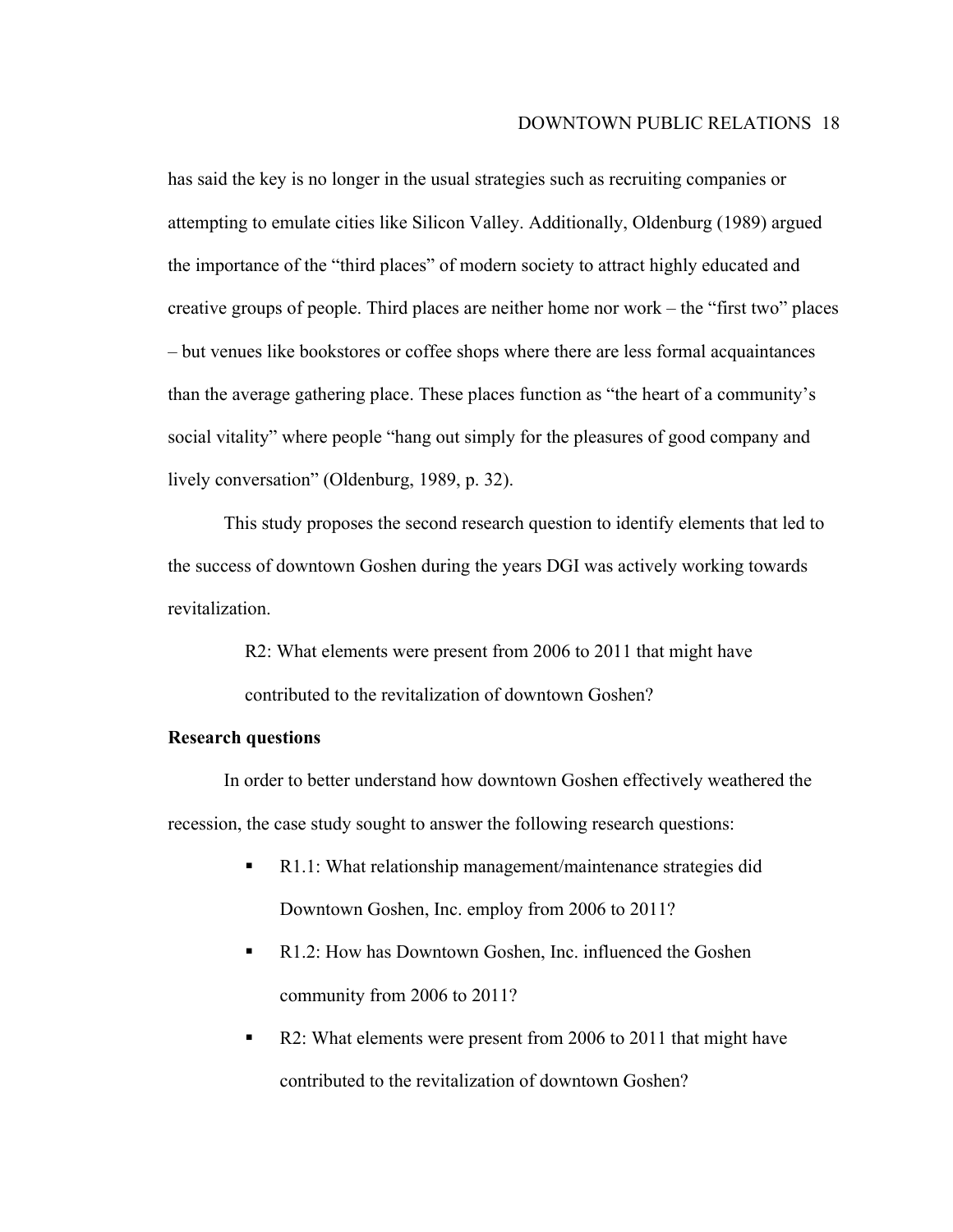#### **CH. 3 METHODOLOGY**

This case study explored the relationship management/management strategies, place making/branding techniques, and creative class people in downtown Goshen from 2006 to 2011 using the qualitative and quantitative methods outlined below. The purpose of the study was to explore the public relations strategies of Downtown Goshen, Inc. (DGI) and to discover what elements were present from 2006 to 2011 that helped downtown Goshen get through the late 2000s recession.

#### **Case**

Goshen, IN, was settled in 1828, and it is widely believed that its name was chosen in 1831 after Goshen, N.Y., where one of the first settlers to the area came from (Taylor, 2005). Goshen quickly became a manufacturing town and in 1868 a hydraulic canal was built along the canal that led to the Elkhart River. Linseed-oil, grist, woolen, saw and flour mills were also established along with several furniture factories. From its earliest days, Goshen was a manufacturing town. Early downtown businesses ranged from tailors, barbers, and banks to cigar shops, dime stores, and women's clothing (Taylor, 2005). The recreational vehicle industry became a large part of the county's economy in the '70s, '80s and '90s, until the recession in the late 2000s. Farming has also remained a constant throughout the years, with 15 percent of the population identifying with the Amish and Mennonite heritage. This heritage has become a tourism driver with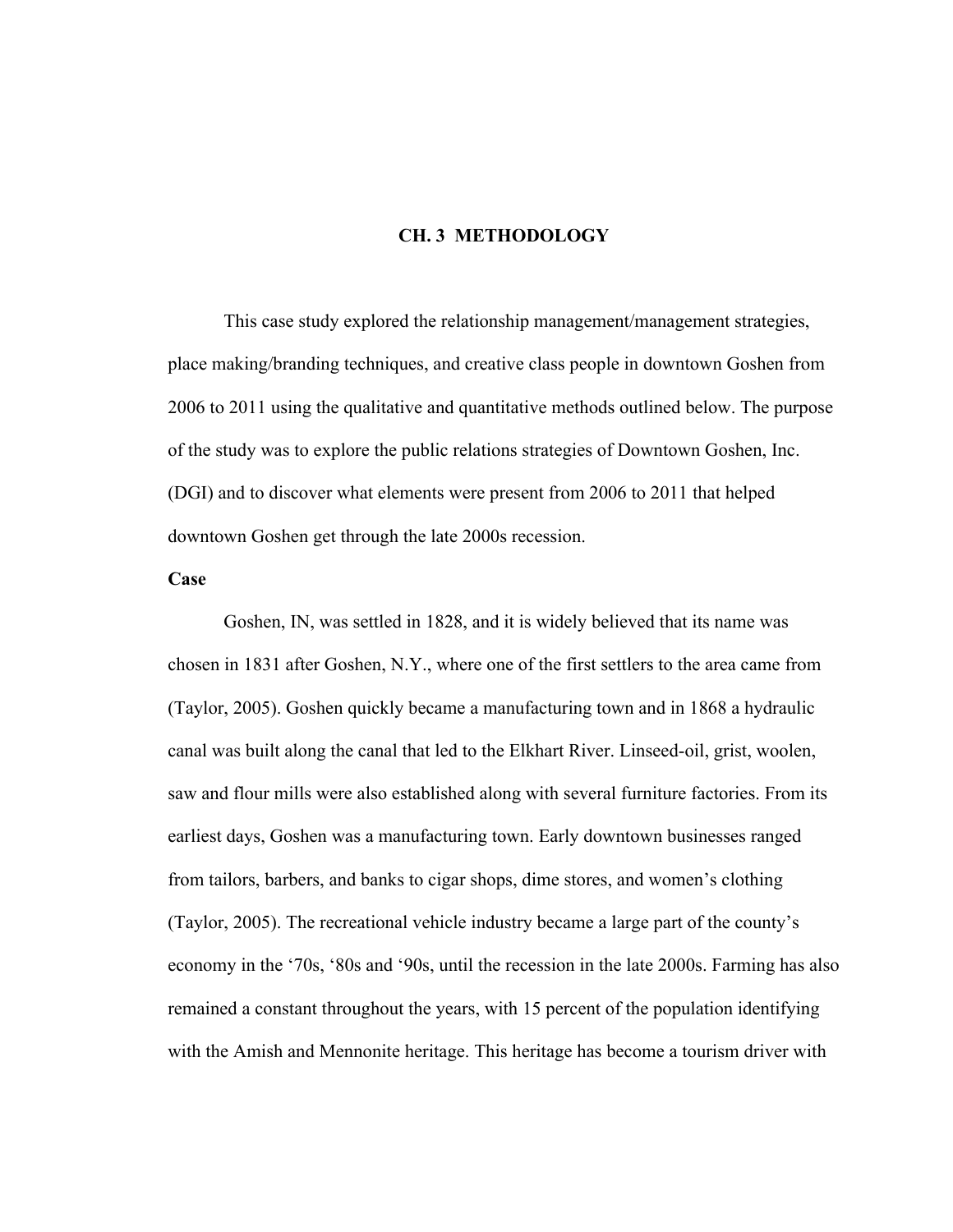destinations such as Amish Acres in Nappanee, Das Dutchmen Essen Haus in Middlebury and the Shipshewana Flea Market. The Elkhart County Convention and Visitors Bureau has used the destination brand, "Amish Country," for many years. According to interviews conducted with local stakeholders, when large retail stores came to the county in the late '80s and early '90s, downtown retailers felt the effect. Stores began closing and building facades were deteriorating. Through the vision of a handful of people, downtown Goshen began a revival during the recession in the late 2000s, which is the purpose of this case study – to find out exactly what happened from 2006 to 2011 that helped Goshen beat the economic storm.

The case study method "uses as many data sources as possible to systematically investigate individuals, groups, organizations, or events" (Wimmer & Dominick, 2011, p. 140). This study sought to explain the unique creative culture of downtown Goshen, IN, and how some efforts to foster the creative culture have impacted the community. Most case study researchers recommend using multiple sources of data, thus permitting triangulation of the phenomenon under study (Rubin, 1984). To understand how the relationship maintenance/management strategies, place branding efforts, and creative class leadership of Downtown Goshen, Inc. (DGI) influenced the community between 2006 to 2011, the researcher conducted an online survey with downtown business owners and one-on-one interviews with key stakeholders in the community. Also, secondary data from surveys from First Fridays events conducted by Goshen College students in 2009 were used.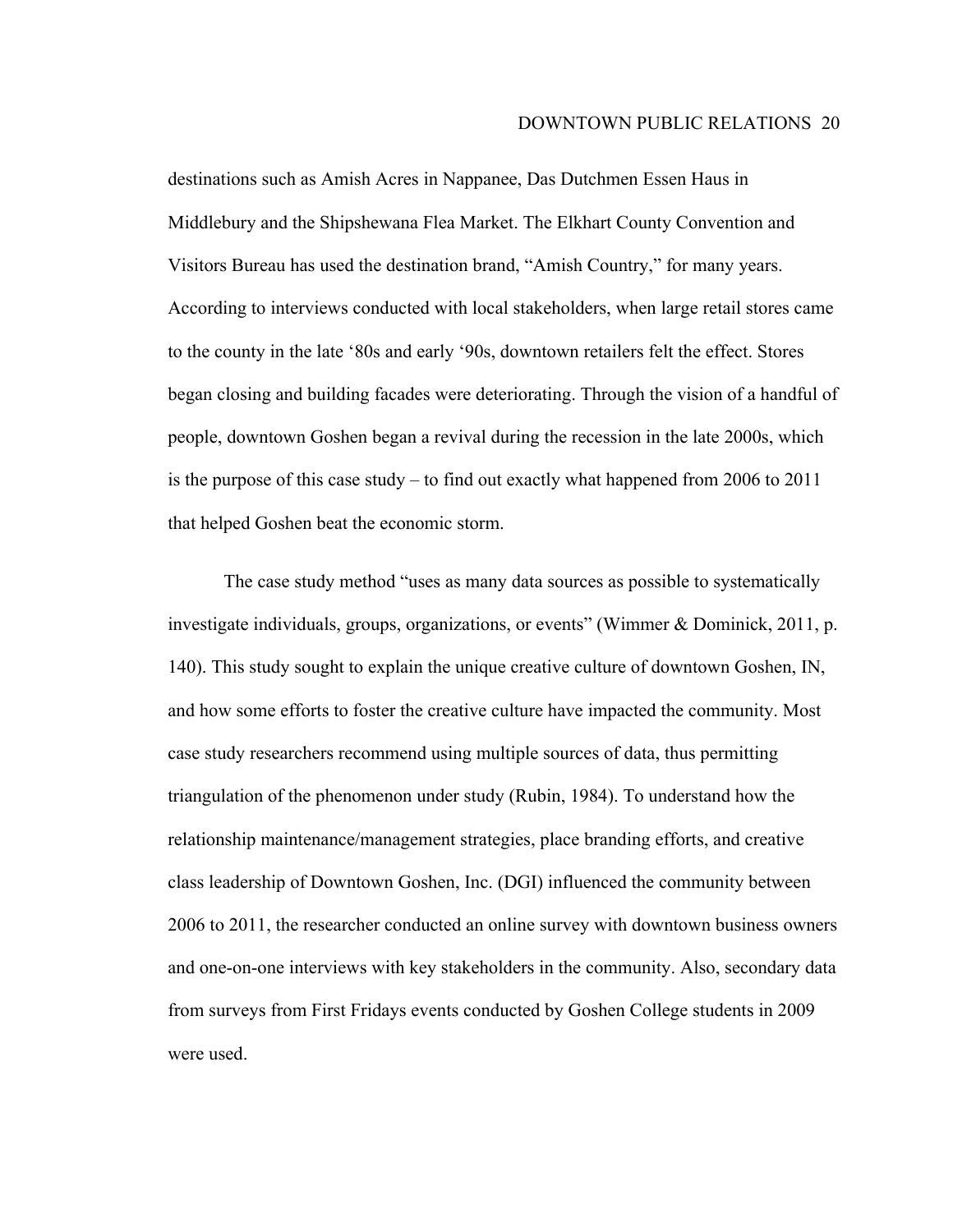#### **Research procedures**

**Online survey**. Online surveys were conducted with downtown business owners to determine the impact of DGI's relationship maintenance/management strategies, place branding efforts, and creative class leadership. (See Appendix A for survey questions). The researcher set up an online survey, using Qualtrics, for downtown business owners. The introduction explained the purpose of the survey, addressed terms of anonymity, and indicated that the survey would take approximately ten minutes. DGI sent an email invitation to participate in the online survey to their database of businesses owners located in downtown Goshen, which accounts for 106 of the approximate 260 businesses located downtown. Business owners were given eight days to complete the survey. There was a 19 percent response rate (N=21). Types of questions ranged from yes/no, five-point Likert scale, categorical, and open-ended. Some of the questions asked were (a) are there any specific reason you chose downtown Goshen for your business?; (b) do you participate in First Fridays events?; (c) indicate your agreement or disagreement with the statement: First Fridays has had a positive impact on my business; (d) thinking about your most recent experience with DGI, how was the quality of customer service you received? (See full survey in Appendix A).

**One-on-one interviews**. The researcher conducted in-depth one-on-one phone interviews with key stakeholders in the community to determine the impact of DGI's strategies (see Appendix B for interview questions and guide). To determine the impact of creative class people on the local community, along with the effect of DGI's place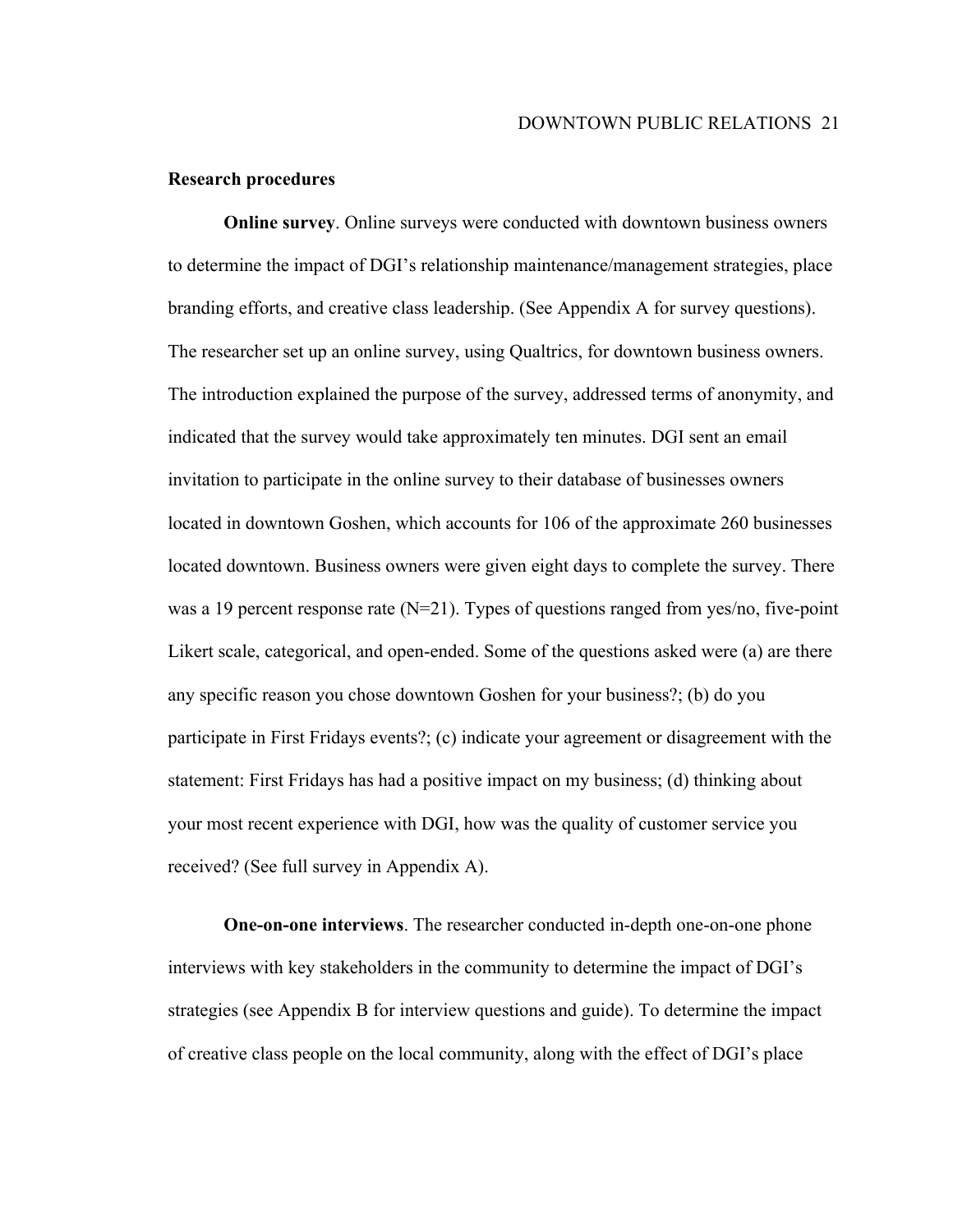branding efforts, and relationship management techniques, 19 participants were identified through DGI board members to seek the most influential leaders in the community. The researcher sent an email invitation (see Appendix B) to these 19 individuals and then set up interviews with those who agreed to be interviewed  $(N=11)$ . Once participants replied favorably, the researcher emailed them the IRB-approved risks and benefits, right to refuse or withdraw, and anonymity assurance. The participants gave their verbal consent before the phone interview began. The average length of interview was 40 minutes. These participants represented the DGI board, First Fridays task force, façade task force, downtown business owners, downtown developers, Elkhart County Convention and Visitors Bureau staff, Goshen Historical Society staff, Goshen College faculty, and City of Goshen staff. The cumulative total of years living or working in Goshen for the participants was 279 years. The researcher asked open-ended questions such as (a) what type of business or work do you do?; (b) how long have you lived or worked in Goshen? (c) tell me about your earliest memory of downtown Goshen; (d) what do you know about Downtown Goshen, Inc.?; (e) what has DGI been doing to engage its stakeholders?; (f) what does the term creative class mean to you? A full list of questions may be found in Appendix B.

The interviews were recorded for accuracy and later transcription. The researcher took detailed notes throughout the interview, and once completed, coded the data using nVivo software. The researcher also calculated word frequencies to discover reoccurring themes. Using the codes, themes, and word frequency data, the researcher uncovered specific, simplified categories to draw conclusions from.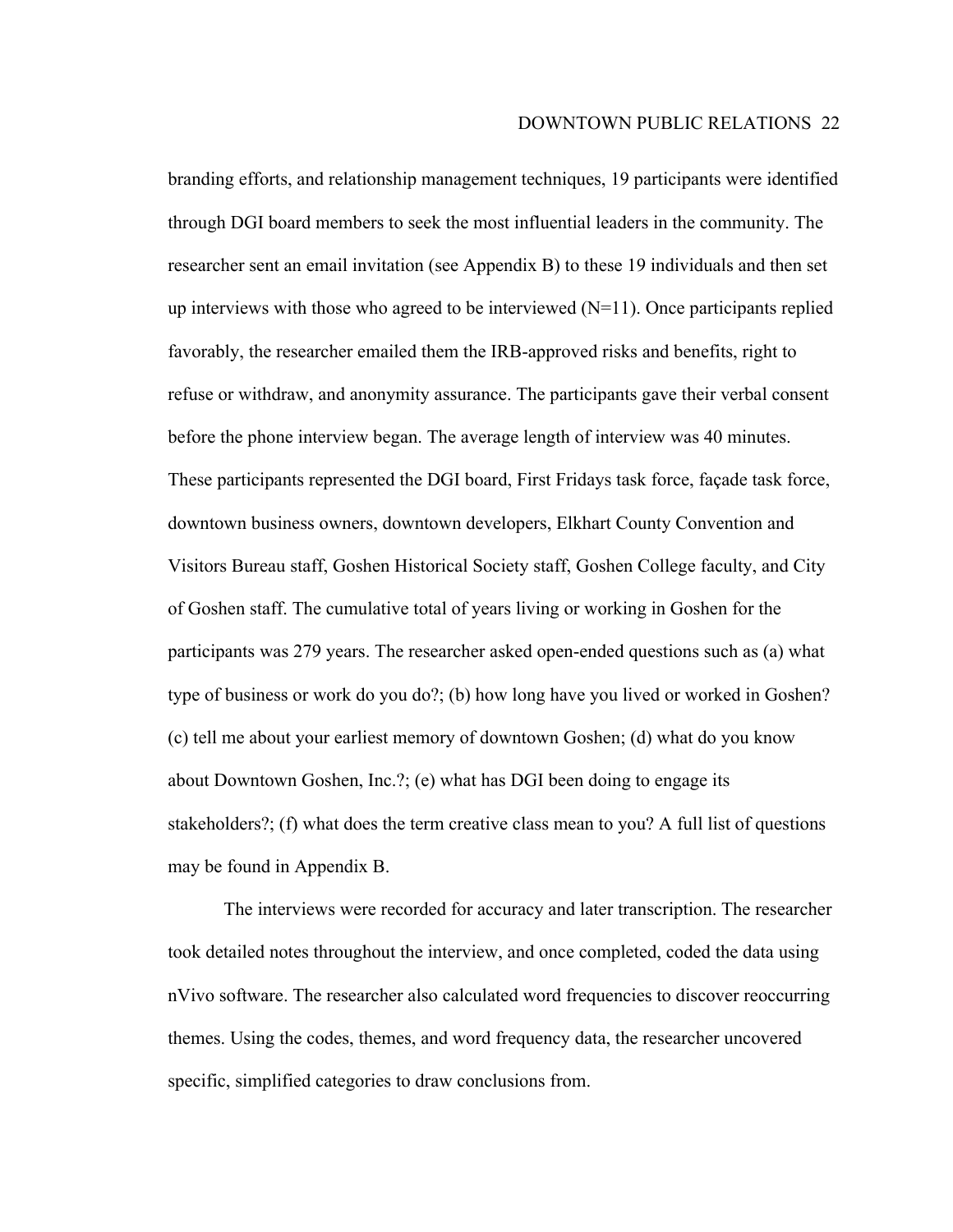**Secondary research analysis**. The researcher conducted a secondary research analysis of completed event surveys (N=109) from March 2009 and April 2009, gathered by Goshen College students during downtown Goshen's First Fridays events. This helped determine the influence of DGI's place branding and relationship maintenance/management efforts on the local community (see Appendix C for coding data). Event-goers were randomly selected and invited to participate in the sidewalk study and were offered coupons in return for their time. There is an estimated response rate of 1.36 percent (estimating 8,000 people were in attendance in March and April, 2009). These surveys helped the researcher understand the respondents' satisfaction or dissatisfaction with DGI, along with the economic implications of the First Fridays program.

#### **Reliability and validity**

The researcher used two methods from Maykut and Morehouse (1994) to emphasize reliability and validity:

- 1. *Multiple methods of data collection*. Having multiple methods of data collection (online survey, one-on-one interviews, secondary research analysis) suggests that the topic was examined from several different perspectives, which helps build confidence in the findings.
- 2. *Audit trail*. The researcher has a permanent record of the original data used for analysis along with the researcher's comments and analysis methods. This allows others to examine the thought processes involved in the researcher's work and allows them to assess the accuracy of the conclusion.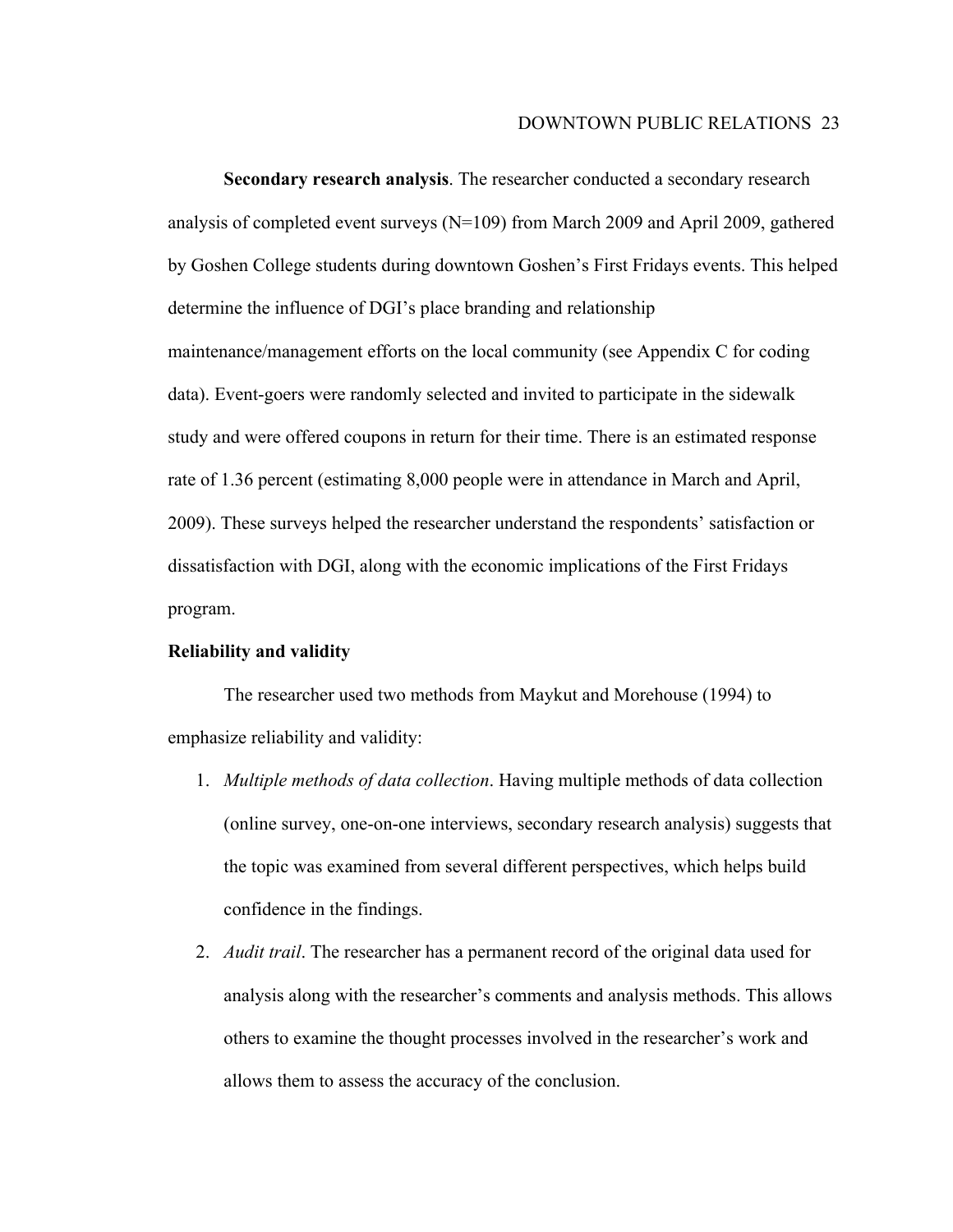#### **Data analysis**

The researcher used the constant comparative technique by Glaser and Strauss (1967) to analyze the qualitative data. This grounded theory analytic process uses language and iterations to gradually advance from coding to conceptual categories, and thence to theory development (Harry, Sturges, & Klingner, 2005). Strauss and Corbin (1998) refer to the first step in the process as "open coding," through which the researcher names events and actions in the data and constantly compares them to one another to see which belong together. The researcher analyzed the data from the one-onone interviews with the following four-step process:

- 1. Comparative assignment of incidents to categories.
- 2. Elaboration and refinement of categories.
- 3. Searched for relationships and themes among categories.
- 4. Simplified and integrated data into a coherent theoretical structure.

For the online survey and secondary research analysis, the researcher coded the data and completed a statistical testing using descriptive statistics, Pearson correlation coefficient to determine how well the variables related, and simple linear regression to determine variables that were predictive of one another.

Once the analysis was complete, the researcher stepped back and considered what had been discovered. Results of the study may not be generalized to other cities, but the case study's purpose was to explore what downtown Goshen was experiencing at the time.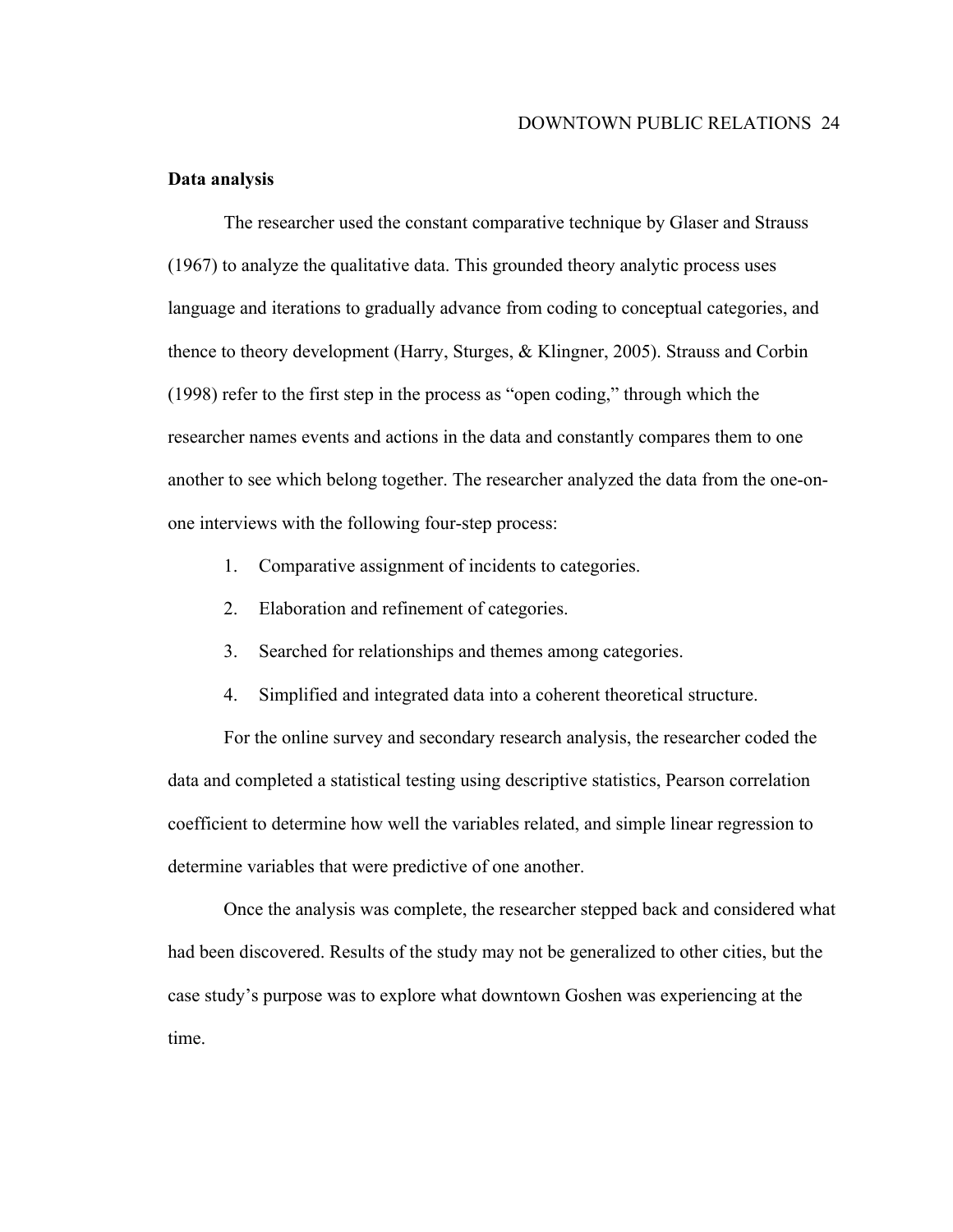#### **CH. 4 RESULTS**

The purpose of the case study was to explore what relationship management/ maintenance strategies Downtown Goshen, Inc. (DGI) employed and how it has influenced the Goshen community from 2006 to 2011. It also sought to find out what elements were present from 2006 to 2011 that might have contributed to the revitalization of downtown Goshen.

# **R1.1: What relationship management/maintenance strategies did Downtown Goshen, Inc. employ and how has it influenced the Goshen community from 2006 to 2011?**

This case study revealed that DGI used community coalition-building and relationship building efforts to manage and maintain mutually beneficial relationships with its stakeholders. The study was also able to look at DGI's key quality indicators of organizational public relationships such as trust, control mutuality, satisfaction, commitment, and communal/covenantal relationships. The study also discovered the relationship maintenance strategies of positivity, openness, assurances, networking, and shared tasks. These efforts have influenced the community through increased quality of life and business development, along with a positive economic impact on the city.

**Coalition-building through collaboration.** DGI has engaged the community through its diverse board of directors and volunteer core and keeping members involved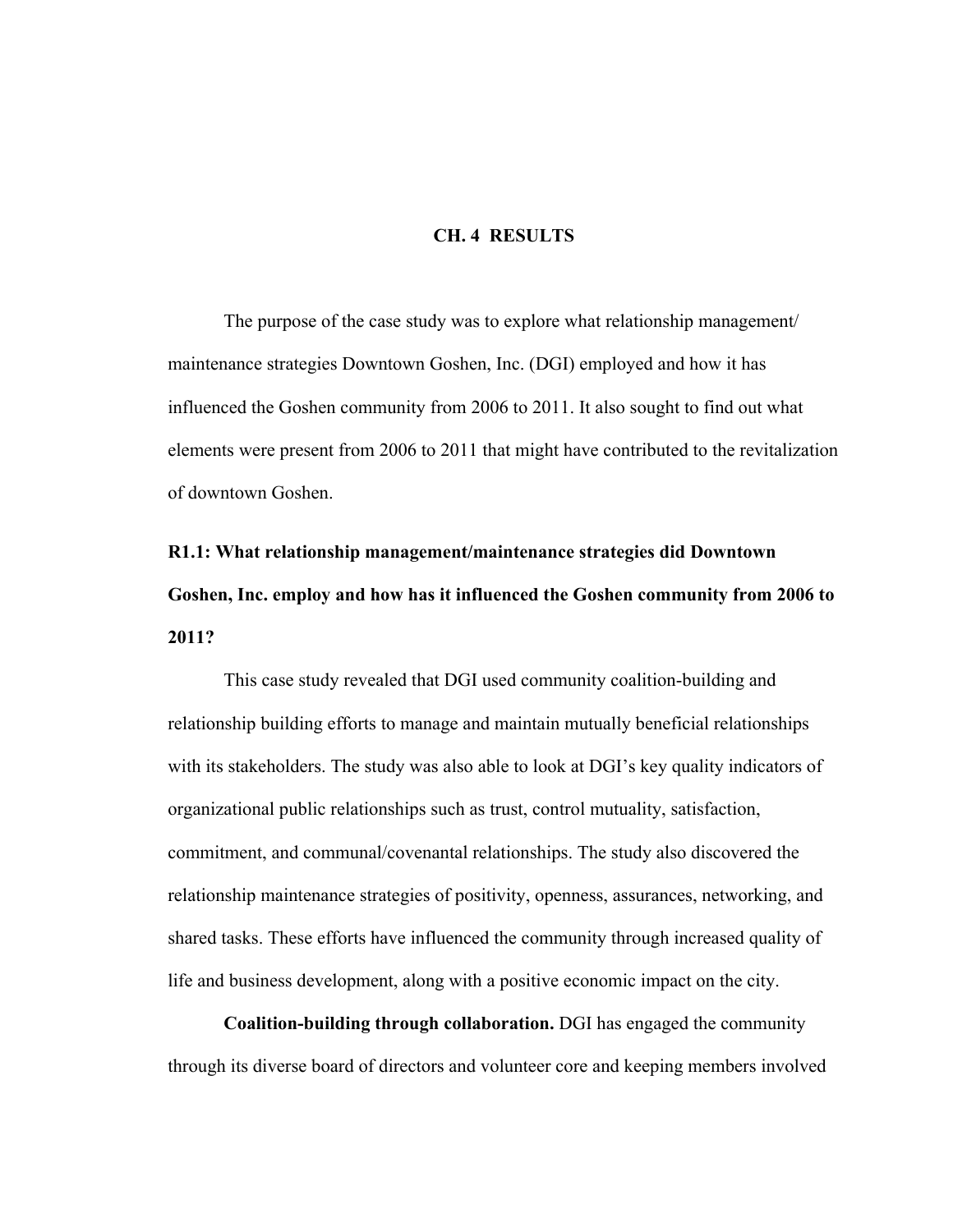in the process. Board members represent the Chamber of Commerce, City of Goshen, Goshen College, Elkhart County Convention and Visitors Bureau, Elkhart County Community Foundation, downtown residents, and local business owners. The interviews revealed that the First Fridays task force is made up of creative class, visionary leaders who are committed to DGI's vision. Members are either recruited, or approach DGI directly to ask how they can get involved. Relationships with business owners, corporate sponsors, city government, local schools, and the media have also been established, and continue to be maintained. Through its programs, DGI has worked to address the downtown needs, while building on community assets. When problems arise, DGI believes in resolving them through collaboration. For instance, one story was shared in an interview about an incident regarding raising the food vendor fee. One local vendor became extremely upset, and waged a public campaign against DGI. The board worked collaboratively with the concerned vendor and community members to reach an agreement on fees.

**Word of mouth/social media.** One way DGI builds relationships with its stakeholders is through engagement of social media. First Fridays does not spend money on paid advertising, but rather relies on its public relations staff to get the word out about events and downtown development. The most common way (n=70) event-goers had heard about First Fridays was through word-of-mouth and/or social media. The success of this outreach is seen in the secondary data analysis, which discovered that 45 percent (n=49) attended one to four First Fridays a year, 28 percent (n=30) attended five to eight, and 11 percent (n=12) attended nine to 12. Also, word continues to reach new customers,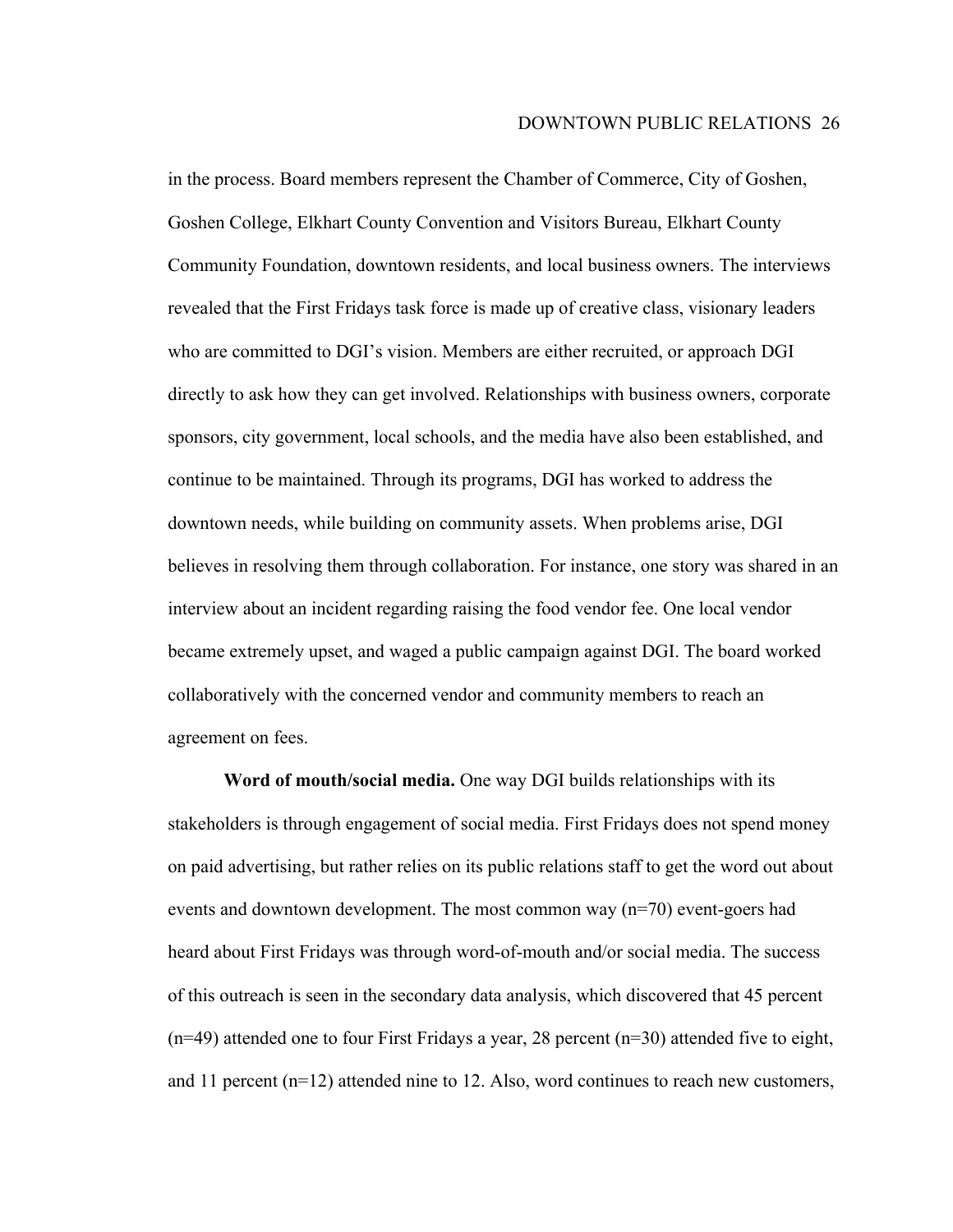as 17 percent (n=18) of those surveyed were at a First Fridays for the first time. Eight percent (n=87) of attendees were pleased with the themes (n=87) and on average brought one guest with them. Interview participants shared that due to limited financial resources, DGI chose to invest its money in a public relations staff. Instead of buying advertising space, they worked hard to build mutually beneficial relationships with media, developed a strong presence on Facebook, and engaged its stakeholders through one-on-one outreach in order to get the word out about its programs and events.

#### **Key quality indicators of organization public relationships**

**High level of trust.** Interviews with stakeholders revealed a high level of trust in DGI. Respondents noted that the positive track record of the organization helped them not only believe in the organization, but trust them. "For the past five years, DGI has been able to prove their worth, not only to local businesses, but to those of us on the task force." Trust of DGI is shown through donation of time, money, and creative exchange of information. From the interviews, the researcher found that many board members have served for four or more years, with little turn over. The First Fridays task force has grown from four members to 20 or more members between 2006 to 2011, with the majority of volunteers having served for three years or more. The interviews revealed relationships with the City of Goshen, Goshen College, and business owners to be the strongest relationships.

**Control mutuality.** The control mutuality between DGI and the businesses was inconsistent. Interviews revealed DGI seeks to give equal power to business members through one-on-one engagement and round table discussions. Yet, some businesses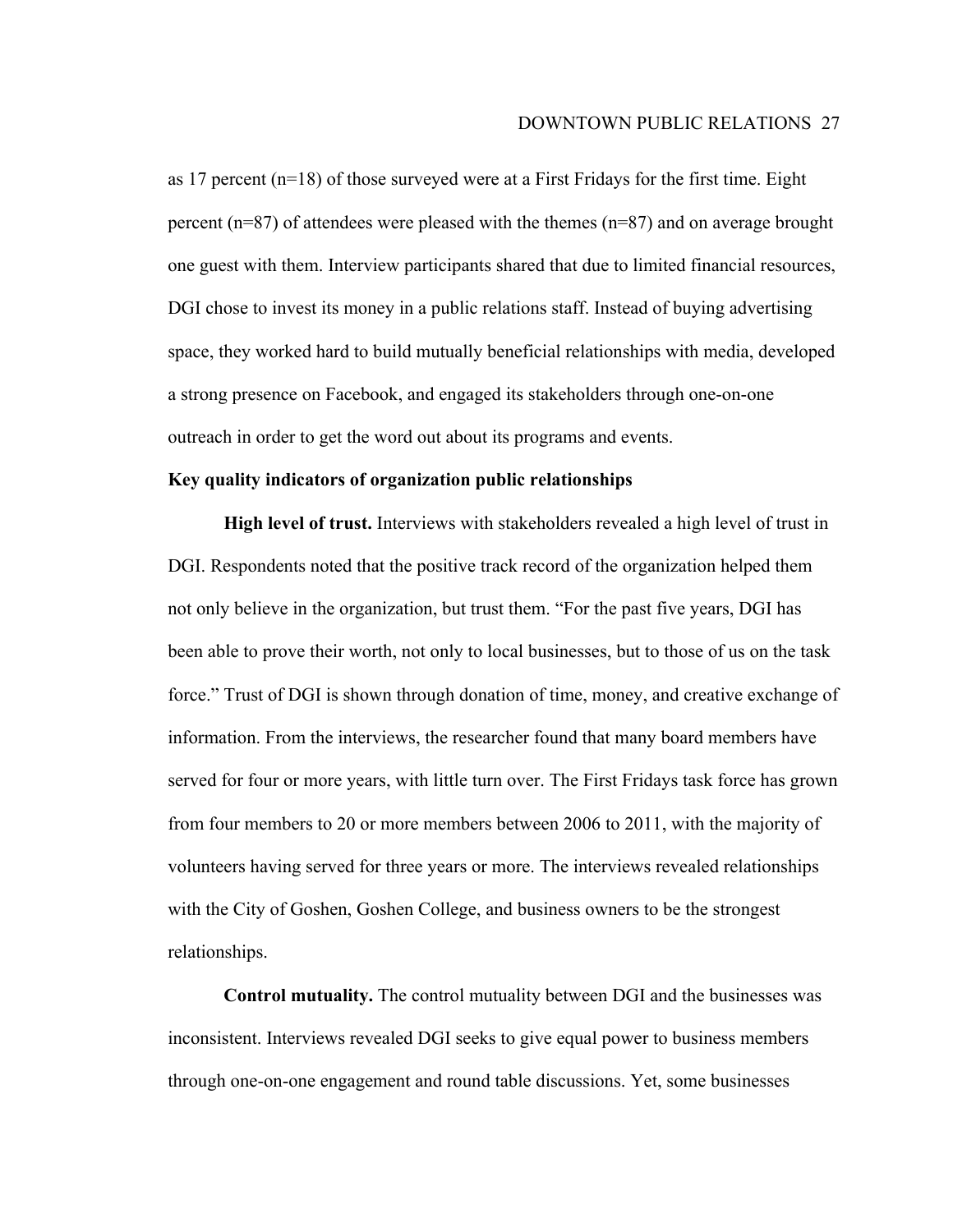expressed that their thoughts were not being heard. The control mutuality with city government has been stable. Interview data revealed that the City of Goshen has helped fund and support DGI, but they have also recognized the power DGI has at creating resident quality of life, along with a proven economic development track record. Goshen College has helped support DGI through sponsorship, board representation, and the flow of creative class individuals into the community. In return, DGI has supported Goshen College by offering a collaborative partnership with the radio station, and an increased level of interest from students who frequent the downtown shops ("Discover a vibrant, eclectic, and welcoming community," n.d.).

**High level of satisfaction.** Another key indicator of organizational public relationships is the level of satisfaction between two or more groups**.** The study revealed high levels of satisfaction between DGI and its publics. While 68 percent of those surveyed (n=14) were satisfied or extremely satisfied with DGI's customer service, 32 percent (n=6) say it is fair to very poor. Seventy percent of business survey respondents (n=15) said DGI's customer service was good or very good (see Table 4.5 in Appendix D). When there was a problem, 58 percent of respondents (n=12) said, DGI did a good to very good job of resolving the conflict (see Table 4.6 in Appendix D). Seventy percent of respondents (n= 15) were satisfied with DGI's programs and services (see Table 4.7 in Appendix D). One business commented that they are frustrated with changes being made to the events without being informed about it in a timely manner, "Several times we have been caught short by changes made in DGI/First Fridays programs late enough so that our marketing materials were already in place."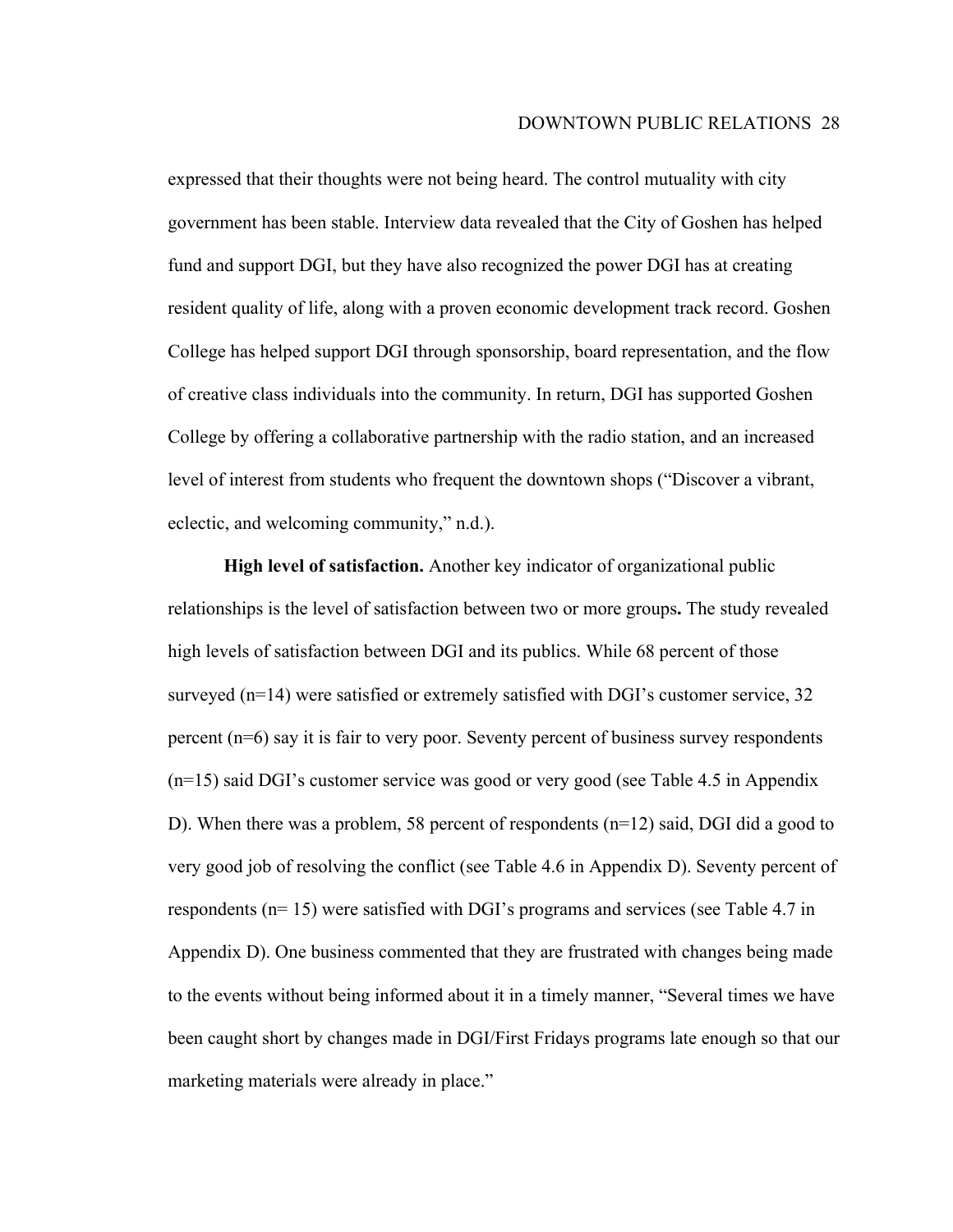Seventy-eight percent (n=85) responded that the First Fridays program has had a positive impact in the community, and 99 percent of respondents (n=107) said they would recommend First Fridays. From the secondary data analysis of First Fridays surveys, the researcher found that 94 percent of respondents (n=102) were satisfied or very satisfied with the First Fridays program. From the secondary data analysis of First Fridays event-goer surveys, the researcher found that 94 percent of respondents  $(n=102)$ were satisfied or very satisfied with the First Fridays program. Seventy-eight percent (n=85) believe the First Fridays program has had a positive impact in the community, and 99 percent of respondents (n=107) would recommend First Fridays.

**Faltering commitment.** Seven of the interview respondents noted that DGI has hit a plateau in growth, especially in terms of financial growth. Two respondents note that while they were able to devote one-on-one time with stakeholders in the beginning, as the programs grew, a substantial amount of strain was put on DGI's resources, causing their relationship management techniques to begin to falter. The business surveys revealed commitment ratings higher than satisfaction ratings.

**Communal/covenantal relationships.** The relationships built with downtown businesses have been covenantal. The businesses benefit with increased revenues and a larger base of employees to draw upon, and DGI benefits by being able to live out its mission. The business survey revealed clear benefits to downtown business owners. On average, businesses surveyed had one-to-seven employees (n=15), with 80 percent of respondents (n=17) agreeing that First Fridays has had a positive impact on their business (see Table 4.4 in Appendix D). Forty-five percent (n=9) had seen an increase in sales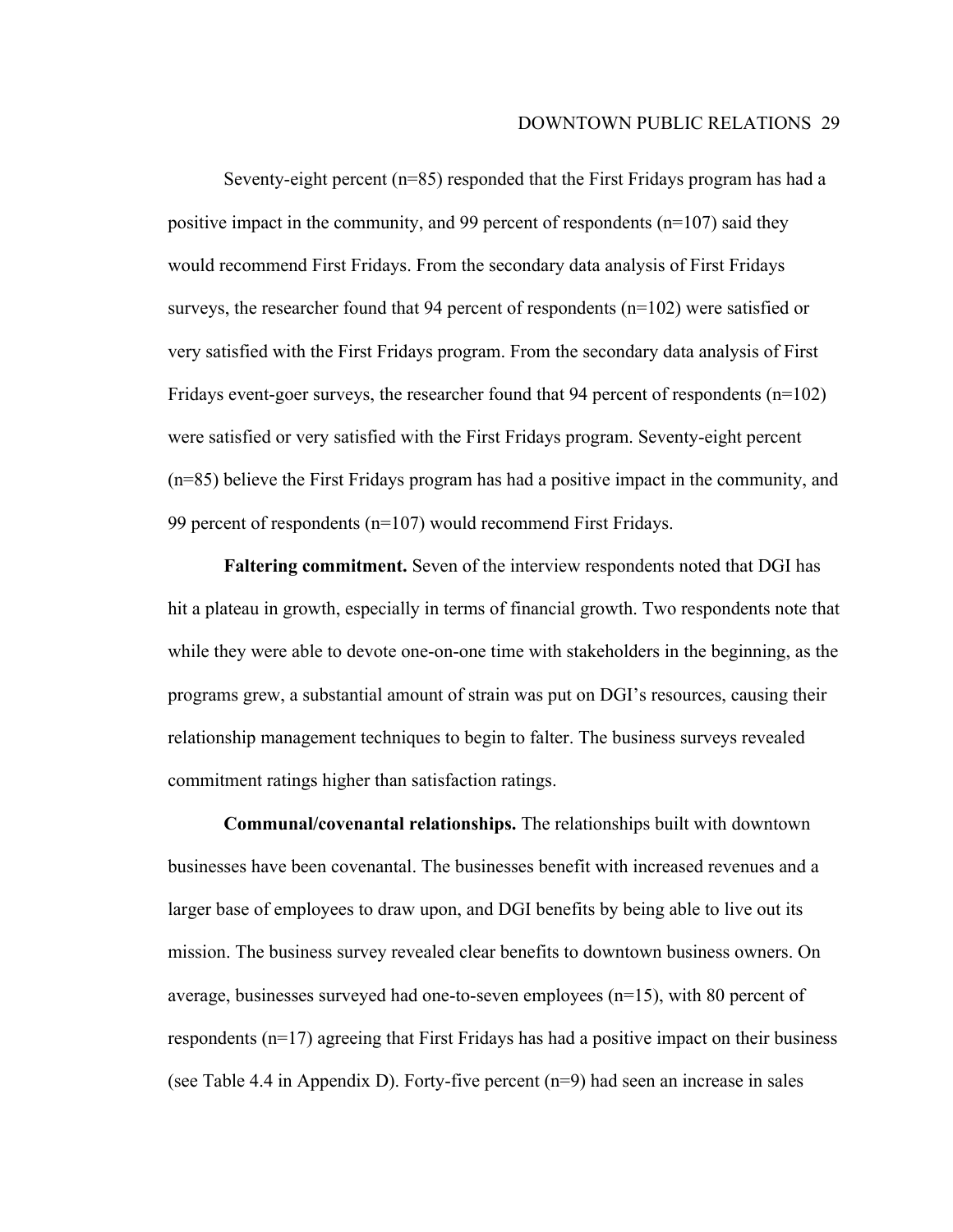during First Fridays events compared to other Fridays with an approximate increase of sales by 49 percent. Another benefit to downtown business owners is the access to the façade program. Ninety percent (n=18) of business survey respondents were aware of DGI's façade program, and 44 percent (n=8) had taken advantage of the grant program.

Relationships with program sponsors, media, county convention center, and city government are also communal. Sponsors receive name recognition on DGI promotional materials, as well as presence at events. DGI, in turn receives financial benefit, which helps fund the organization. Media outlets consistently receive local, feel-good stories from DGI, while DGI in turn receives coverage in print, television, radio, and the Internet. The Elkhart County Convention and Visitors Bureau directly benefits from increased hotel stays through DGI events, which is the primary source of operating income for the organization. DGI also offers a myriad of events for the convention center to promote. DGI benefits by having access to their professional help, as well as support of the organization on the board of directors. The City of Goshen benefits from DGI through increased property tax dollars of improved facades, and increased business development, along with improved quality of life for residents and visitors.

#### **Dimensions of interpersonal relationship maintenance strategies**

**Positivity.** DGI has attempted to make the relationship with key stakeholders enjoyable for everyone involved. Interviews with task force members revealed the relaxed, fun settings of brainstorming meetings, and the continued words of affirmation received from staff and business owners. "It makes it a fun atmosphere to be a part of,"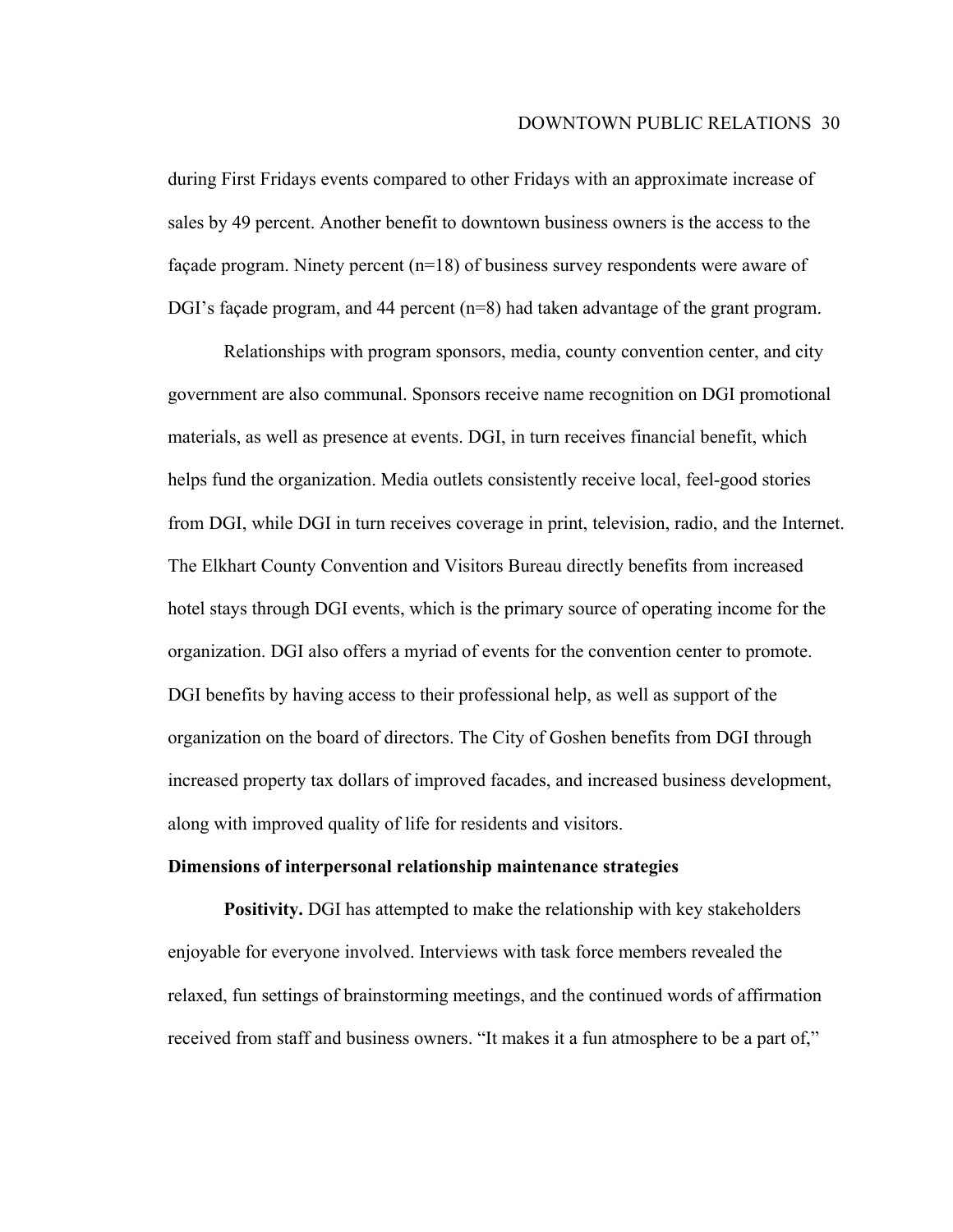said one interview respondent. Six business survey respondents mentioned their appreciation of the upbeat volunteers and staff who put in countless hours.

**Openness.** DGI's primary method of disclosure of thoughts and feelings comes through one-on-one interaction with stakeholders, along with round table meetings. One business said, "We appreciate the quarterly business meetings, and restaurant association meetings that DGI organizes. Information shared at these meetings help us feel a part of the process." An interview with a City of Goshen employee revealed appreciation for the continued dialogue between the city and DGI. They acknowledged that this open communication has led to a successful partnership between the two groups.

**Assurances.** DGI has done a fair job at making sure everyone's thoughts and concerns are heard. However, legitimacy of concerns was discovered to be a problem in the business survey. "I think there are things that should be voted on and aren't at our meetings and also things that ARE voted on and then changed after the meeting." Another respondent voiced that they would like to see more one-on-one mingling with businesses. However, interviews with key stakeholders revealed their understanding of the lack of staff and financial resources to do be able to keep up with relationship maintenance/management. "DGI has done a fabulous job implementing successful programs, and with success comes concerns to keep it sustainable."

**Networking.** Regular networking meetings are planned by DGI in order to manage stakeholder relationships. Interviews revealed they plan quarterly downtown business meetings, an annual dinner, monthly task force brainstorm sessions, and regular presentations at local service organizations. These events help DGI maintain relationships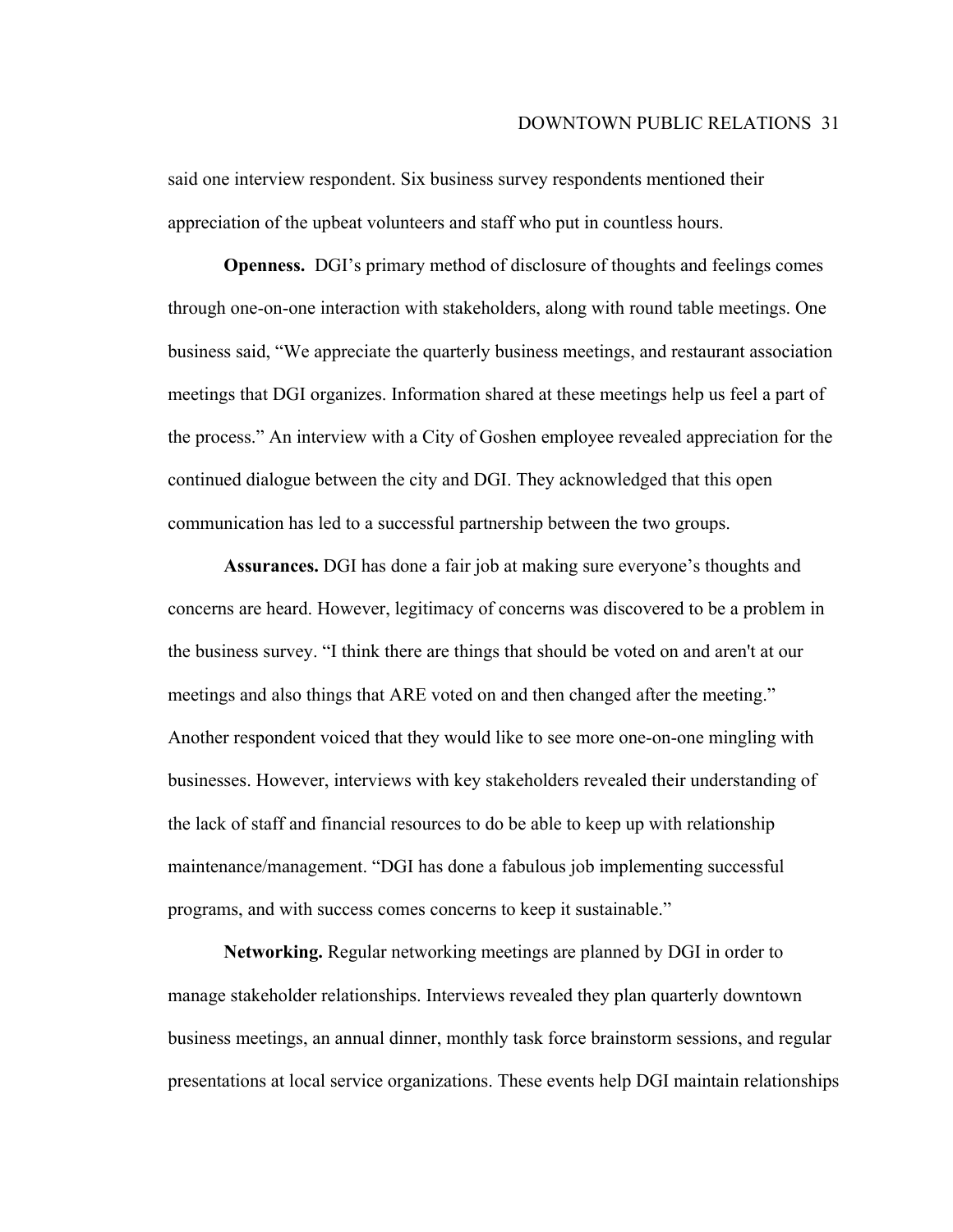with its publics, but also help promote the organization to new groups in order to secure a diversified base of supporters. Internal networking meetings have proven to be meaningful to volunteers, "I volunteer my time with DGI because I feel valued and appreciated. The annual dinner they just held for us was one of the best parties I've been to this year."

**Shared tasks.** With limited financial resources, DGI has learned to be selective and frugal with where their time and money is spent. One DGI board member said, "We have chosen to invest in downtown public relations staff in order to build solid relationships with stakeholders such as government, media, and volunteers." DGI has set a collaborative workspace in order to share tasks in an efficient manner. Interviews with stakeholders revealed that DGI's staff consists of freelance workers who focus on specialty areas such as photography, graphic design, web development, media relations, event planning, sponsor relations, fundraising, integrated communications, strategic planning, and program development. DGI board members are also delegated duties and often volunteer their time at First Fridays events, as well as taking on the duties necessary to run the façade program.

## **R1.2: How has Downtown Goshen, Inc. influenced the Goshen community from 2006 to 2011?**

**Improved quality of life.** DGI's public relations efforts have influenced the Goshen community by improving the quality of life for residents. Quality of life defined is "one's personal satisfaction (or dissatisfaction) with the cultural or intellectual conditions under which one lives ("quality of life," n.d.). When interview participants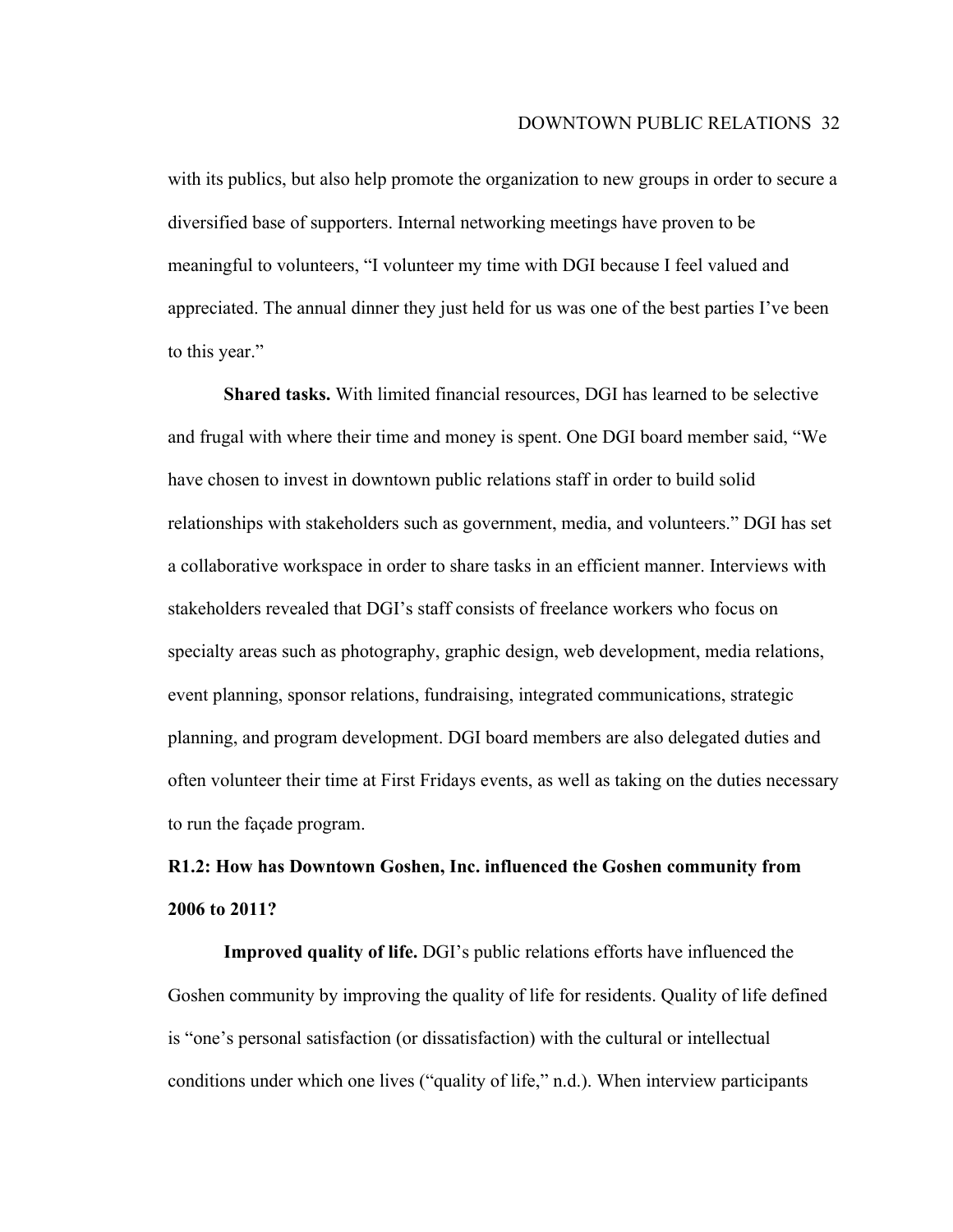were asked, "What was it like when you first moved to Goshen?" every respondent gave a negative answer. It should be noted, that respondents have lived or worked in Goshen between 1971 and 2000. They acknowledged that not much was going on downtown during those years. The interviewees said there was no connection between the college and downtown and it was a "sleepy town," with ugly sprawl, and was downright depressing. However, when asked about the downtown now, they all gave positive answers, acknowledging the change in the quality of life, presence of the creative class, and hard work of dedicated individuals. As noted earlier, business survey participants and event-goer survey participants both revealed high levels of satisfaction with DGI and the First Fridays cultural program.

**Economic impact.** DGI's public relations efforts have influenced the Goshen community by increasing economic development in the downtown. The average amount of money one person spent at a First Fridays event was \$24. With an estimated average of 4,000 people attending a First Fridays event each month, that is a monthly boost of \$96,000 into the local economy, and an annual economic impact of \$1.15 million on consumer spending alone. The secondary data analysis of First Fridays surveys revealed that 51 percent (n=55) had spent more than \$20 that evening, with another 45 percent  $(n=49)$  having spent up to \$20. A cross tabulation of the data revealed that the  $26 - 35$ year olds spent the most money, which is the age of creative class young professionals. As noted previously, there has also been an economic impact on downtown businesses through increased revenue and increased employee needs. Along with this, has been the investment in downtown facades and infrastructure.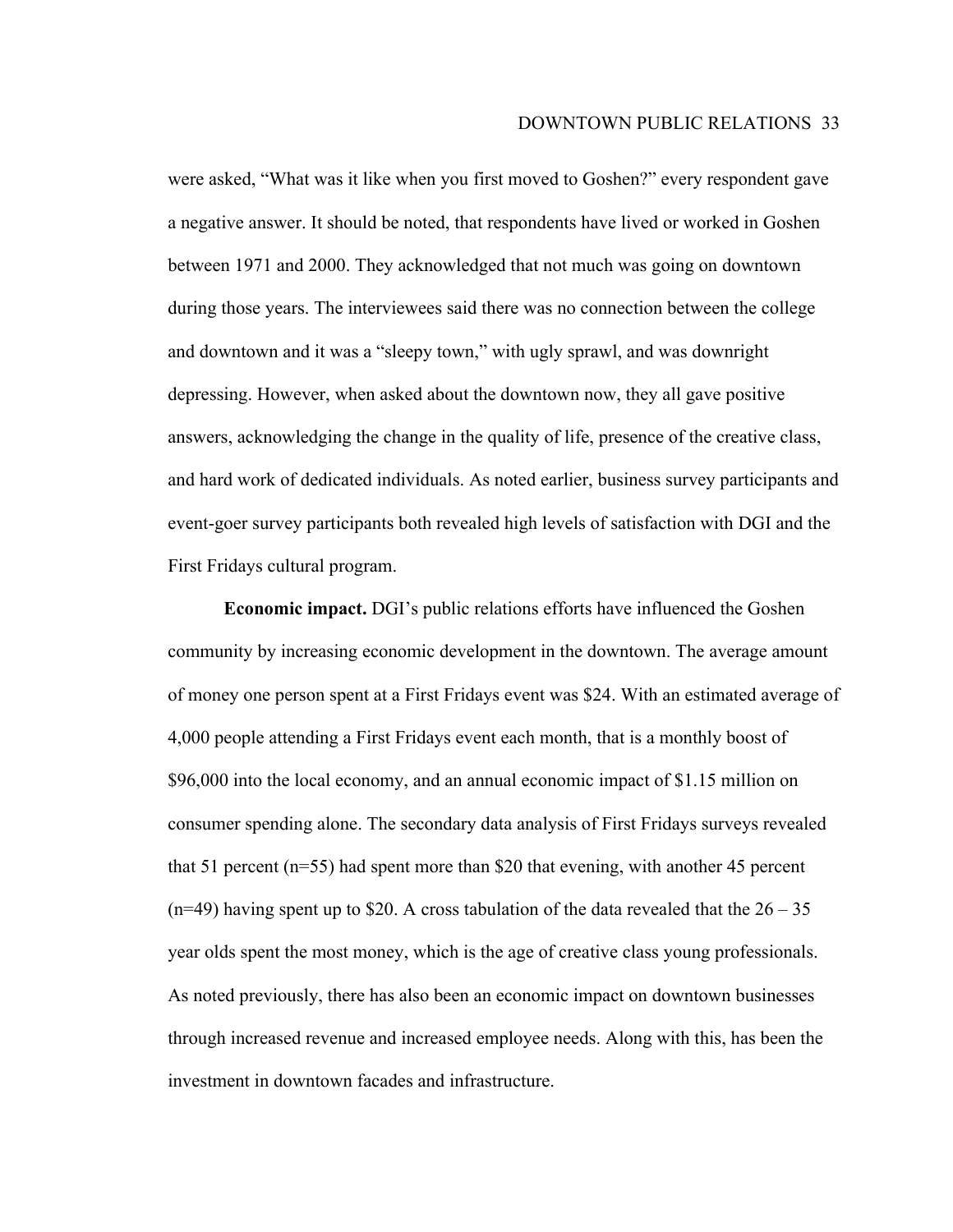## **R2: What elements were present from 2006 to 2011 that might have contributed to the revitalization of downtown Goshen?**

This case study revealed there were a number of elements present from 2006 to 2011 that contributed to the revitalization of the downtown. Creative class individuals, highly educated people, diversity, investment in infrastructure, third places, tourism destination image, and an active/healthy lifestyle have all contributed to the revitalization of downtown Goshen.

**Emergence of creative class.** From the in-depth one-on-one interviews  $(N=11)$ , the category of creative class people emerged. When participants were asked what have been the most successful initiatives to bring creativity to downtown Goshen, 100 percent (N=11) of the respondents said, "First Fridays." Yet, at the same time, they all acknowledged that there was crucial foundational work that happened in order for the environment to sustain the First Fridays program.

It was clear respondents saw the success of downtown as a group effort. Words such as: relationship, kids, family, neighborhoods, space, and we continually came up during the interviews. "The community is tight knit," said one respondent. "We wouldn't be where we are today without the volunteer efforts of so many individuals who work behind the scenes." This attribute of a desire for meaningful community is a value of the creative class, as defined by Florida (2002). Several respondents mentioned the vision of entrepreneur Eric Kanagy, which led to a unified organizational structure for DGI. Also discussed were communications agency owners, Gina Leichty and Ben Stutzman, who spearheaded arts tours, which built on the creative arts movement in the downtown, and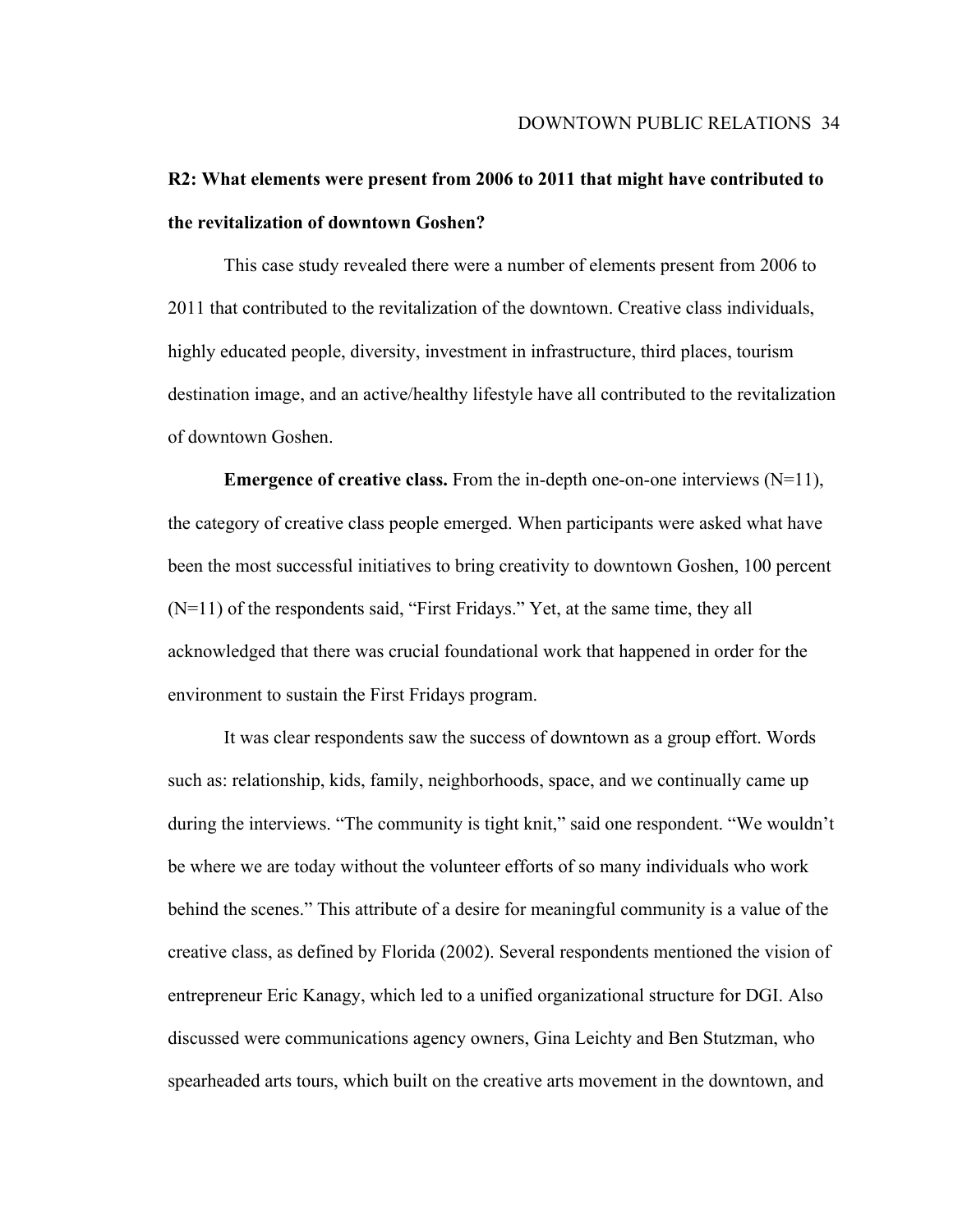later the First Fridays program. Others mentioned the artist guilds started by Dave Pottinger and Faye Peterson Pottinger. Goshen now has 122 members in five guilds. All of the aforementioned people fall within what Florida would term as the "Creative Class."

**Highly educated people and commitment to volunteerism.** The influence of Goshen College and the Mennonite Church repeatedly came up in the interview sessions. Several respondents attended Goshen College and then stayed because they found jobs in the community. Several mentioned that the "spirit of volunteerism" so often displayed in the Mennonite faith seems to have had a direct affect on the work happening in the downtown. Also discussed in the interviews was the abundance of churches in Goshen, beyond the Mennonite faith. These churches are committed to giving back to their communities. Some interviewed believed that the faith community, combined with the Midwest spirit of volunteerism, has had a positive influence on the city of Goshen. DGI board members said the organization's volunteers are the backbone of DGI, and without them, DGI would not be able to live out their mission.

**Diversity.** Several interview respondents noted that the "cultural diversity" of the community has allowed for a "small town feel with big city attributes." Hispanic and Latino businesses have expanded over the last five years, including restaurants, grocery stores, and specialty clothing shops. Also noted was the appreciation of the LGBTQ community, and the work being done to pass ordinances to protect this minority group. Again, the value of cultural diversity is an attribute of the creative class.

**Investment in infrastructure.** Many interview respondents mentioned the work of local developers Dave Pottinger, Faye Peterson Pottinger, Jeremy Stutsman, and Maija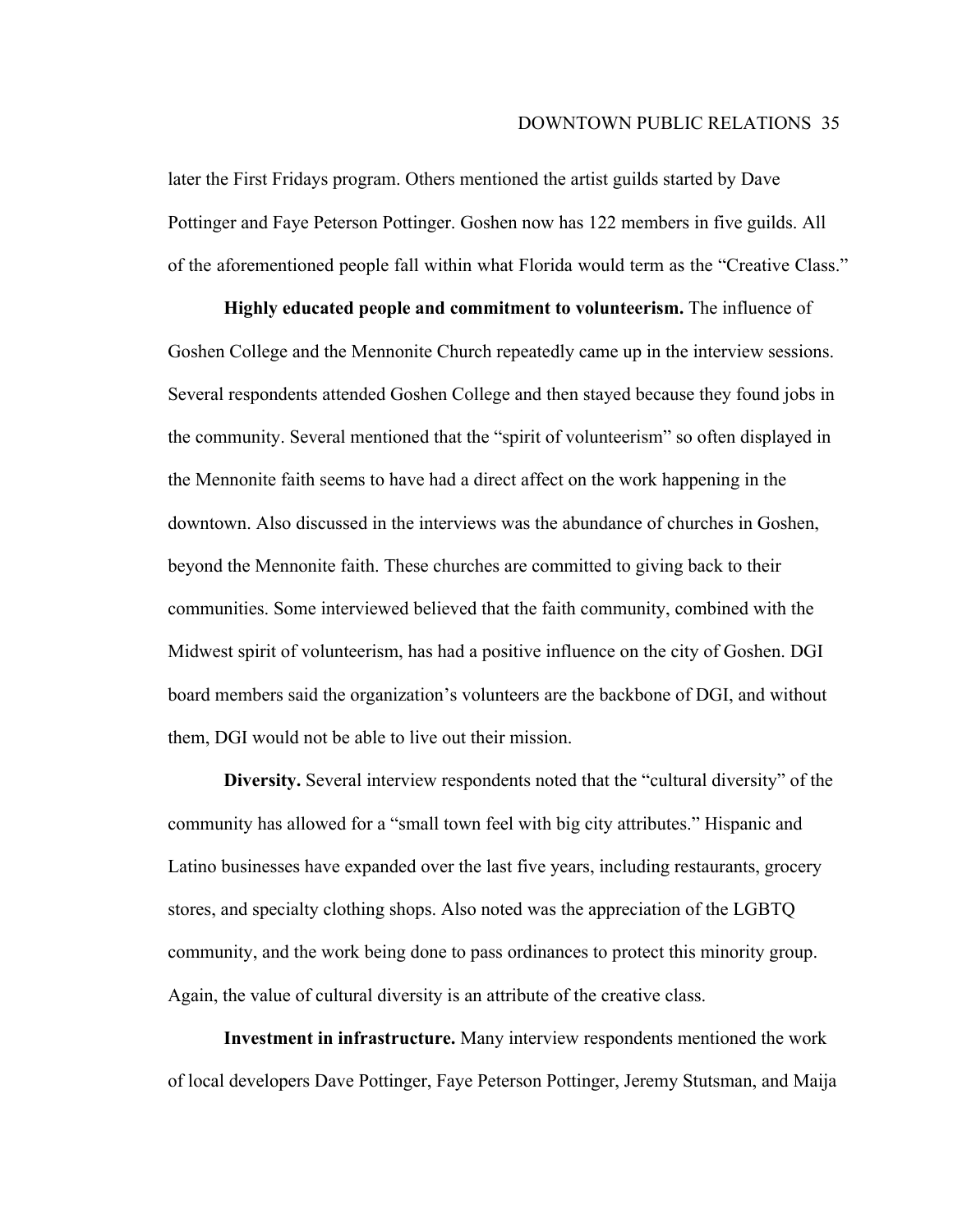Walters Stutsman did with the Mill Race Farmer's Market, along with organizing artist guilds. The city's Downtown Action Plan, followed by the Hyett Palma study assisted in the downtown façade improvements. The establishment of the Economic Investment District (EID) was another step where through self-imposed tax dollars, businesses have reaped the reward of infrastructure improvements.

DGI's façade grant program offers matching grants to businesses to help with business signage or building improvements. Ninety percent of the business owners surveyed  $(N=18)$  were aware of the façade program, and 44 percent  $(n=8)$  had taken advantage of it, and two more said they planned to utilize the program in the future. Ninety percent of the online business survey respondents ( $n=19$ ) said they specifically chose downtown as their business location. Seventy-nine percent  $(n=15)$  said their reasoning for choosing downtown was because of the lively city center. Sixty-nine percent (n=13) said they chose downtown because of DGI/First Fridays (see Table 4.1 in Appendix D).

From the secondary data analysis, the researcher found significant correlation  $(r=204, p=037)$  between the number of stores visited and the amount of money spent at First Fridays. We can account for 4.1 percent of variance of the number of stores visited and the amount of money spent with a .669 error on each number of reported stores visited. The regression equation is as follows: *predicted amount of money spent = 2.000 + .180 (number of stores visited).* This shows the importance of the pedestrian friendly, accessibility/walkability of the downtown corridor, along with a welcoming atmosphere.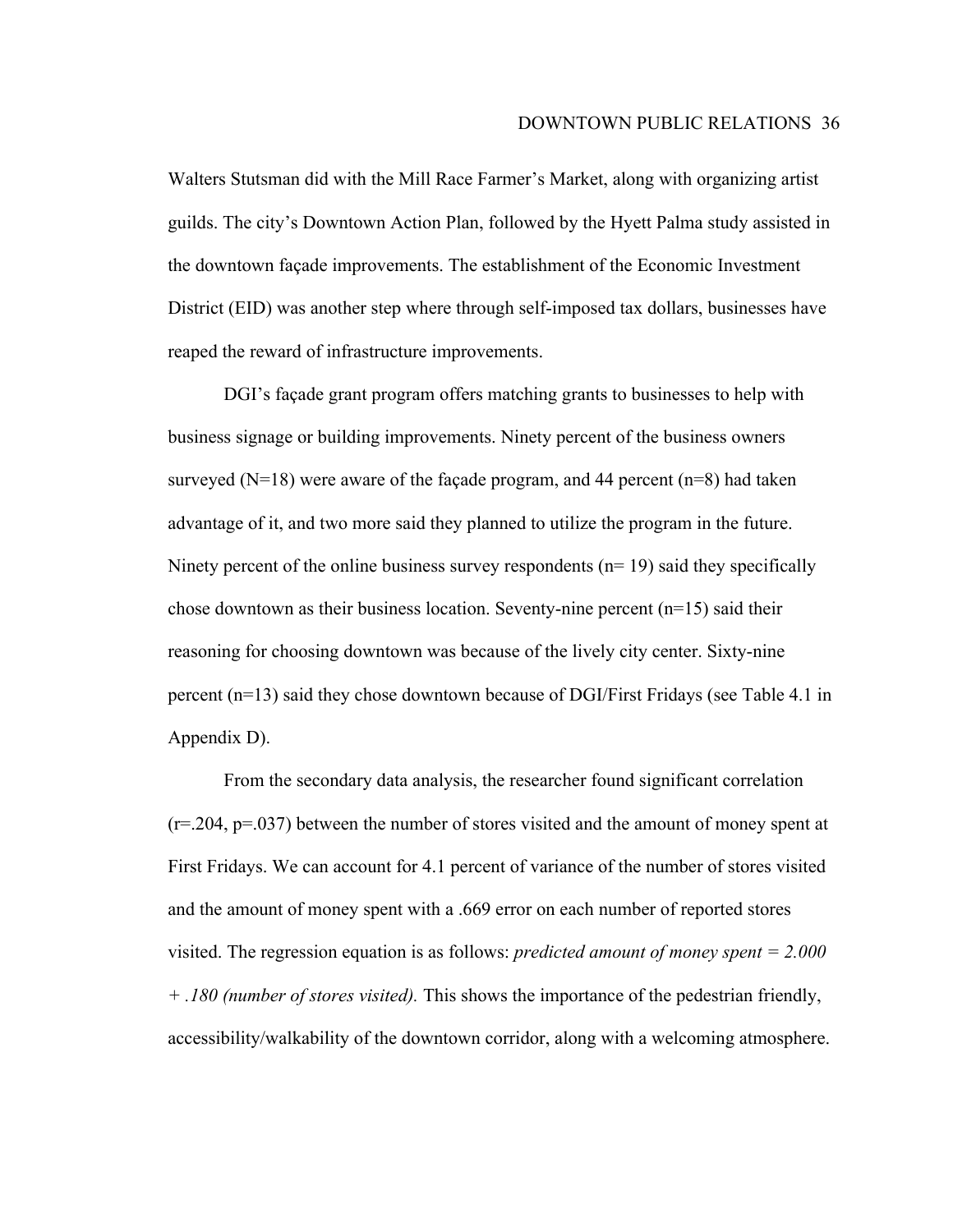A category that emerged from the in-depth one-on-one interviews was "economic development/historic revitalization." The interviews made clear that the downtown has changed dramatically in the last ten years. What was once a "spotty" and "unsafe" downtown with few retailers has now become a downtown with a two percent vacancy rate where people are gathering at all hours. The City of Goshen is putting resources into diversifying the economic base in hopes of securing a stronger economic future. They have partnered with the Chamber of Commerce to create "The Launch Pad" for entrepreneurs to share a workspace in the Chamber's building on Main Street. The city is also partnering with DGI and a local community development corporation, LaCasa, Inc., to develop the Mill Race and historic Hawk's Furniture Company. DGI is spearheading the redevelopment of the Goshen Theater in hopes to create space for arts and culture year round.

**Third places.** DGI has assisted in creating third places through business support and development, along with creating arts and entertainment events for community members to attend. "Third places" such as bookstores and coffee shops were a continued theme throughout the in-depth interviews  $(N=11)$ . When respondents were asked of their memories of downtown, it almost always included a specific business. Along with the interviews, 59 percent of the event survey respondents (n=64) visited 3 to 6 stores during First Fridays, and 33 percent  $(n=36)$  of them shop downtown at least every two weeks. Spontaneous interactions with others at these third places were discussed numerous times during interviews with key stakeholders. These all important third places are prevalent in downtown Goshen, including a coffeehouse, several local bars, farmer's market,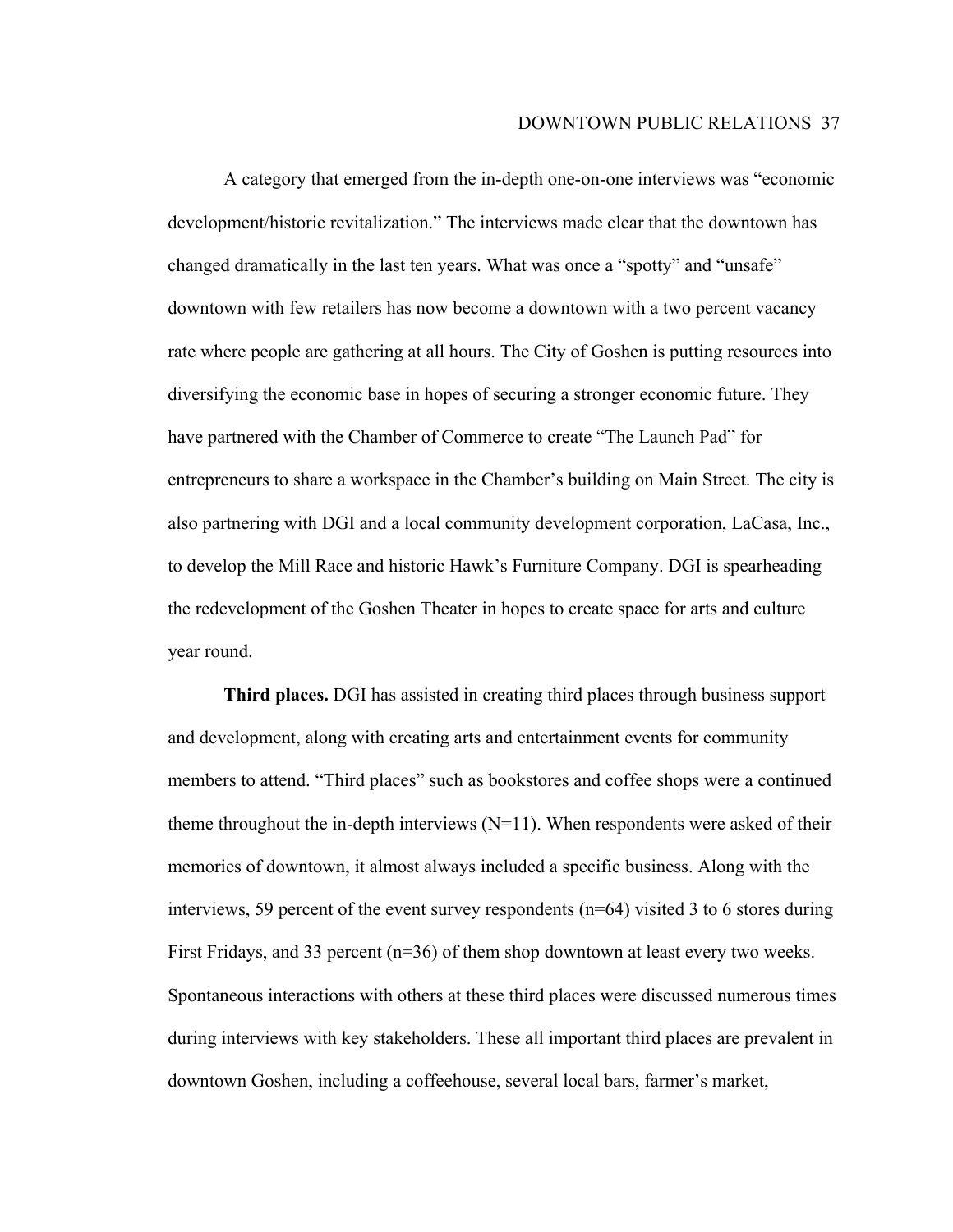bookstore, theaters, winery, brewery, sushi bar, tapas restaurant, wood-fire pizza restaurants, women's and men's fashions, salons, and chocolate shops, to name a few. These local businesses have become the places people hang out to engage in meaningful conversation.

**Tourism destination image/destination branding.** The First Fridays program, started and maintained by creative class people was noted as a primary reason businesses chose to locate their business downtown, with a 37 percent (n=7) response rate (see Table 4.1 in Appendix D). Music was a reoccurring memory for many interview participants. When asked what their earliest memory of downtown was, several stated attending a concert at the Electric Brew coffeehouse or Goshen Theater. Listening to music was a common thread, and entertainment has been used to promote downtown Goshen's brand since DGI's inception. This audio identity is an important element of destination branding, as well as attracting the creative class.

**Active/health-oriented lifestyle.** As discussed earlier, a category that emerged out of the in-depth one-on-one interviews was "action/health orientation." Action words such as attract, work, make, talk, develop, force, fun, invest, impact, and walk were all reoccurring words in the interviews. Quality of life, walkable downtown, pedestrian paths, bicycle community, and nature trails were repeatedly discussed. One respondent mentioned this has been helpful in recruiting new employers and employees to the community – the fact that there is a quality of place. Following this theme, DGI is an action-based organization. They pride themselves on structured brainstorming sessions that lead to action items. The task forces are set up to be "doers" and volunteers are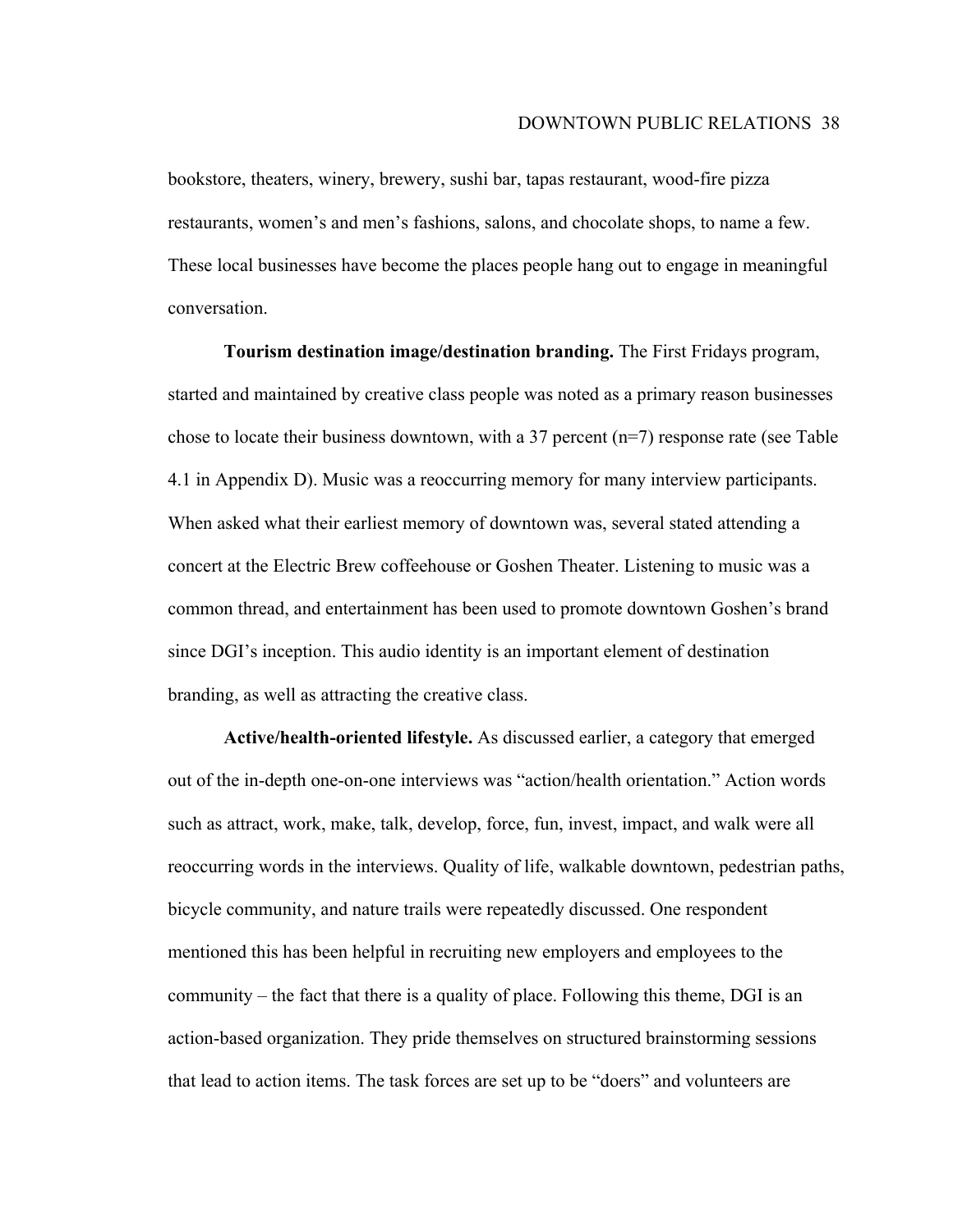# DOWNTOWN PUBLIC RELATIONS 39

expected to be active participants. When discussing the work of the volunteers, reoccurring words and phrases appeared such as culture of change, innovation, new ideas, thinking, feeling, focusing, growing, and making things happen. Business owners, community members, and event-goers have come to expect "new" and "greater" ideas to emerge from DGI.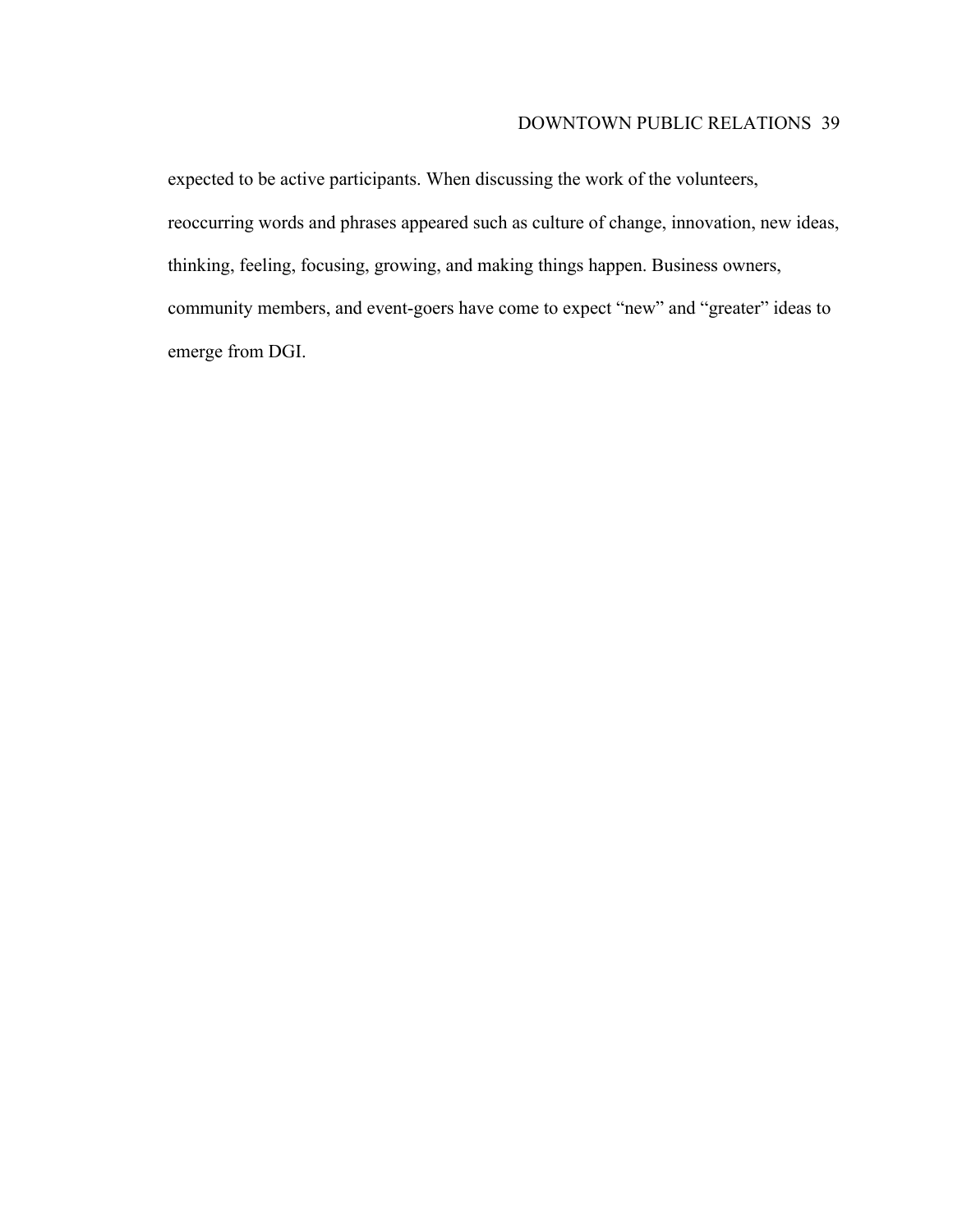#### **CH. 5 DISCUSSION**

The results of this case study have provided a step toward answering the proposed research questions for downtown public relations practitioners and developers. The research sought to expand the knowledge base of downtown public relations strategies utilizing relationship management/maintenance strategies, place making/destination branding methods, and the involvement of creative class people. The results revealed coalition-building through collaboration, relationship management/maintenance strategies by creative class leaders, and place making/destination branding, have positively influenced the community.

**Coalition-building through collaboration.** DGI has effectively built a community coalition that includes various sectors of the community that come together to address community needs and solve community problems. DGI has board representatives from the City of Goshen, Chamber of Commerce, Goshen College, Elkhart County Convention and Visitors Bureau, Elkhart County Community Foundation, and downtown business owners, to name a few. The issues they work with deal solely with the downtown. It addresses the need to keep Goshen's commercial core viable. Its effects and benefits are community-wide, with residents being employed by expanding downtown businesses, regional shoppers benefiting, and numerous non-profits have been able to conduct fundraising events during First Fridays programs. DGI works on multiple issues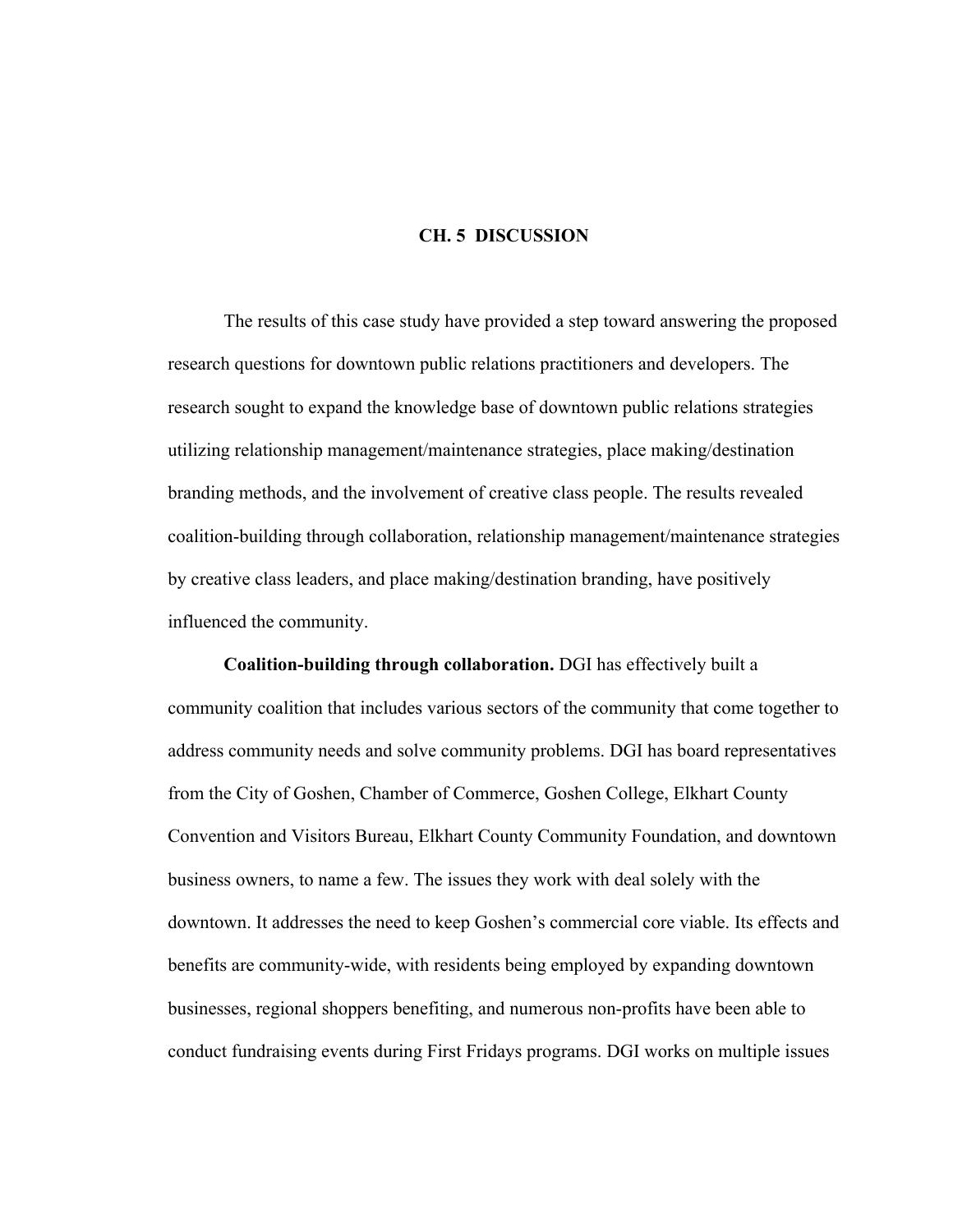including place making and branding, business development and growth, expansion of arts and entertainment and social equality, to name a few. DGI was started by a few visionary leaders, and continues to be run by a core group of local citizens. Lastly, DGI is committed to a long-term coalition, it is not ad hoc.

**Relationship management/maintenance strategies.** This case study used qualitative and quantitative methods to assess DGI's relationship management techniques. The researcher found DGI has developed a communal relationship with business owners, volunteers, media outlets, sponsors, city government, and local organizations where both parties provide benefits to the other because they are concerned for the welfare of the other. Stafford and Canary's (1991) strategies of positivity, openness, assurances, networking, and shared tasks were present in the examination of DGI's efforts to build a positive relationship with key stakeholders. As Ki and Hon's (2006) research found, DGI has then been able to see outcomes such as control mutuality, liking, commitment, and relational satisfaction.

Control mutuality has shifted over time with DGI and its stakeholders. In the beginning, the power was balanced, because DGI needed business owners and sponsors to buy into the vision, and business owners and sponsors had the power to say yes or no. Over time, as DGI has been increasingly successful, power has shifted to them. However, businesses continue to voice their opinions, and make it known that it is still their choice whether or not to become members of DGI and/or participate in DGI events. The researcher's surveys and interviews measured satisfaction levels with business owners and stakeholders, and the secondary data analysis measured customer satisfaction. As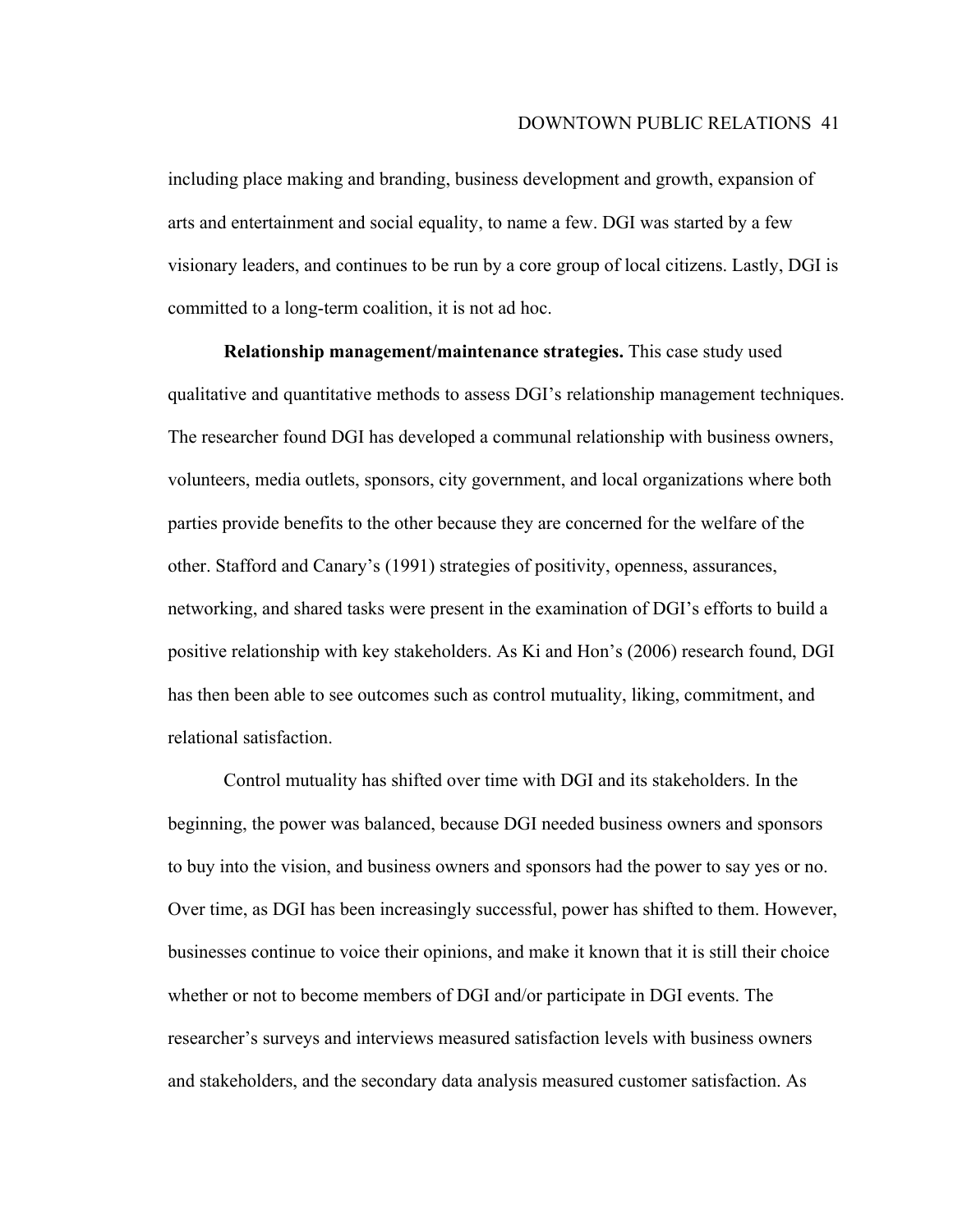noted in the results section, satisfaction levels are moderate to high on all accounts. The core group of DGI is strongly committed to the cause. From the in-depth one-on-one interviews, the researcher was able to understand the deep sense of loyalty stakeholders have for DGI and downtown in general.

Through the business surveys and interviews, the researcher is confident in calling DGI an "excellent company." For example, business survey respondents said they appreciated the quarterly business meetings where they could be heard, and key stakeholders mentioned their appreciation for DGI's continued desire to innovate and grow, and bring new people on board. However, with rapid growth, come issues, and DGI has faced several relationship management obstacles along the way. One business owner commented on the rising issue of challenging youth who attend the events:

The rowdy youth situation, in the end, was handled in a way that produced results, but PR gave Goshen/First Fridays a black eye (customers still come into the store and talk about what a mess that was).

Another business commented on their frustration with the lack of full-time DGI staff: We do feel that at quarterly meetings, we are listened to and open discussion is encouraged. Our frustrations relate to the fact that the staff is very difficult to reach and only available part time. Emails don't always get a timely response, and sometimes no response at all. Paperwork has been sent and no confirmation received.

**Creative class leadership.** From the one-on-one interviews the category of "creative class people" emerged. The idea that downtown Goshen could not and would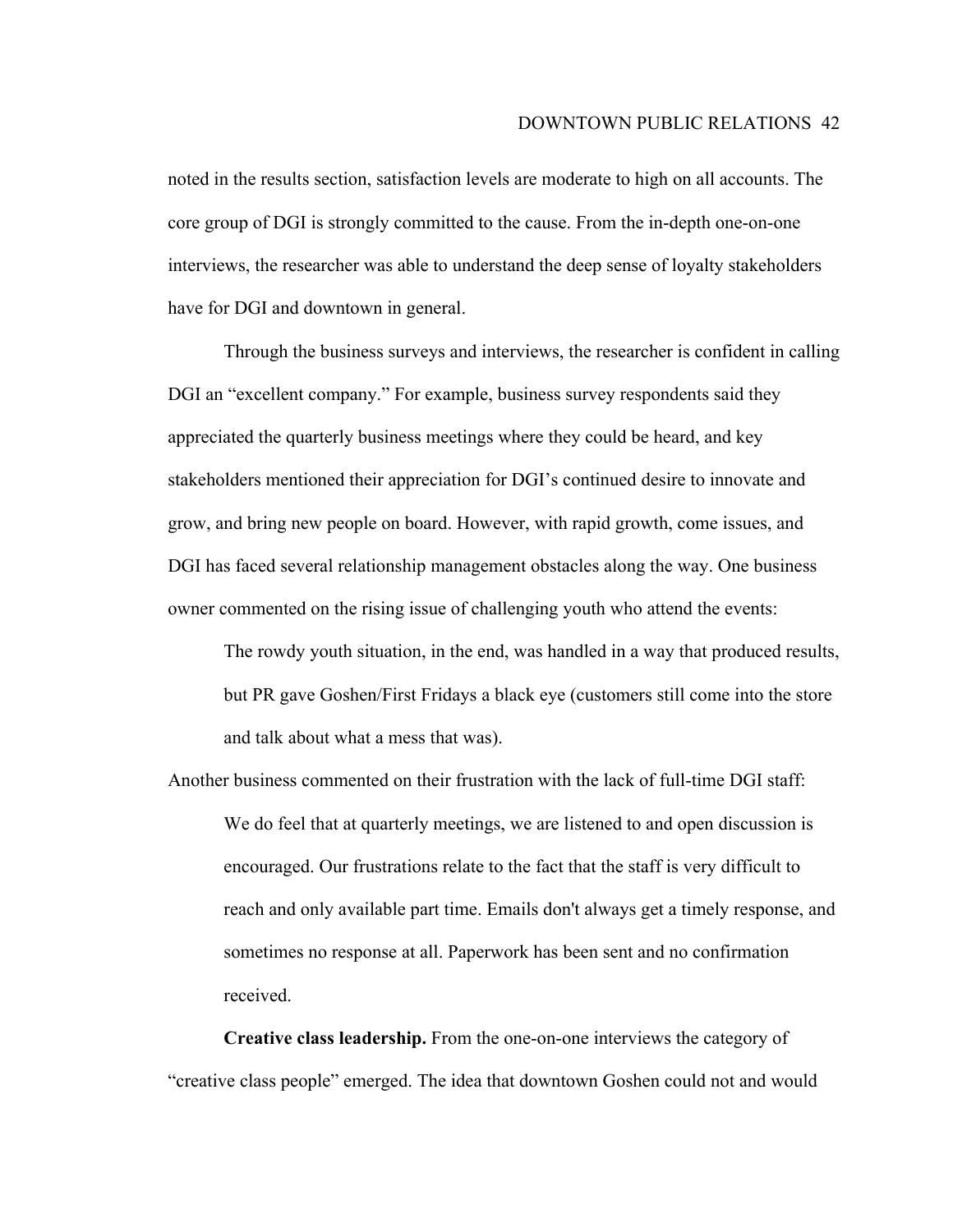not be where it is today without the commitment of a small, but mighty group of people was uncovered. DGI has abandoned the rational approach to management in favor of a more people-oriented, relational approach. As was discovered by talking with a downtown developer, many of the downtown business owners do not have the financial means to start their own company, but they have a passion and work ethic to do whatever it takes. Just as noted by Florida (2002), creative class people may not have financial wealth, but their creative wealth more than makes up for it. With the support of visionaries and investors in the community, Goshen's creative class has been able to make it their visions a reality. Goshen College has also played a crucial role in contributing to this human capitol. As Glendon (1998) discovered, places with highly educated people grow quicker and are able to draw more talent. Not only have many Goshen College graduates opened businesses in the downtown, but it has also created an environment of openness and cultural diversity. The 2010 Census has shown that the Hispanic/Latino community has continued to grow. Also, in 2009, a local political action committee, Goshen PAC, was created to support the LGBTQ community, with the following vision:

Goshen will be a regional center for creativity, from entrepreneurial to artistic. An atmosphere of tolerance and respect will fuel a sustainable, diverse economy through this century and beyond. This requires an excellent school system, rich cultural life, healthy environment, safe attractive neighborhoods, a vibrant downtown and smart community planning ("Goshen PAC, About," 2013).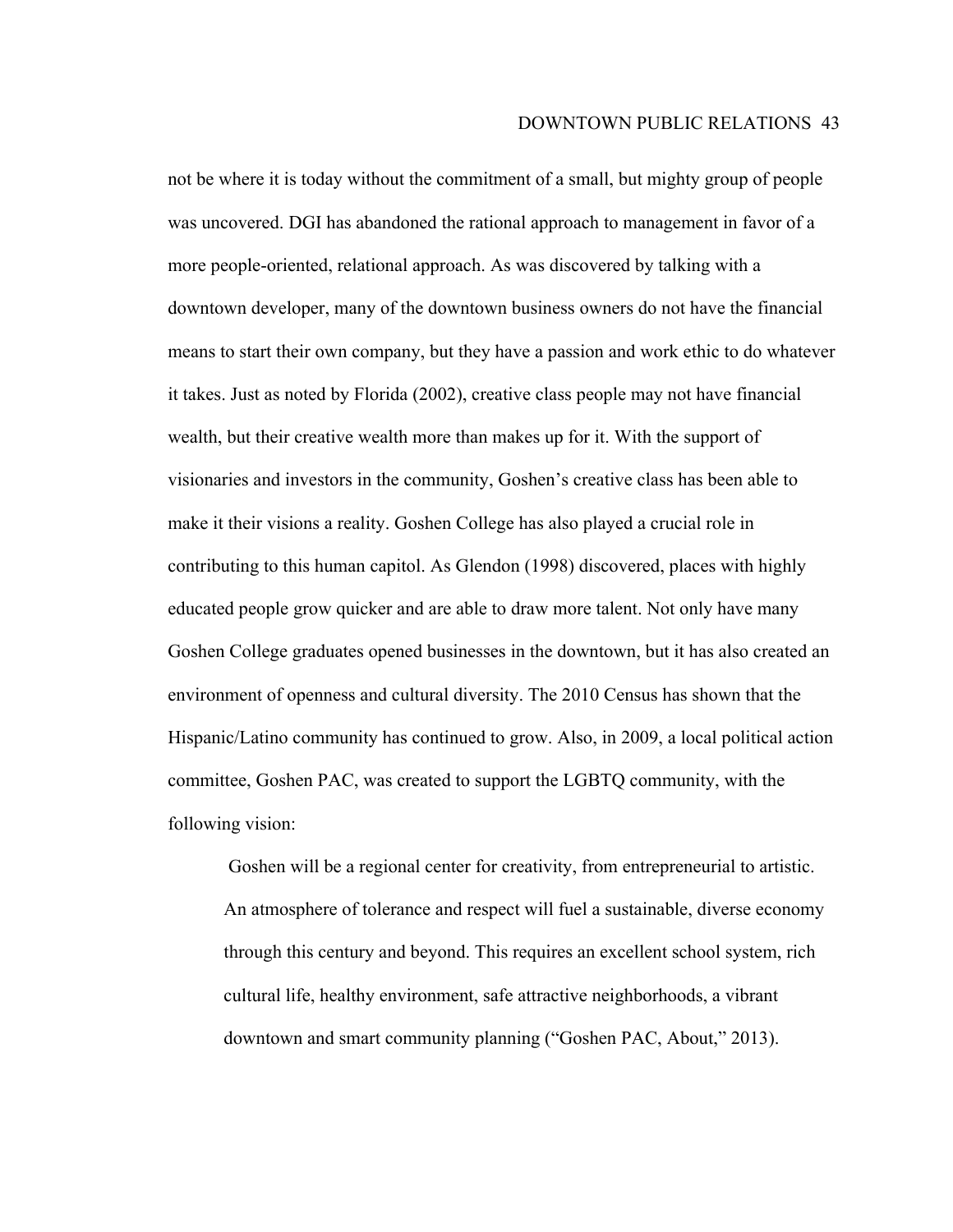The increased diversity among the Hispanic/Latino community, and the LGBTQ community, all ties back to the strategies of the creative capital theory.

The creative class in Goshen has a strong desire to be involved in the community. Some of this stems from the Mennonite heritage of Goshen College and the multiple churches in town. The desire to volunteer and make a difference was made prevalent in the researcher's interviews. This again aligns with Florida's statement that creative communities are made up of individuals who yearn to have meaningful connections to each other, and value being involved in their community. The researcher found that, just as Florida (2002) has stated, the key to regional economic development is not as much recruiting specific businesses, but creating an environment that is attractive to the creative class. While DGI did not purposefully set out to implement creative class strategies, they did so naturally, because those involved were a part of the creative class themselves. Those individuals were attracted to Goshen because an appealing environment had been created through façade revitalization and the forming of artist guilds. The one-on-one relationship management style of DGI and the "can do" spirit of the task forces has allowed for the successful launch of the façade program and First Fridays program.

**Place making/destination branding.** Music continues to play a key role in developing an environment that creative people want to reside in. Goshen College's Globe Radio has consistently won national awards, First Fridays has brought monthly entertainment to the city, Goshen Theater has expanded its cultural programs, local bars bring in regular acts and a new live music center opened its doors downtown in 2012.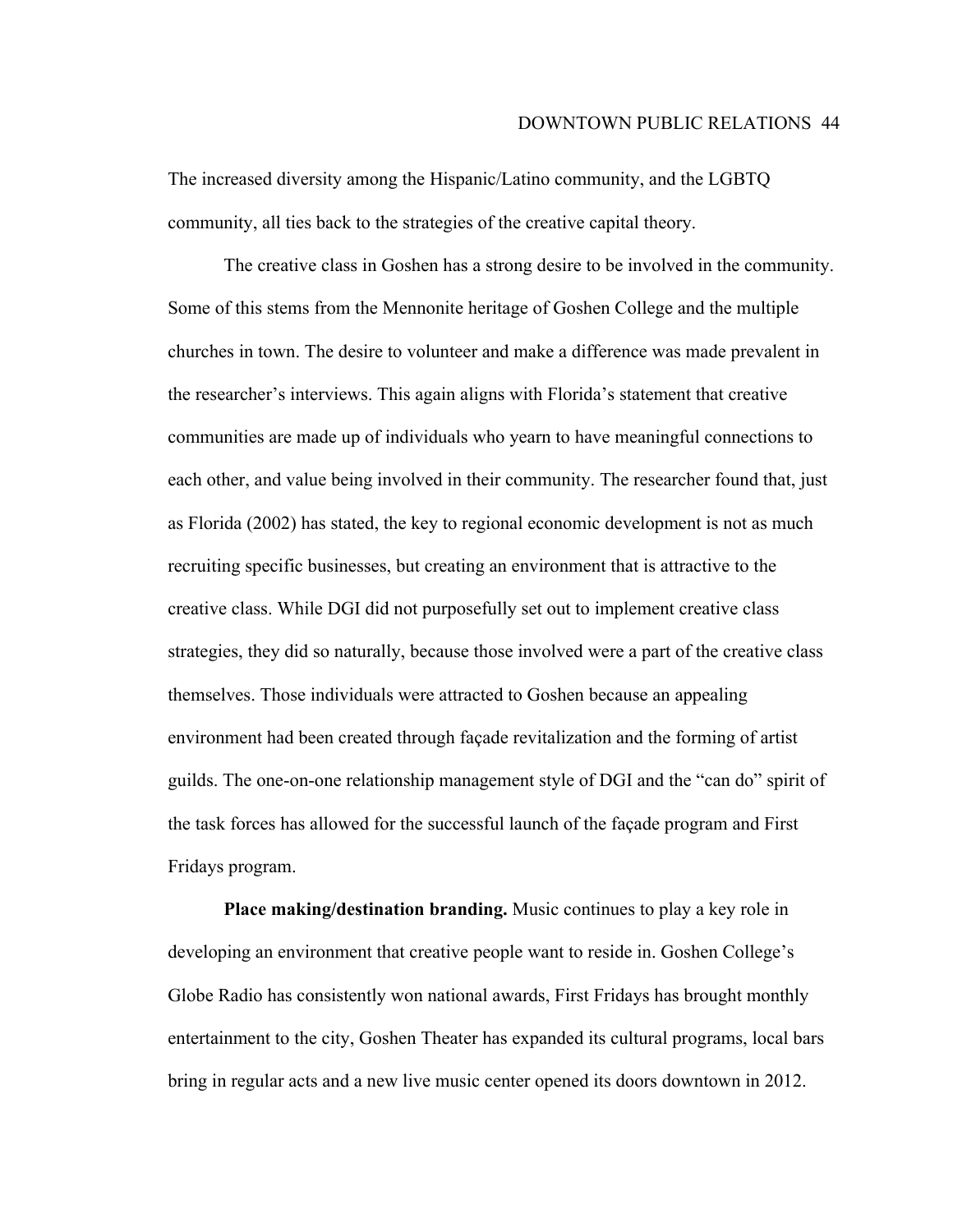These authentic locations have assisted in Goshen's place branding efforts, as well as begun creating an "audio identity" for the city. Control mutuality has played a role in the partnership between Goshen College's radio station and DGI, as 91.1 The Globe was recently named the "Best College Radio Station in the Nation," from Intercollegiate Broadcasting System (Barbazon, 2013). General Manager, Jason Samuel, has noted it was their involvement with downtown Goshen that helped them earn this award for the second year in a row.

Just as Beeson and Montgomery (1993) found, investments in infrastructure affect city and regional growth. The investment in the historic downtown Goshen buildings has also been a key factor of economic development. It has allowed for more business activity in the downtown, which has attracted more creative class individuals and more shoppers downtown. The development of the First Fridays program has played a significant role in establishing a loyal consumer base. The key players involved in First Fridays, however, came about because the environment was conducive and open to change. Ninety percent of the businesses surveyed (n=18) said they specifically chose downtown because of its lively city center. As discussed earlier, this quality of place is conducive to creative class individuals, as well as an important element in place making.

The City of Goshen has proven its commitment to neighborhood development and has stretched its Community Development Block Grant money by partnering with LaCasa, Inc., a local community development corporation. Great cities are not monoliths, as Jacobs (1961) said, they are federations of neighborhoods. Interviews with local stakeholders revealed a strong value is placed on the importance of people and the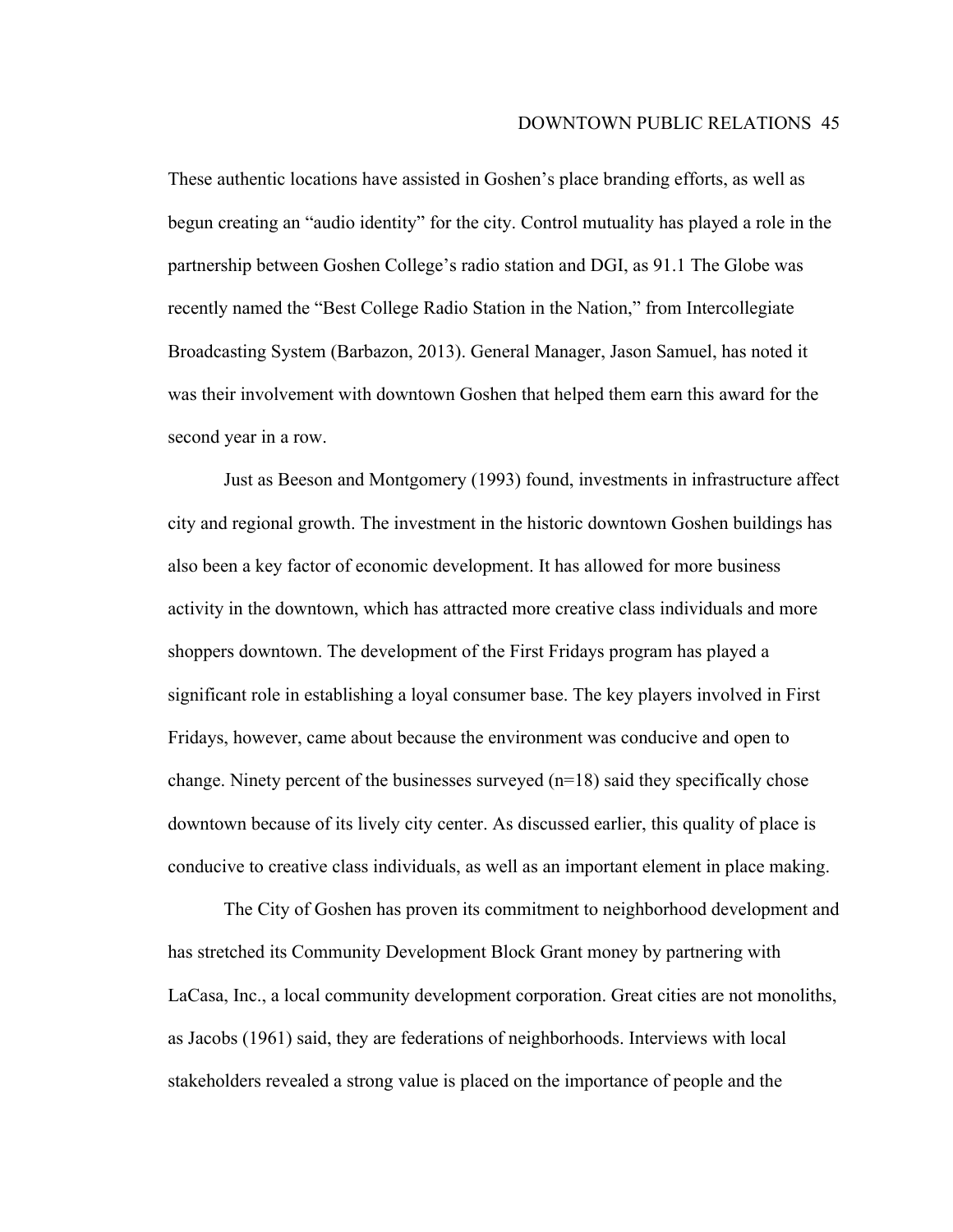neighborhoods they build. The ability to walk or bicycle downtown, access to the nature trails and Farmer's Market are key in business development and retention. This also happens to be of high importance to creative class individuals. Place making requires discovering what motivates stakeholder groups and how the location is to be constructed in such a way to be attractive to this group.

Fostering economic growth in downtown Goshen has allowed the core of the city to weather the economic storm. Offering spaces for community engagement and creative brainstorming has been highly successful in economic and community development for the city. It has sent a message that Goshen believes in and is open to new ideas. The fact that the priority has been placed on people, not a specific business or corporation, has allowed the downtown to thrive, even during the recession in the late 2000s.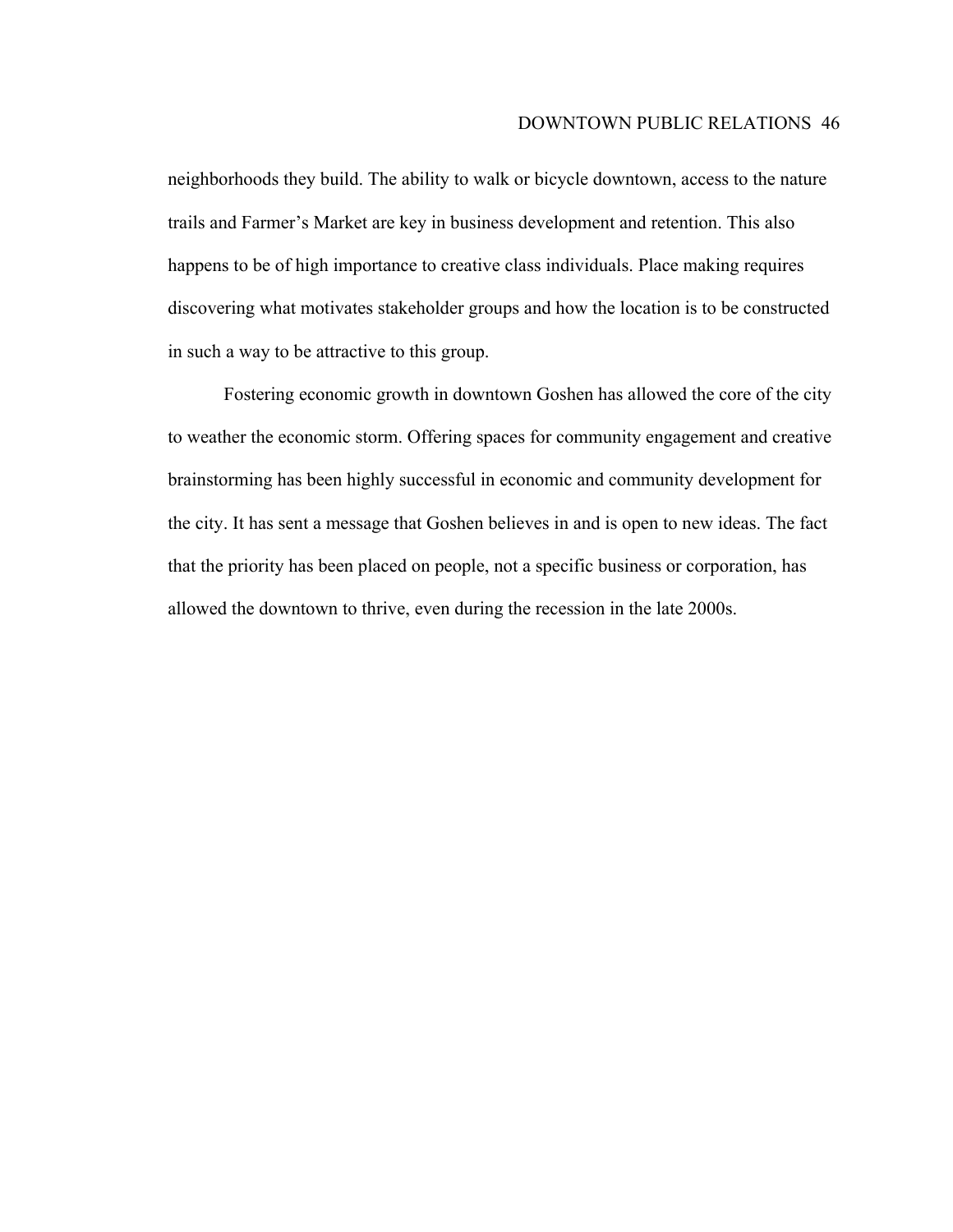#### **CH. 6 CONCLUSIONS**

#### **Implications of the study**

The researcher set out to answer whether or not the combination of relationship management/maintenance strategies, place making/destination branding techniques, and the leadership of creative class people, as implemented by Downtown Goshen, Inc. (DGI), has had an influence on the local community from 2006 to 2011. It also sought to explore what elements were present in the downtown between 2006 and 2011 that helped with the revitalization of the downtown. The results revealed coalition-building through collaboration, relationship maintenance strategies of openness, networking, and shared tasks, along with creative class leadership and investment in infrastructure to have positively influenced the community

While attracting the creative class was not a specific goal of DGI in 2006, it instead occurred organically through the people who were, and still are, working and volunteering with DGI. The place branding methods were more obviously followed by local developers and DGI, creating spaces for businesses to put down roots, and improving the downtown quality of life. DGI's relationship management techniques were exceptional in its early years, 2006 to 2008, but was discovered through interviews with local stakeholders and surveys with downtown businesses, that there are areas DGI could improve upon.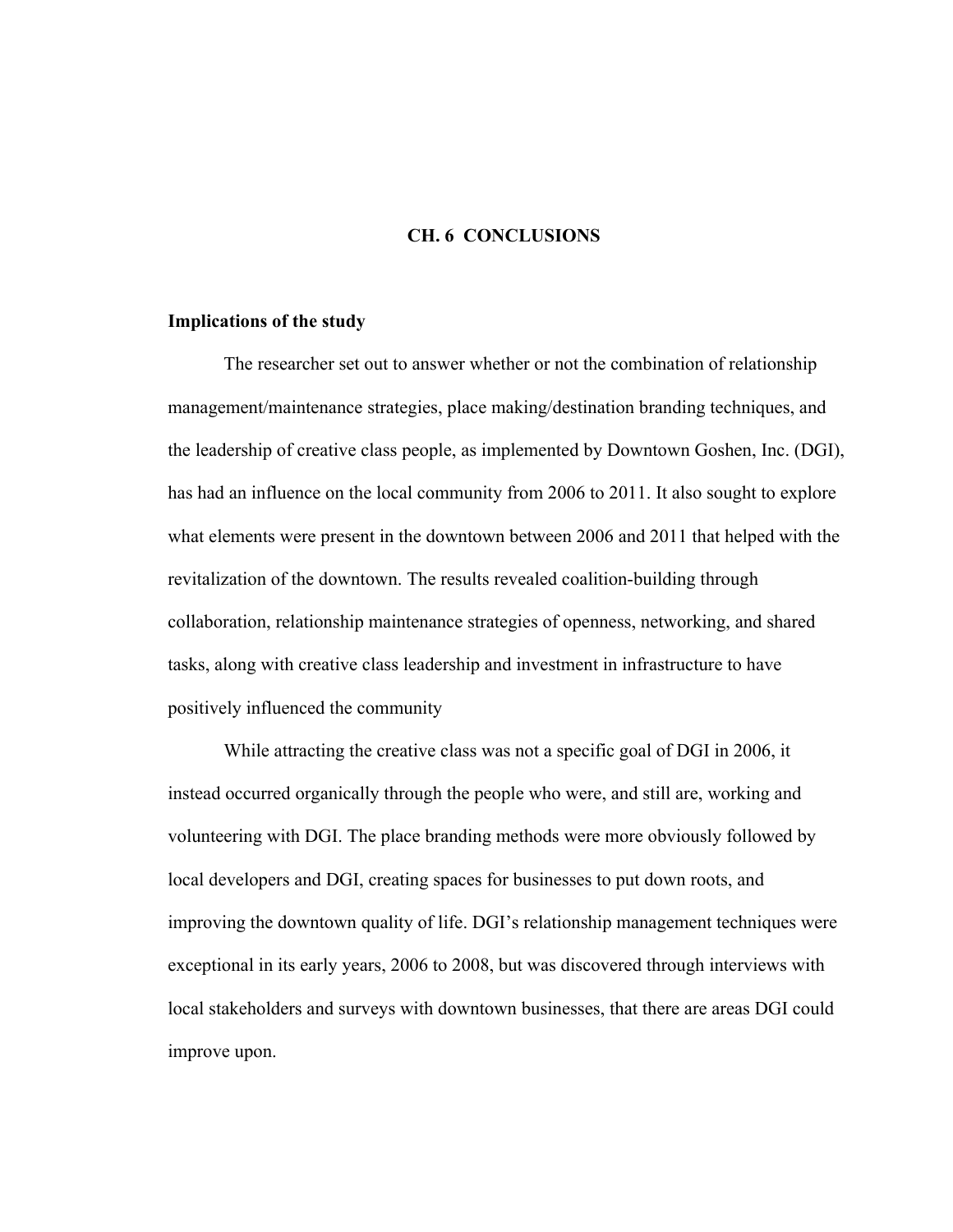The combination of relationship management/maintenance strategies and place branding efforts, along with the involvement of creative class people allowed for a "perfect storm" in downtown Goshen from 2006 to 2011. The researcher concludes that while implementing these three techniques simultaneously has worked successfully for downtown Goshen, it is the nature of the people and their "action" mentality, along with the revitalized historic infrastructure that has made this case so unique. Without dedicated and passionate volunteers, a "get the job done" spirit, and historic infrastructure, the positive influence of DGI has been able to help facilitate would not have been possible. This case study is important to downtown public relations practitioners as they seek to build mutually beneficial relationships with their publics. This may also be the first public relations study that proves relationship management efforts have positive implications on the economy through consumer spending, facade revitalization, and business development.

## **Limitations**

Limitations of the researcher were to remain un-bias throughout the study in order not to skew the data. Because the researcher has relationships with many of the downtown business owners, the researcher chose the online survey method, along with multiple methods of data collection, triangulation, and an audit trail. Another limitation of the study was the relatively small sample size, especially in terms of the 1.36 percent response rate for the event surveys completed. The small sampling size and low response rate may have caused selection bias and could have resulted in skewed data. For this reason, these findings may not be generalized to the broader community based on this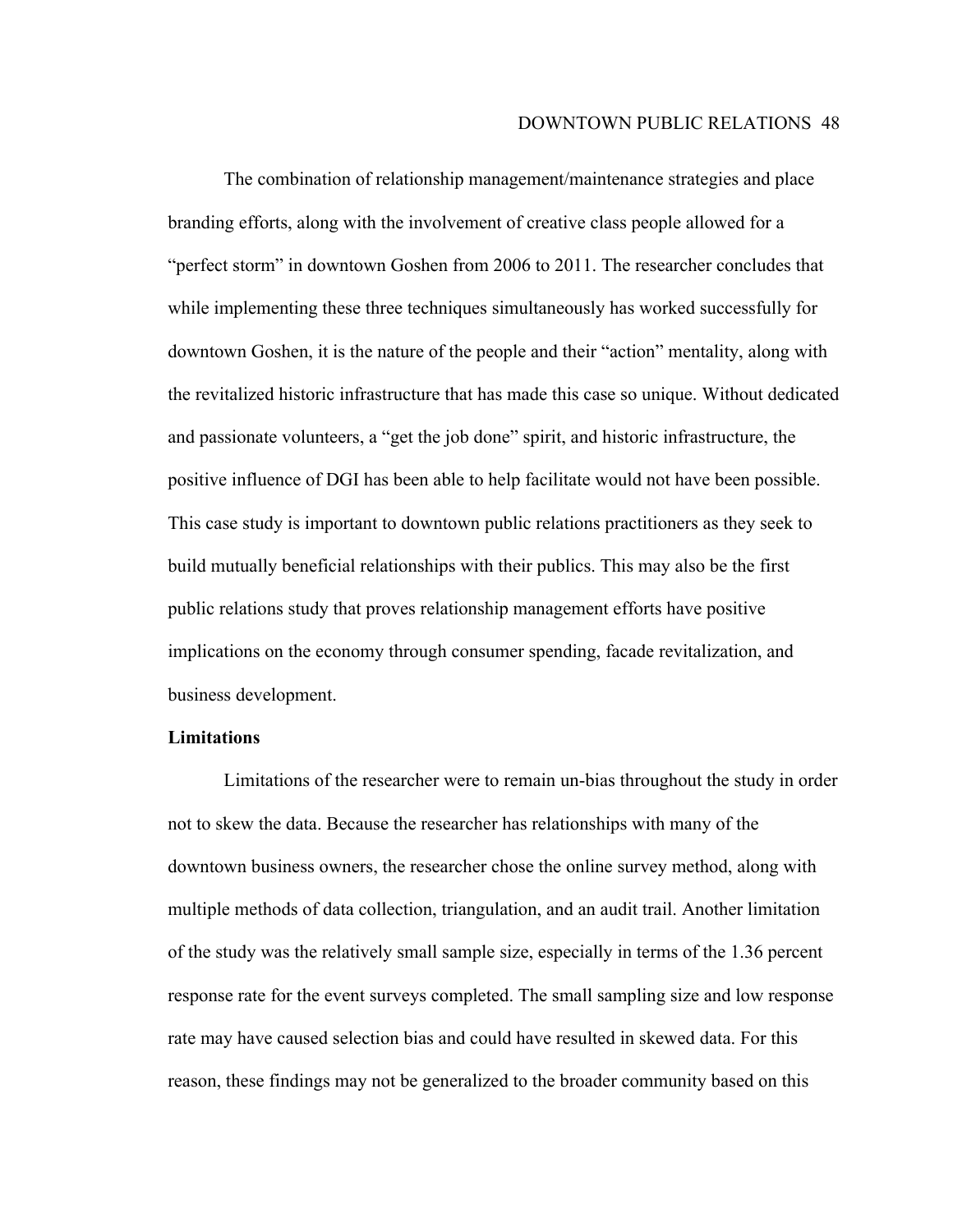study alone. However, the researcher believes there is external usefulness to this case study as an exploratory study and could be used in the future to develop a public relations theory, specifically in the context of downtown development. The study's research questions addressed how DGI's relationship management/maintenance strategies, place branding, and creative class leadership, along with elements present in the downtown, have influenced the community. The results revealed coalition-building through collaboration, relationship maintenance strategies of openness, networking, and shared tasks, along with creative class leadership and investment in infrastructure to have positively influenced the community.

## **Future research**

The most logical next step for future research is to replicate this study in other downtowns throughout the Midwest or possibly even nationwide. This could help lead to a more thorough understanding of downtown public relations strategies. The current study had similar findings on how improving infrastructure has direct benefit to destination branding as Beeson and Montgomery's study (1993). It also had similar findings to Lloyd (2001) when he found how Chicago's Wicker Park neighborhood's quality of place did not occur automatically; rather it was an ongoing dynamic process. The study also had similar findings to Ki and Hon's (2006) and Stafford and Canary's (1991) relationship maintenance strategies, in that when implementing openness, networking, assurances, and shared tasks, relational benefits are received in regards to control mutuality, liking, satisfaction, and commitment. If future research showed similar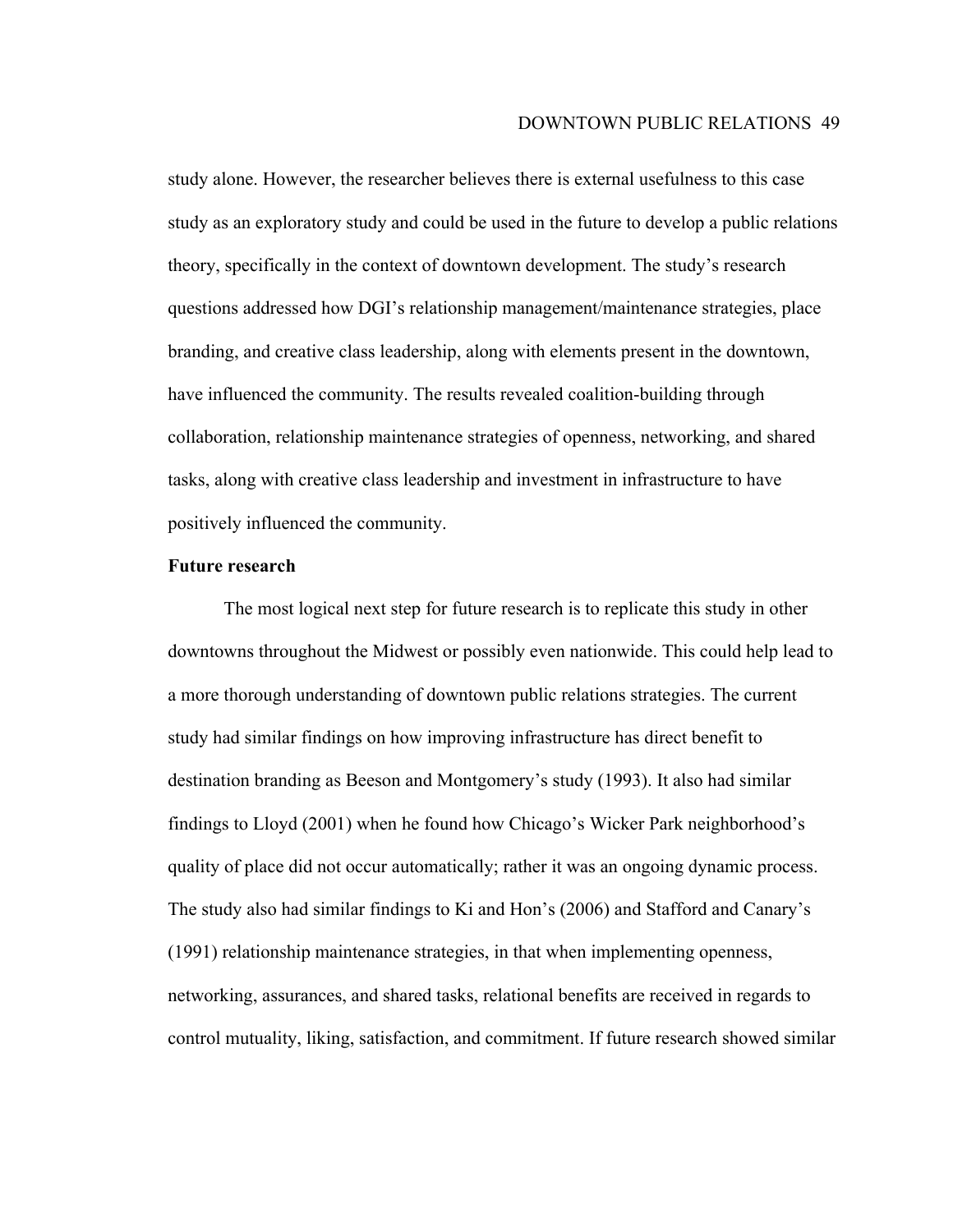results in other states, the body of knowledge on downtown public relations strategies would be expanded.

In relation to DGI specifically, the study did not include data from its corporate sponsors, such as IU Health Goshen Hospital, Boling Vision Center, Greencroft Goshen, or Everence. Furthermore, this study failed to identify if the work of DGI has positively affected the region, beyond the city of Goshen. However, it was able to give the surprising finding that DGI and its public relations practitioners were not aware they were implementing creative class strategies; rather, it occurred organically. The four most important elements to DGI's success have been (a) relationship management/ maintenance strategies; (b) economic development/historical revitalization focus; (c) creative class leadership; (c) action/health orientation. More information would be extremely beneficial as information in this area is lacking.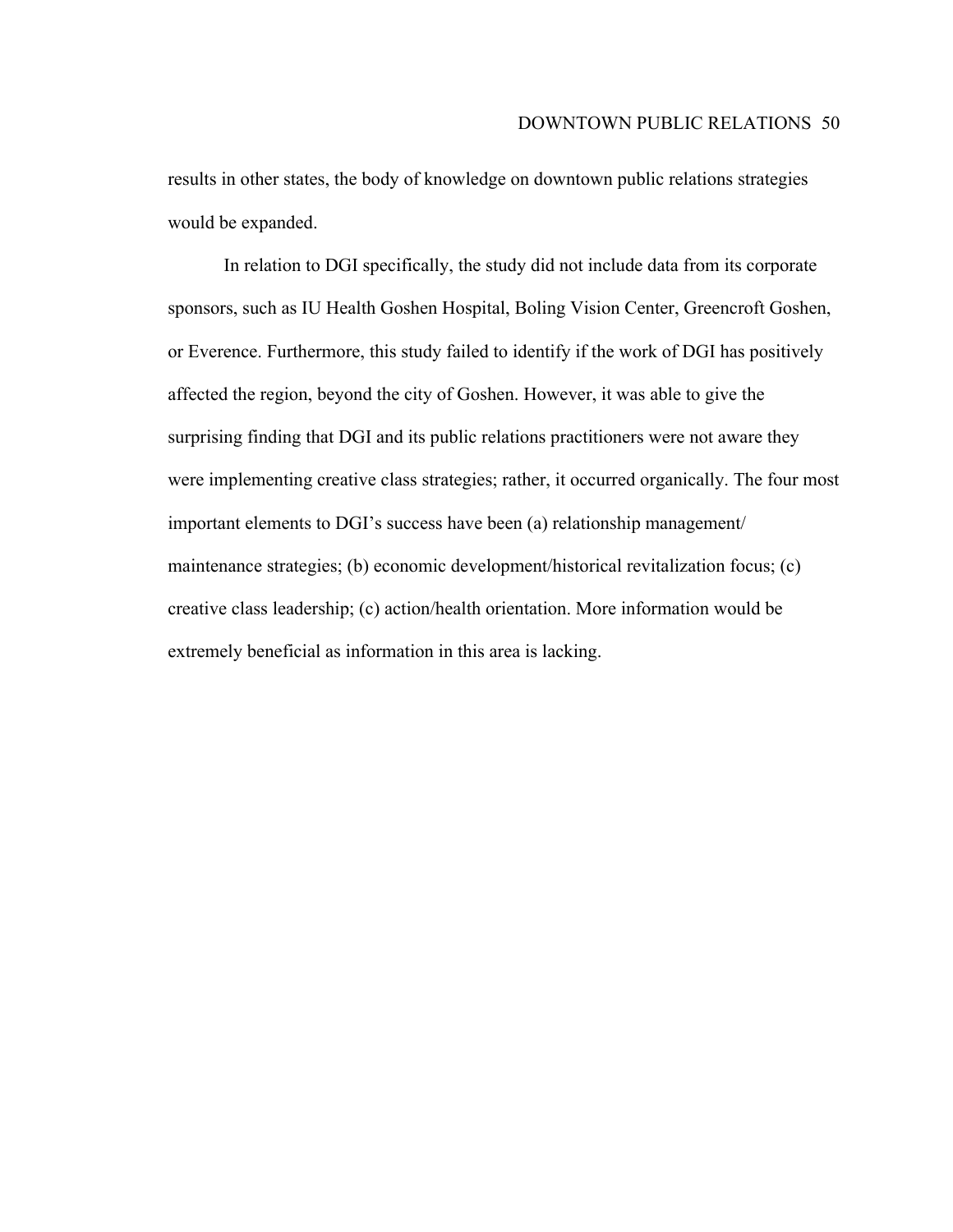#### DOWNTOWN PUBLIC RELATIONS 51

#### **REFERENCES**

Ayres, J. (1983). Strategies to maintain relationships: Their identification and perceived usage. *Communication Quarterly, 31*(1), 62-67.

"Auction marks downfall of 'RV capital of world.'" (2009, March 21). NBC News website. Retrieved on March 27, 2013 from

http://www.nbcnews.com/id/29801804/#.UVPjSVvwIz0

- Barbazon, A. (2013, March 2). Goshen College's 91.1 The Globe is top college station in U.S. *Elkhart Truth.* Retrieved on March 27, 2013 from http://www.elkharttruth.com/article/20130302/NEWS01/703029977.
- Beeson, P., & Montgomery, E. (1993). The effects of colleges and universities on local labor markets. *The Review of Economics and Statistics, 75*, 753-761.
- Bell, R. A., Daly, J. A., & Gonzalez, M. C. (1987). Affinity-maintenance in marriage and its relationship to women's marital satisfaction. *Journal of Marriage and Family, 49*(2), 445-454.
- Berkowitz, W., & Wolff, T. (2000). The spirit of the coalition. Washington, DC: *American Public Health Association*.
- Bruning, S.D., Dials, M., & Shirka, A. (2008). Using dialogue to build organizationpublic relationships, engage publics, and positively affect organizational outcomes. *Public Relations Review, 34*, 25 – 31.
- Clark, T. (2001). *Trees and real violins: Building post-industrial Chicago: An oval history and global interpretation of a half-century politics, from Mayor Daley I to*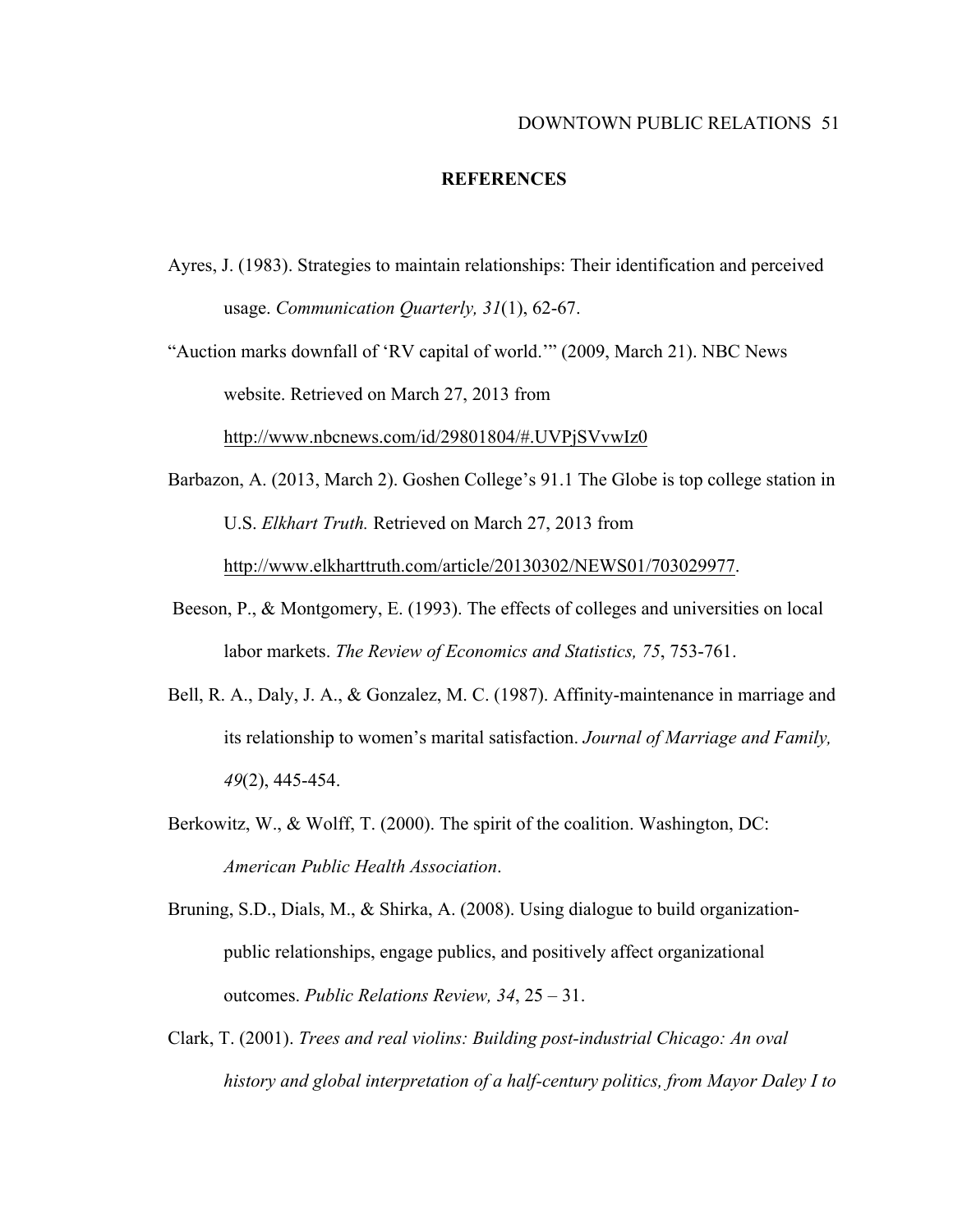*Mayor Daley II*. Draft manuscript. Department of Sociology. University of Chicago.

- Cutlip, S.M., Center, A.H., & Broom, G.M. (1985). *Effective public relations* (6<sup>th</sup> ed.). Englewood Cliffs, NJ: Prentice Hall.
- Dindia, K., & Baxter, L. A. (1987). Strategies for maintaining and repairing marital relationships. *Journal of Social and Personal Relationships, 4*(2), 143-158.
- "Discover a vibrant, eclectic, inviting community." (n.d.) *Goshen College web site.*  Retrieved on March 30, 2013 from http://www.goshen.edu/adult/about/aroundtown/.
- Façade Grant Program. (2013). *Downtown Goshen, Inc.* website. Retrieved on March 4, 2013 from http://www.cityonthego.org/facade\_program.
- Ferguson, M.A. (1984, August). *Building theory in public relations: Interorganizational relationships*. Paper presented at the annual meeting of the Association for Education in Journalism and Mass Communication, Gainesville, FL.
- Florida, R. (2002). *The rise of the creative class and how it's transforming work, leisure, community and everyday life*. New York, NY: Basic Books.
- Florida, R. (2012). *The rise of the creative class--revisited: 10th anniversary edition- revised and expanded*. New York, NY: Basic Books.
- Foster-Fishman, P. G., Berkowitz, S. L., Lounsbury, D. W., Jacobson, S. &, Allen, N. A. (2001). Building Collaborative Capacity in Community Coalitions: A Review and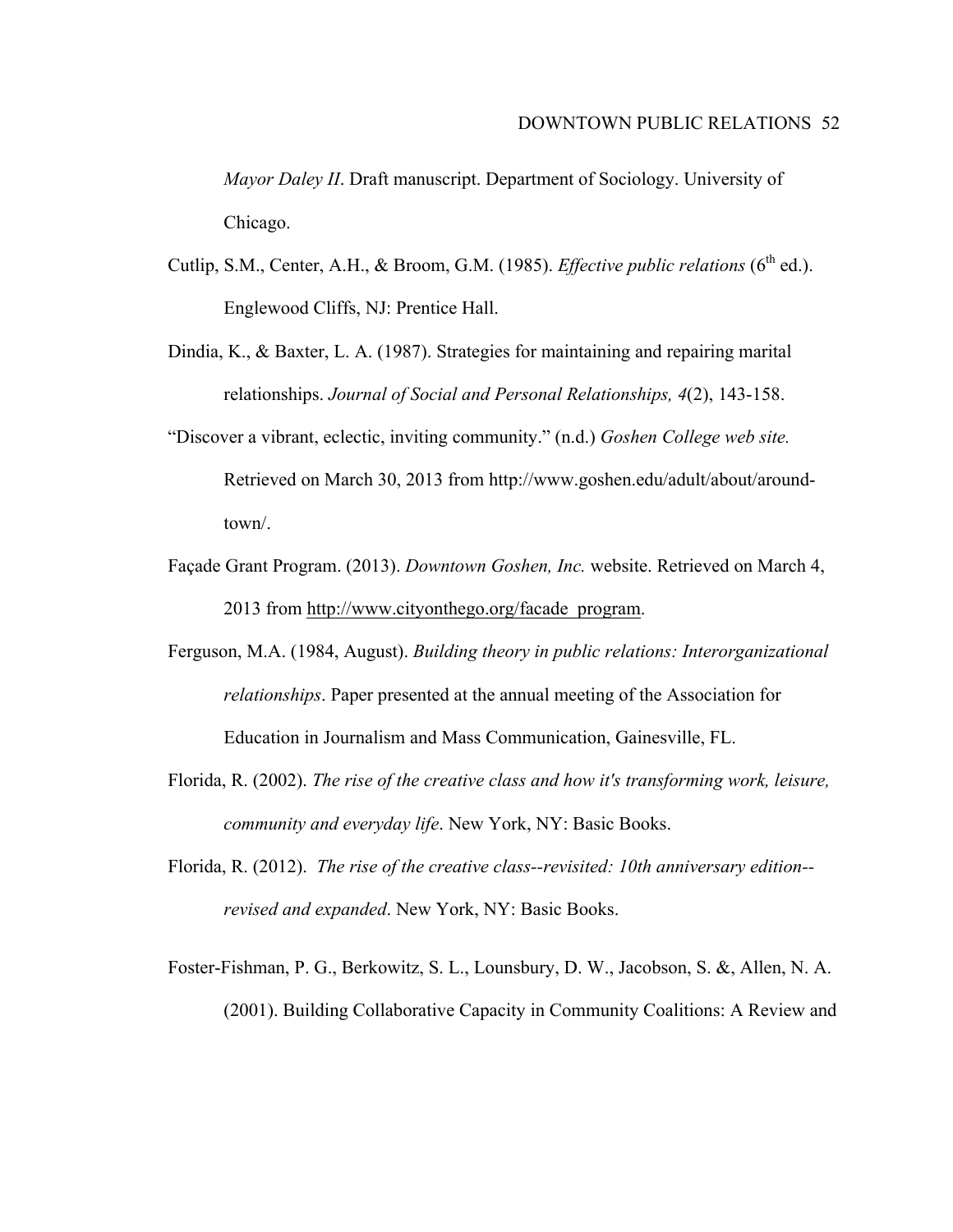Integrative Framework. *American Journal of Community Psychology*, *29*, 241- 261.

Glaser, B. G., & Strauss, A. L. (1967). *The discovery of grounded theory: Strategies for qualitative research*. Piscataway, NJ: Transaction Publishers.

Glaeser, E., & Mare, D. (2001). Cities and skills. *Journal of Labor Economics, 2*.

Glendon, S. (1998). *Urban life cycles*. Department of Economics. Harvard University. Cambridge.

Goodman, R. M., Speers, M. A., McLeroy, K., Fawcett, S., Kegler, M., Parker, E., Smith, S. R., Sterling, T. D., & Wallerstein, N. (1998). Identifying and defining the dimensions of community capacity to provide a basis for measurement. *Health Education & Behavior*, *25*, 258–278.

- "Goshen PAC: About." (2013). *Goshen PAC web site.* Retrieved on March 30, 2013 from http://www.causes.com/causes/304054-goshen-pac/about.
- Grunig, L. A., Grunig, J. E., & Ehling, W.P. (1992). What is an effective organization? In J. E. Grunig (Ed.), *The handbook of strategic public relations and integrated communications* (pp. 34-59). New York: McGraw-Hill.
- Grunig, J. E., & Huang, Y. H. (2000). From organizational effectiveness to relationship indicators: Antecedents of relationships, public relations strategies, and relationship outcomes. In J. A. Ledingham & S. D. Bruning (Eds.), *Public relations as relationship management: A relational approach to the study and practice of public relations* (pp. 23-53)*.* Mahwah, NJ: Lawrence Erlbaum Associates, Inc.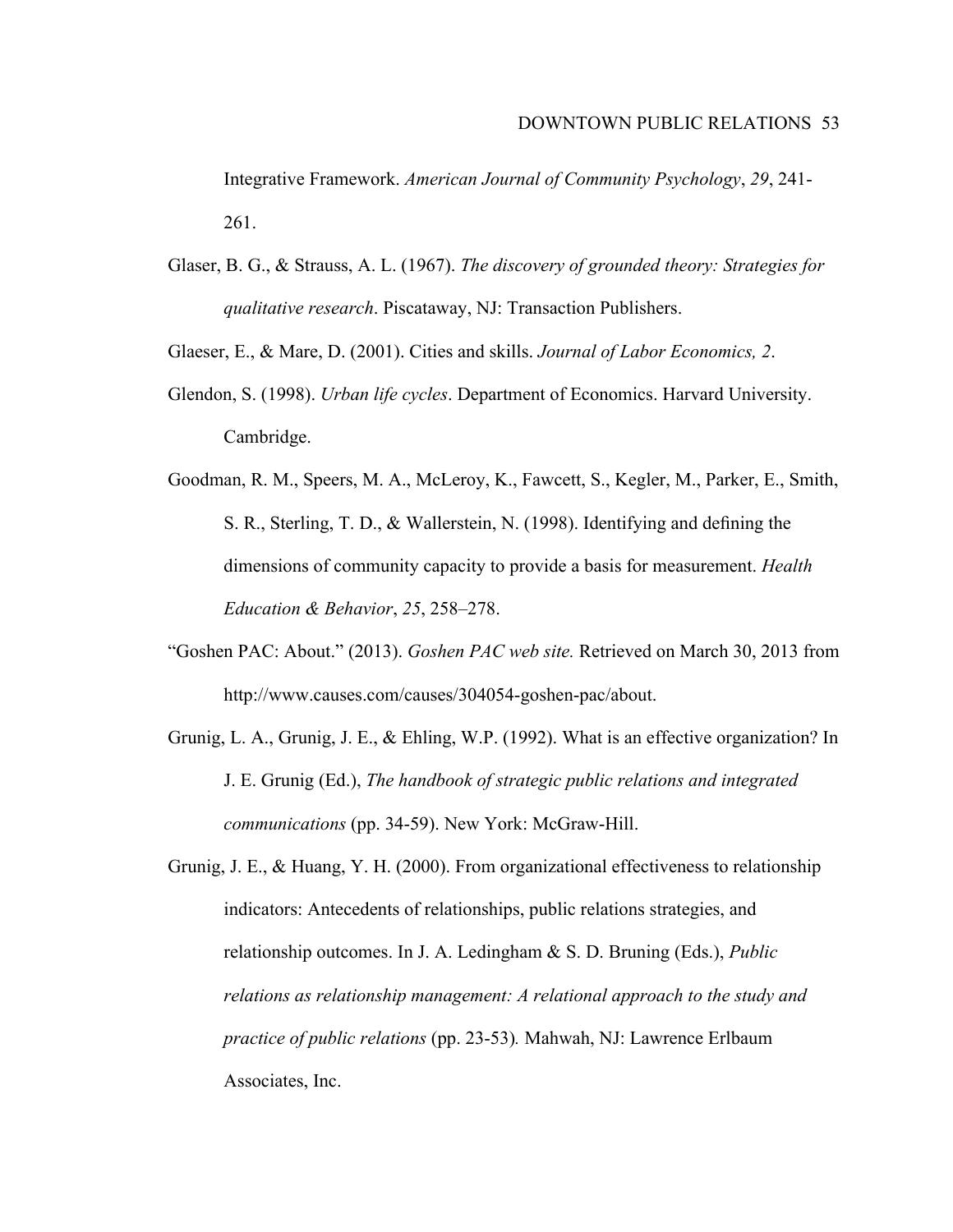- Harry, B., Sturges, K. M., & Klingner, J.K. (2005, March). Mapping the process: An exemplar of process and challenge in grounded theory analysis. *American Educational Research Association*, *34*(2), 3-13.
- Hon, L.C., & Grunig, J.E. (1999). *Guidelines for measuring relationships in public relations.* Gainesville, FL: The Institute for Public Relations, Commission on PR Measurement and Evaluation.
- Huang, Y. H. (1997). *Public relations, organization-public relationships, and conflict management.* Unpublished doctoral dissertation, University of Maryland, College Park.
- Hung, C. J. (2002). *The interplays of relationship types, relationship cultivation, and relationship outcomes: How multinational and Taiwanese companies practice public relations and organization public relationship management in China.*  Unpublished doctoral dissertation, University of Maryland, College Park.
- Hung, C. J. (2005). Exploring types of organization-public relationships and their implication for relationship management in public relations. *Journal of Public Relations Research, 17,* 393–425.
- Hyett, D.G., & Palma, D.P. (2005, June 30). *Goshen Downtown Action Agenda 2005.* A collaborative offering of The Indiana Association of Cities and Towns and HyettPalma, Inc. Retrieved on March 2, 2013 from http://www.goshen.org/pdf/downtown.study.pdf.
- Jacobs, J. (1961). *The death and life of great American cities.* Kalbfleisch, P. (1993). *Interpersonal communication: Evolving interpersonal*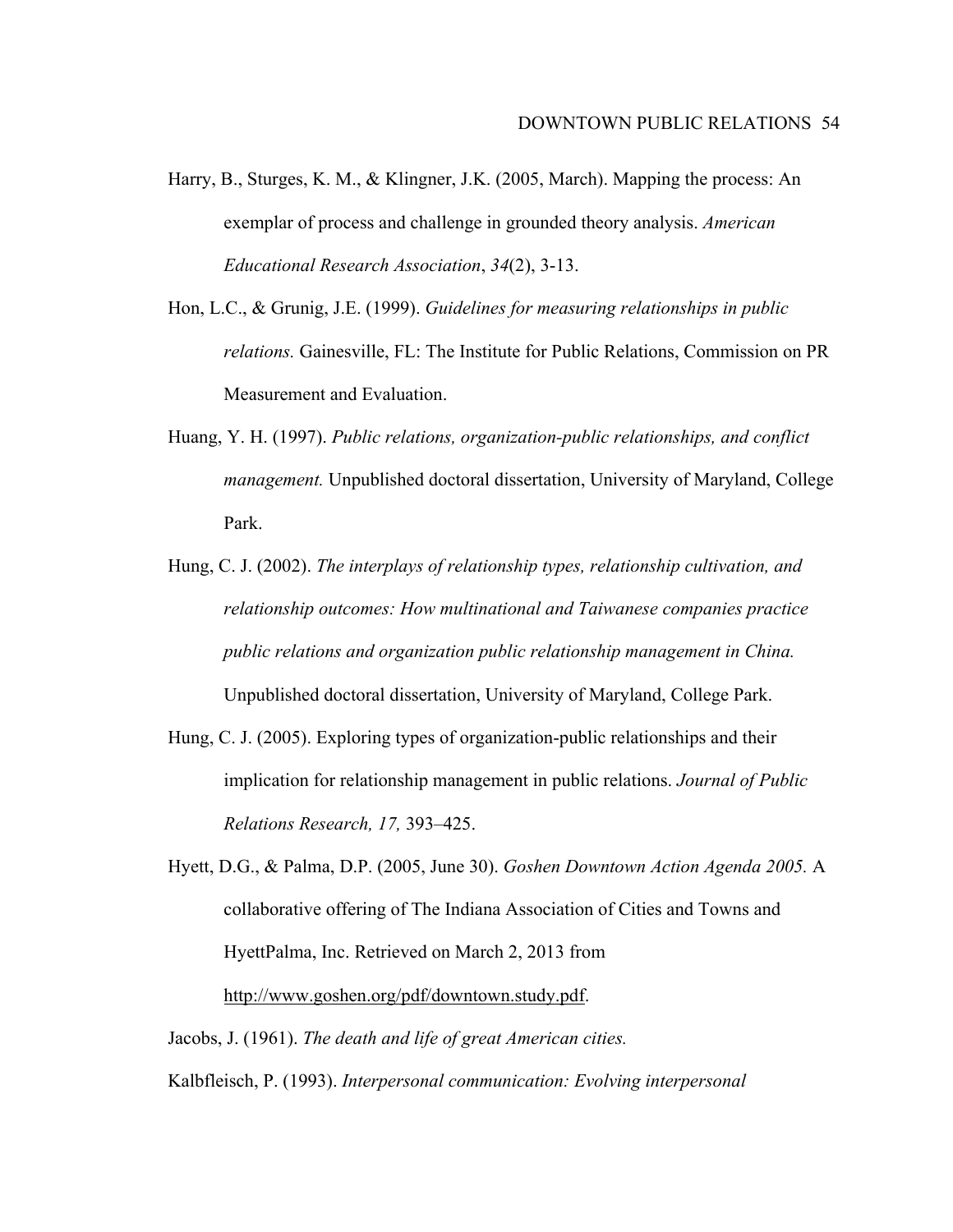*relationships.* Hillsdale, NJ: Psychology Press.

- Ki, E. J., & Hon, L. C. (2006). Relationship maintenance strategies on Fortune 500 company Web sites. *Journal of Communication Management*, *10*, 27–43.
- Kovacs, R. (2001). Relationship building as an integral to British activism: It's impact on accountability in broadcasting. *Public Relations Review*, *27*, 421-436.
- LaCasa wins preservation award (2008, August 16). *Goshen News*. Retrieved on March 4, 2013 from http://goshennews.com/local/x395818115/LaCasa-wins-preservationaward/print.
- Ledingham, J. A. (2003). Explicating relationship management as a general theory of public relations. *Journal of Public Relations Research*, *15*, 181-198.
- Ledingham, J. A., & Bruning, S. D. (1998). Relationship management in public relations: Dimensions of an organization-public relationship. *Public Relations Review*, *24*, 55-65.
- Ley, D. (2003). Artists, aestheticisation and the field of gentrification. *Urban Studies. 40*, 426-441.
- Lloyd, R. (2001). *Digital bohemia: New media enterprises in Chicago's Wicker Park*. Paper presented at the American Sociological Association.

Malmuth, D. (2011, February 2). Investing in arts development. *Urban Land Magazine.* Retrieved on March 28, 2013 from

## http://urbanland.uli.org/Articles/2011/Jan/MalmuthArts.

Mattessich, P. (2008). Community development practice. In R. Phillips and R. H. Pittman's *An introduction to community development*, (pp. 49 - 73). Routledge.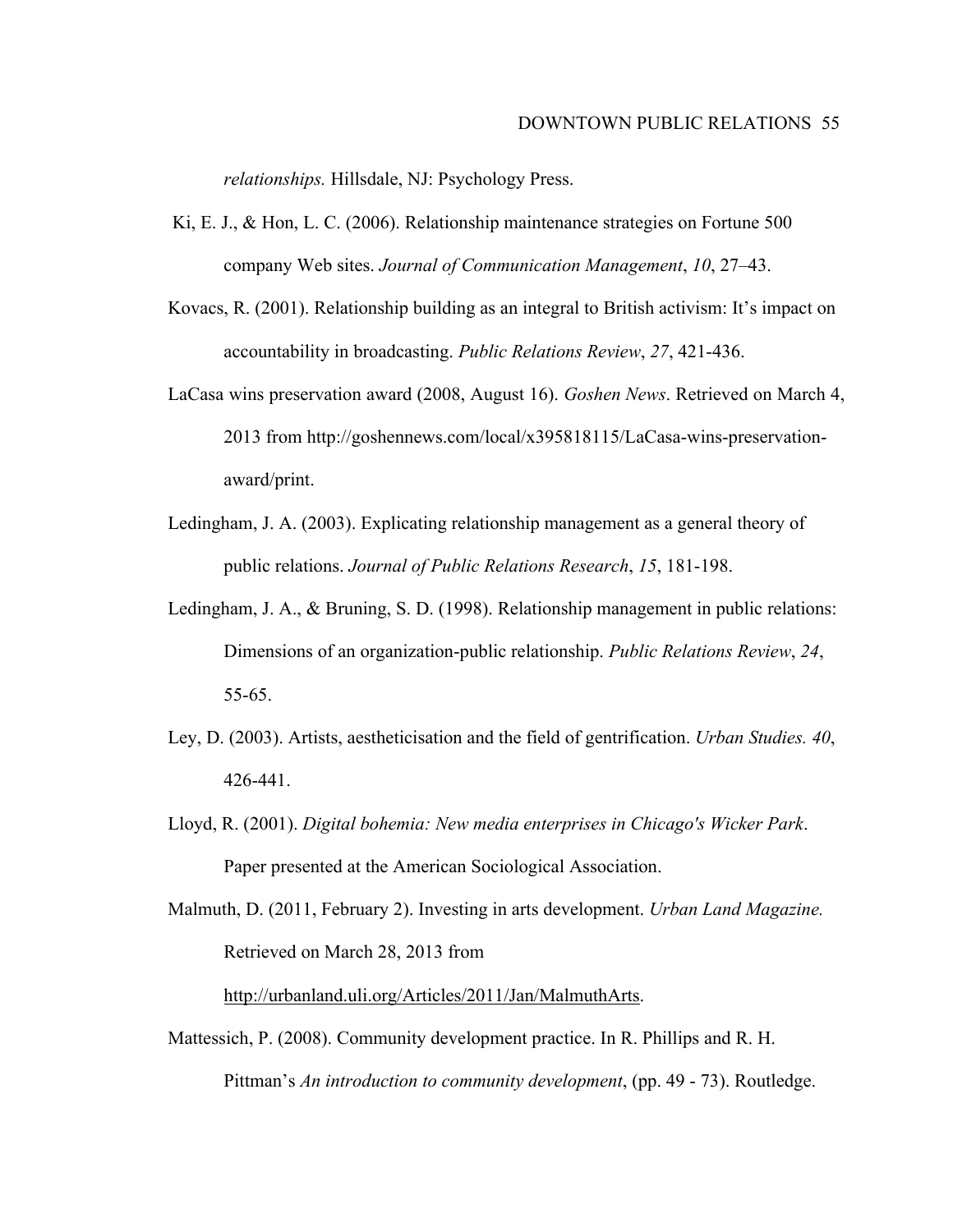- Mattessich, P., & Monsey, B. (1992). *Collaboration: What makes it work. A review of research literature on factors influencing successful collaboration*. Saint Paul, MN: Amherst H. Wilder Foundation.
- Maykut, P., & Morehouse, R. (1994). *Beginning qualitative research*. Bristol, PA: The Falmer Press.

Morgan, N., Pritchard, A., & Pride, R. (2004). *Destination branding.* Routledge.

"New group formed to promote downtown Goshen." (2007, April 13). *Inside Indiana Business.* Retrieved on March 27, 2013 from

http://www.insideindianabusiness.com/newsitem.asp?id=22764.

- Oldenburg, R. (1989). *The great good place: Cafes, coffee shops, bars, hair salons and other hangouts at the heart of a community*. New York: Marlowe and Company.
- Papadopoulos, N. (2004). *Place branding: Evolution, meaning and implications*. Henry Stewart Publications, *1,* 36–49.
- Peters, T. J., & Waterman, R. H. (1984). *In search of excellence: Lessons from America's best-run companies.* New York: Warner Books.
- Quality of life. (n.d.). In *The Free Dictionary.* Retrieved on March 29, 2013 from http://www.thefreedictionary.com/quality+of+life.
- Quick Facts. (2013). *Goshen College* website. Retrieved on March 4, 2013 from http://www.goshen.edu/aboutgc/quickfacts/
- Reese, L. A., Faist, J. M., & Sands, G. (2010). Measuring the creative class: Do we know it when we see it? *Journal of Urban Affairs, 32*, 345-366.
- Rowe, R. (2010, July 2). Thousands pack downtown to watch cruise-in. *The Goshen*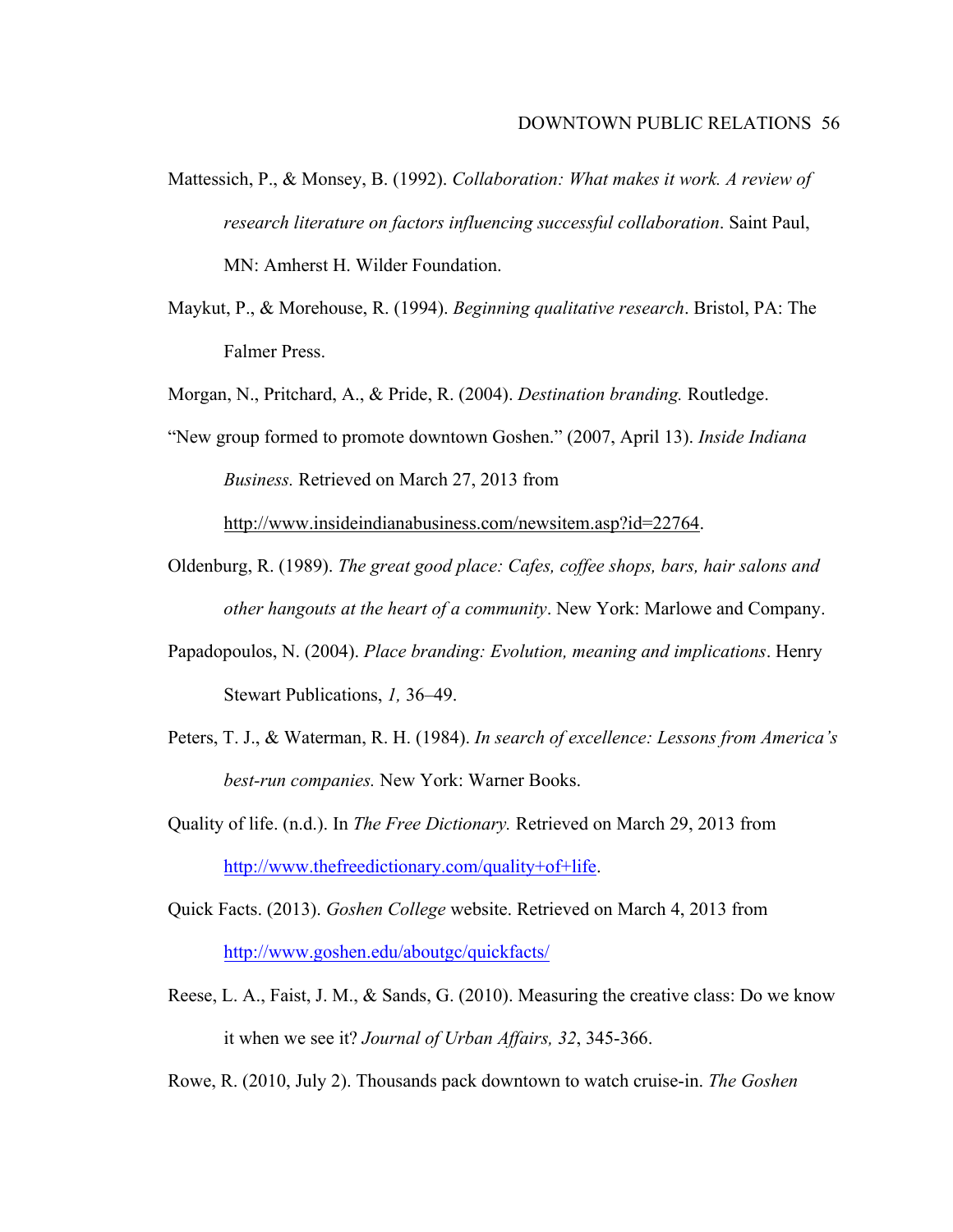*News.* Retrieved on March 27, 2013 from

http://goshennews.com/local/x1703948034/Thousands-pack-downtown-to-watchcruise-in.

Rubin, H. (1984). *Applied social research*. Columbus, OH: Charles E. Merrill.

- Stafford, L., & Canary, D. J. (1991). Maintenance strategies and romantic relationship type, gender, and relational characteristics. *Journal of Social and Personal Relationships*, *8*, 217–242.
- Strauss, A. L., & Corbin, J. (1998). *Basics of qualitative research: Grounded theory procedures and techniques*. Newbury Park, CA: Sage.
- Tapachai, N., & Waryszak, R. (2000). An examination of the role of beneficial image in tourist destination selection, *Journal of Travel Research*, *39*, 37–44.
- Taylor, R. D. (2005). *History of Elkhart County: The County Seat.* Retrieved on March 2, 2013 from http://www.richarddeantaylor.com/htm/elkhart\_county.htm#oldelkco.
- Walmsley, D. J., & Young, M. (1998). Evaluative images and tourism: The use of personal constructs to describe the structure of destination images, *Journal of Travel Research*, *36*, 65–69.

Walters Stutsman, M., Peterson Pottinger, F., Stutsman, J. P., & Pottinger, D. (2010). *Downtown Goshen report, planning for the future.* Lofty Ideas, LLC. Paid for by Greater Goshen Association. Retrieved on December 5, 2012 from http://www.goshen.org/documents/City%20Elements%20Report%202010.pdf.

Wilson, L. J. (1993, May 27). *Coalition-building among the Fortune 500: A study of an emerging approach to corporate political activity.* Competitive display paper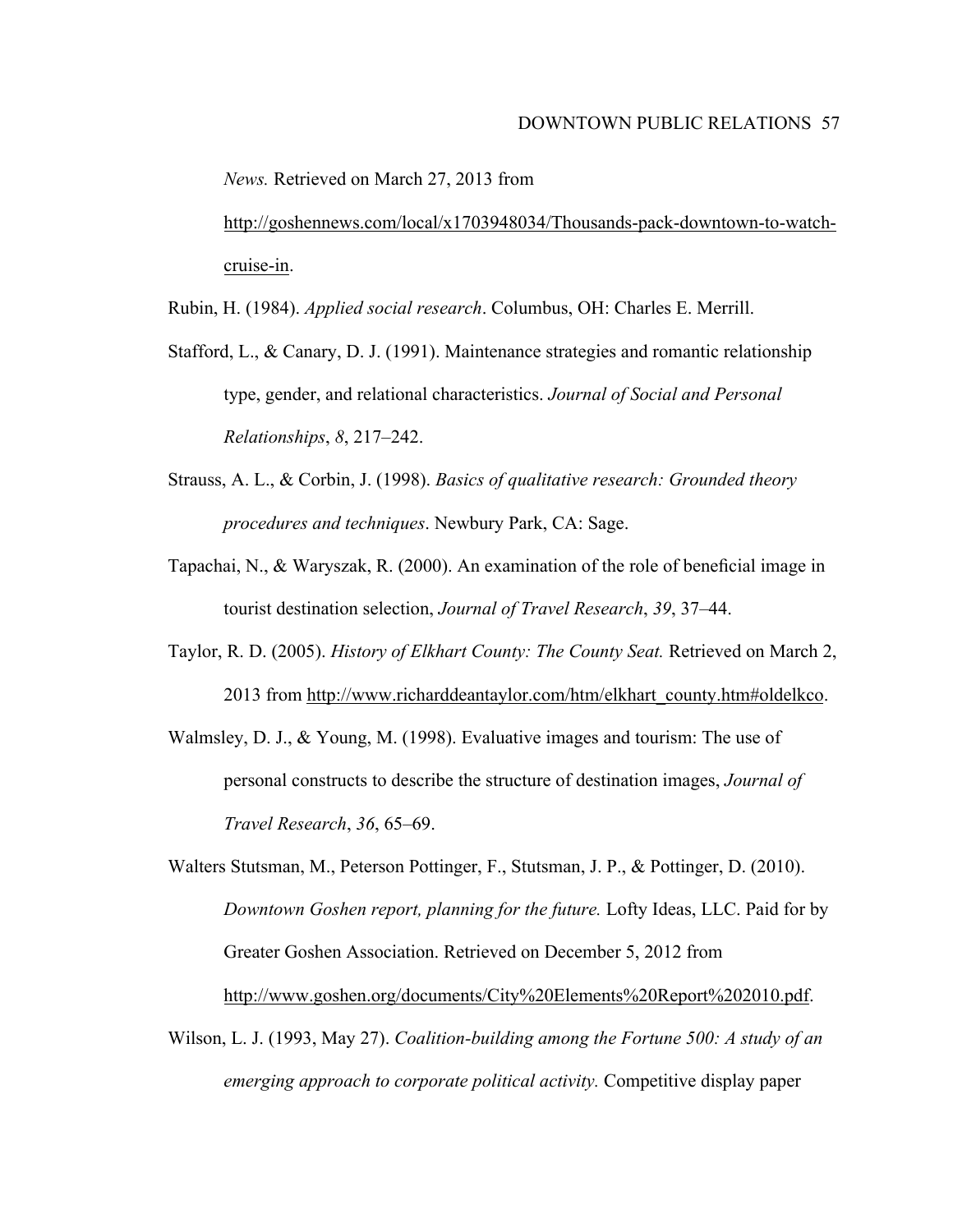presented at the International Communication Association Conference in Washington, D.C.

- Wilson, L. J. (1994). Excellent companies and coalition-building among the Fortune 500: A value-and relationship-based theory. *Public Relations Review*, *20*, 333-343.
- Wimmer, R., & Dominick, J. (2011). Mass media research: An introduction. Wadsworth Publishing,  $9<sup>th</sup>$  edition.
- Wolff, T. (2001). Community coalition building—contemporary practice and research: Introduction. *American Journal of Community Psychology*, *29*, 165-172.
- Zouganeli, S., Trihas, N., Antonaki, M., & Kladou, S. (2012 October). Aspects of sustainability in the destination branding process: A bottom-up approach. *Journal of Hospitality Marketing & Management, 21*, 739-757.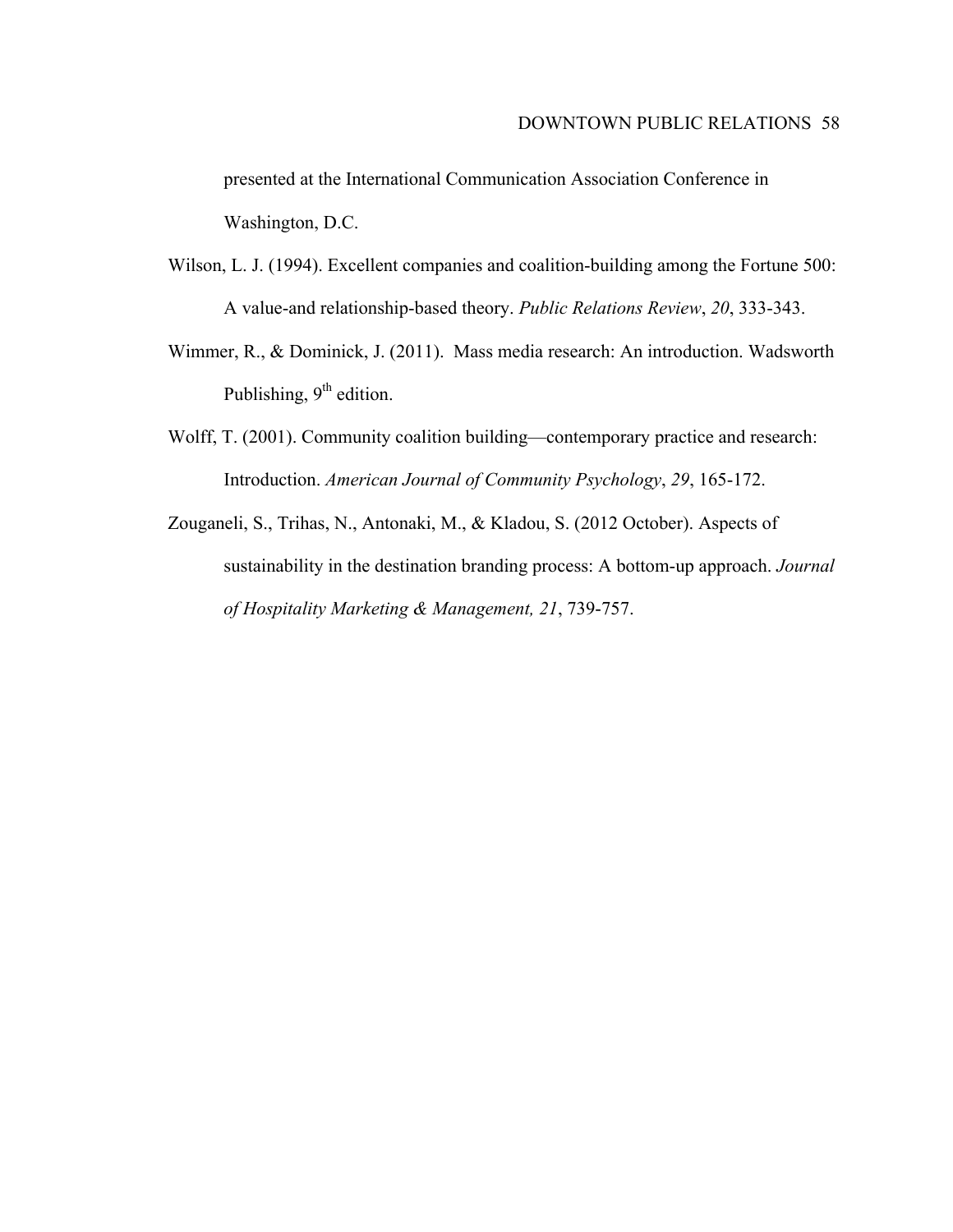## **APPENDICES**

## **APPENDIX A**

#### **Online Survey**

## **Email invitation to participate**

Dear Downtown Goshen business owner,

My name is Grace Hunsberger, a public relations graduate student at Ball State University. I plan to graduate this spring, and my thesis development seeks to enhance the knowledge base of downtown public relations strategies using downtown Goshen as the case study.

As a downtown Goshen business owner, I would like to cordially invite you to participate in a research study about how the public relations strategies of Downtown Goshen, Inc. (DGI) has affected the local community. This study will help DGI in future strategic planning and fundraising efforts. The survey will take about 10 minutes to complete and

will be recorded online. Your name will not be used in the report of this study.

If you would like to participate, please click the following [LINK].

Thanks in advance for your participation,

Grace Hunsberger

574-536-8899

gmhunsberger@bsu.edu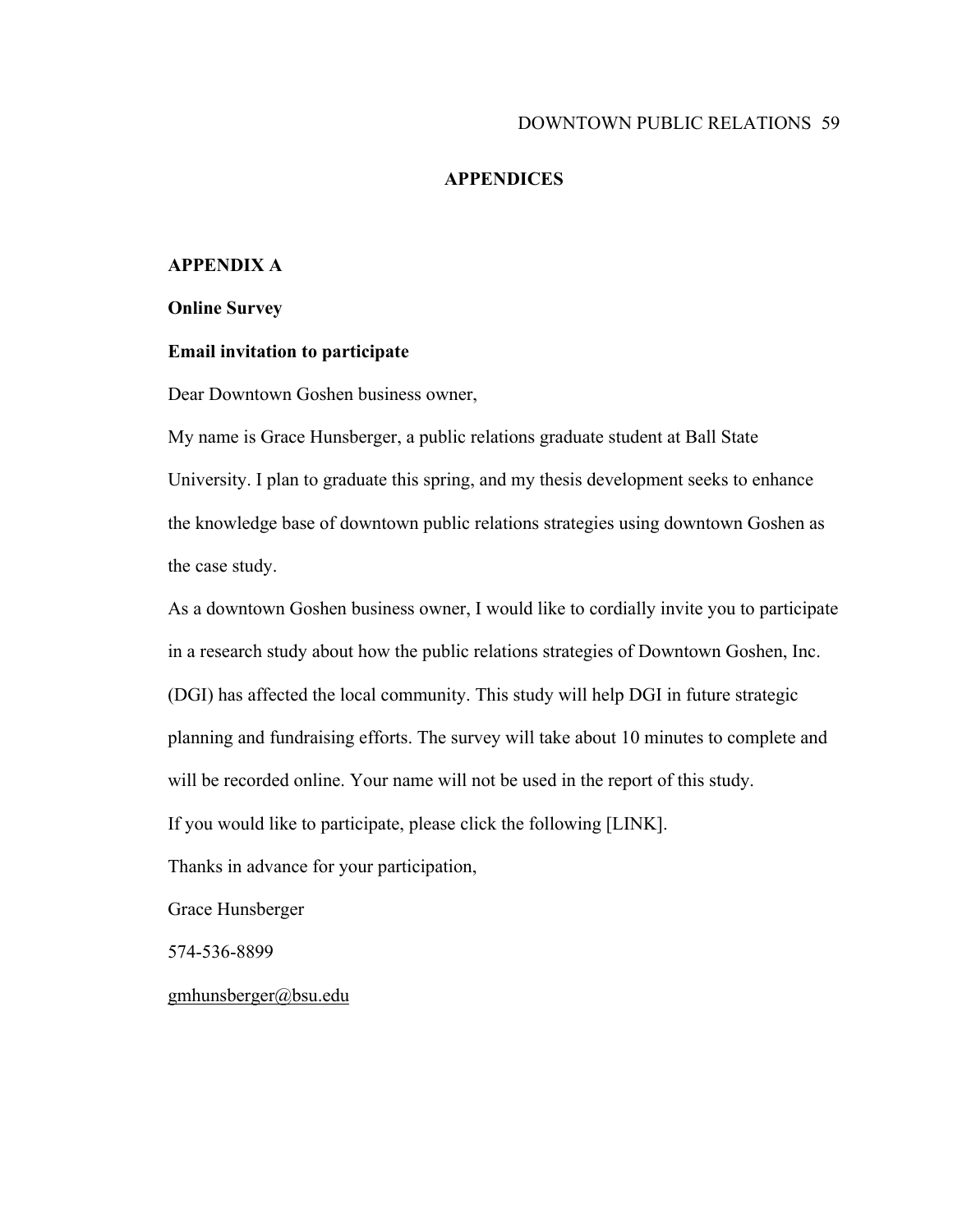#### **Downtown Goshen business survey**

THE EFFECT OF PLACE BRANDING AND RELATIONSHIP MANAGEMENT ON THE CREATIVE CLASS AND LOCAL ECONOMY: A CASE STUDY OF DOWNTOWN GOSHEN, INDIANA

#### **Invitation to Participate & Study Description:**

As a downtown Goshen business owner you are invited to participate in a research study about how the public relations strategies of Downtown Goshen, Inc. (DGI) has affected the local economy. This study will help DGI in future strategic planning and fundraising efforts. The survey will take about ten minutes to complete and will be recorded online. Your name will not be used in the report of this study.

## **Risks & Benefits**

This study does not involve any type of physical risk; you will be asked to answer questions about your business and how DGI has impacted your business. Although this study is not designed to help you personally, the information you contribute will help us better understand how DGI can continue to improve downtown Goshen. The results of this project will be used by DGI to improve and develop programs to support downtown Goshen and other similarly sized cities. The results of this study will also be made available to interested research participants and other downtown organizations. Counseling services are available to you through the Maple City Counseling Center (574- 220-0220) if you develop uncomfortable feelings during your participation in this research project. You will be responsible for the costs of any care that is provided. It is understood that in the unlikely event that treatment is necessary as a result of your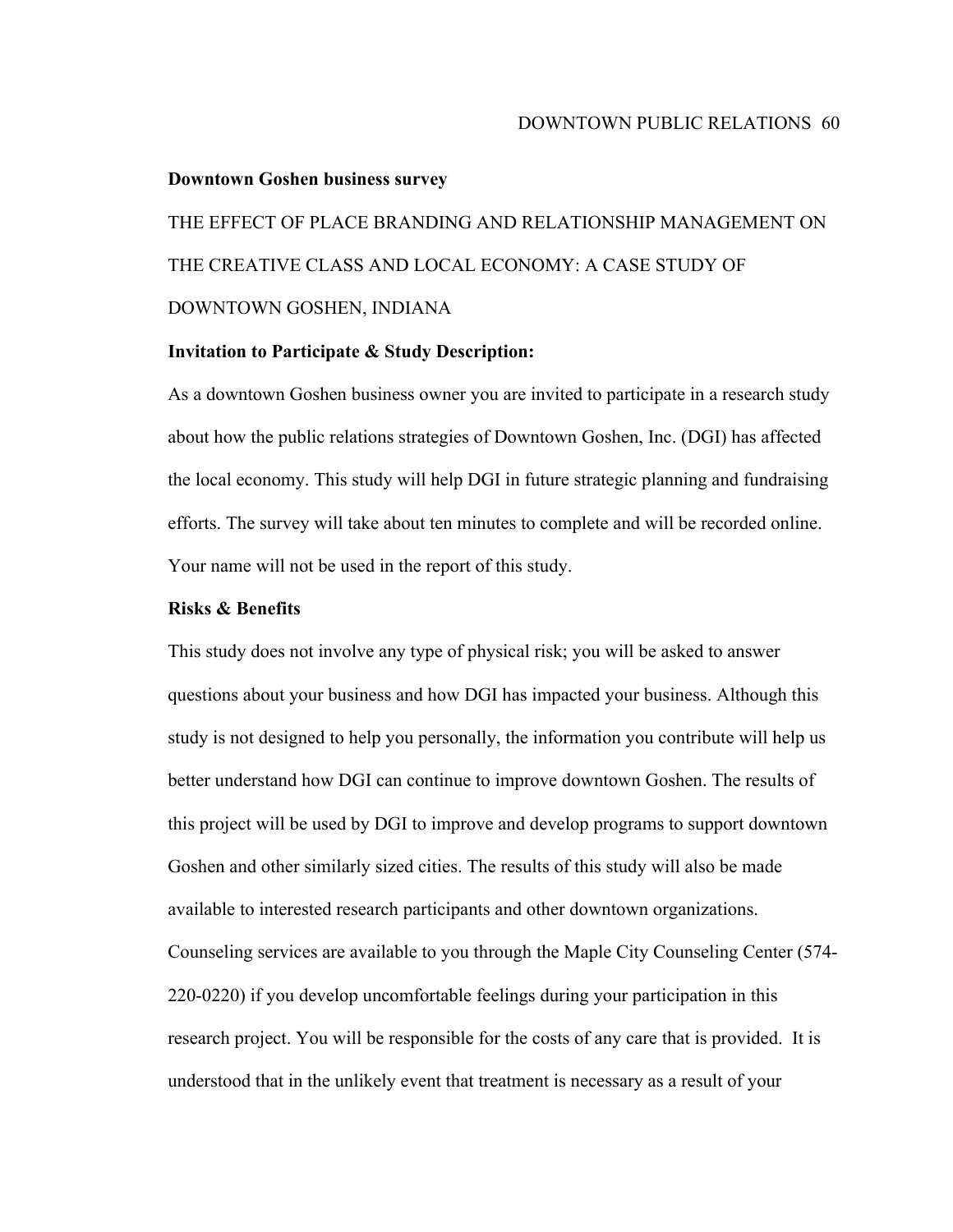participation in this research project that Ball State University, its agents and employees will assume whatever responsibility is required by law.

Respondents are welcome to contact Grace Hunsberger, researcher, at 574-536-8899 or via email at gracehunsberger@gmail.com.

# **Anonymity**

The information you provide will be kept strictly anonymous. To protect your privacy, your responses to the survey questions are anonymous and will be kept by Grace Hunsberger, Ball State University master's student. All project materials will be kept indefinitely, and will be accessible only to members of the research team. Your name will not be associated with your study materials or with the research findings. The information obtained in this study may be published in scientific journals and presented at professional meetings, but only group patterns will be described and your identity will not be revealed.

## **Your Right to Refuse or Withdraw**

The decision to participate in this research project is entirely up to you. You may refuse to take part in the study without affecting your relationship with Downtown Goshen, Inc. You may also choose not to answer any question posed.

## **Your Right to Ask Questions**

You have the right to ask questions about this study and to have those questions answered by any of the study investigators before, during or after the research. If you have any other concerns about your rights as a research participant that have not been answered by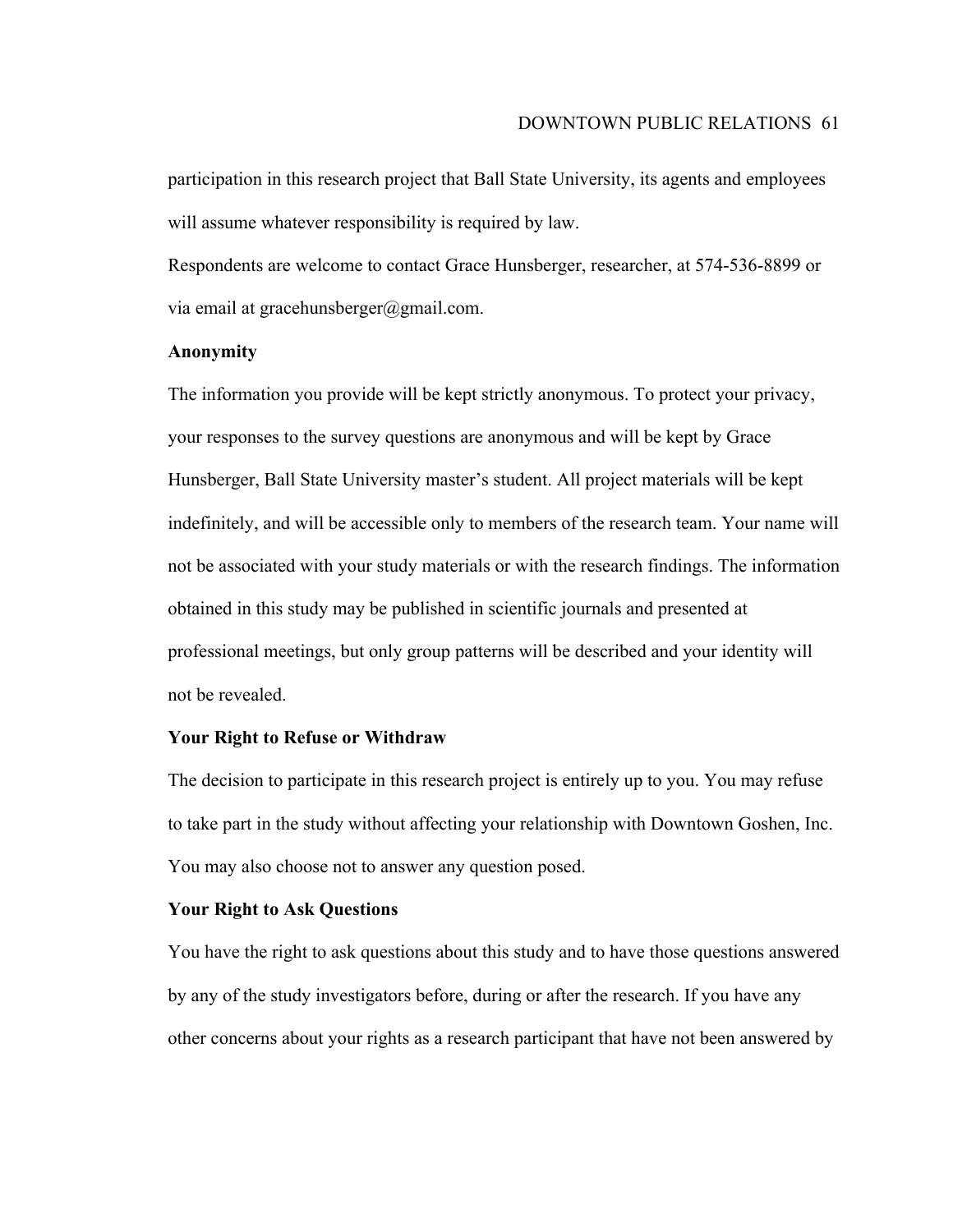the investigators, you may contact Director, Office of Research Integrity, Ball State University, Muncie, IN 47306, 765-285-5070 or irb@bsu.edu.

## **About Downtown Goshen, Inc.**

Downtown Goshen, Inc. is a non-profit that exists to ensure the long-term support and vitality of Goshen's commercial core. It's programs include First Fridays and the façade grant program. In 2013, DGI will be focusing on developing stronger business networks, marketing downtown as a destination for entertainment, promoting Goshen's bikeability and downtown as a launch site for biking, and emphasizing the economic development potential of historic buildings by supporting initiatives such as the renovation and rehabilitation of the Goshen Theater.

## **CONSENT**

Checking the box below indicates that you have decided to participate voluntarily in this study and that you have read and understood the information provided above.

[Check Box]

## **Survey Questions for Downtown Goshen business owners**

- 1. How long have you owned a business in downtown?  $(0 1$  years,  $2 4$  years,  $5 -$ 7 years,  $8 - 10$  years,  $10 + \text{years}$ )
- 2. What type of business do you own? (arts/entertainment, grocery, health & wellness, professional service, public service, retail, salon, restaurant/eatery, other/specify)
- 3. Are there any specific reason you chose downtown Goshen for your business? (yes/no)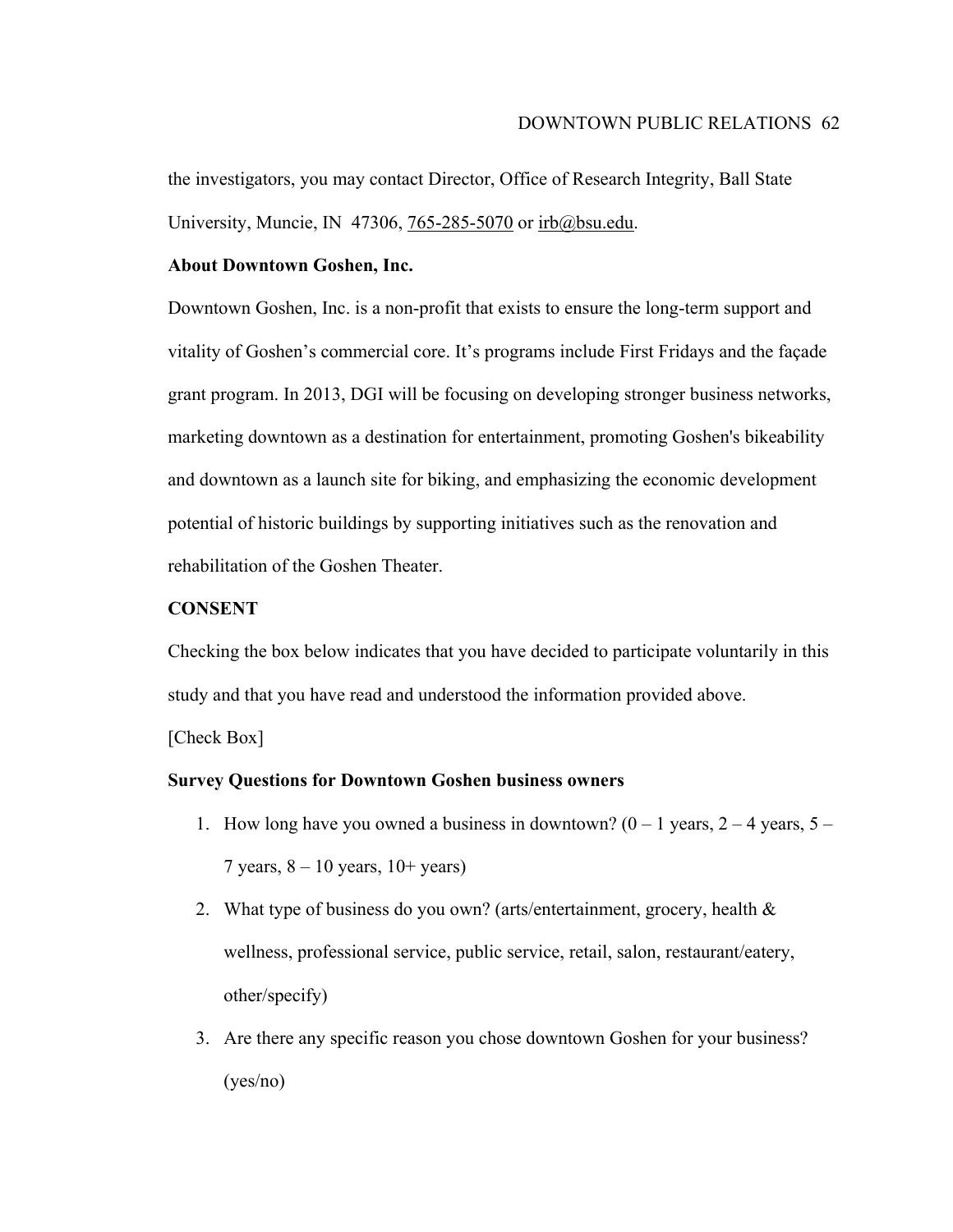- a. If so, what are the reasons? (family, lively city center, tax incentives, affordability, First Fridays, other/specify)
- 4. How many employees do you currently have on average?  $(0 3$  people,  $4 7$ people, 8 – 11 people, 12 – 15 people, 15+ people) Has this increased, decreased or stayed the same over the last five years?
- 5. Do you participate in First Fridays events? (yes/no)
- 6. Are you a member of the First Fridays program? (yes/no)
- 7. If you are not a member, why not? (Costs too much money, Don't know how to join, Other/specify)
- 8. Has your revenue increased, decreased or stayed the same in the last five years?
- 9. Indicate your agreement or disagreement with the statement: "First Fridays has had a positive impact on my business." (Strongly Disagree, Disagree, Neither Agree nor Disagree, Agree, Strongly Agree)
- 10. In comparison to other Fridays, how are your First Fridays sales? –up/down/about the same? If up/down, by approximately what percentage?
- 11. Are you aware of DGI's façade grant program? (yes/no) If so, have you taken advantage of it? If not, why not? (comment box)
- 12. In thinking about your most recent experience with DGI, was the quality of customer service you received: (Very Poor, Poor, Fair, Good, Very Good)
- 13. If you indicated that the customer service was very poor, would you please describe what happened? (comment box)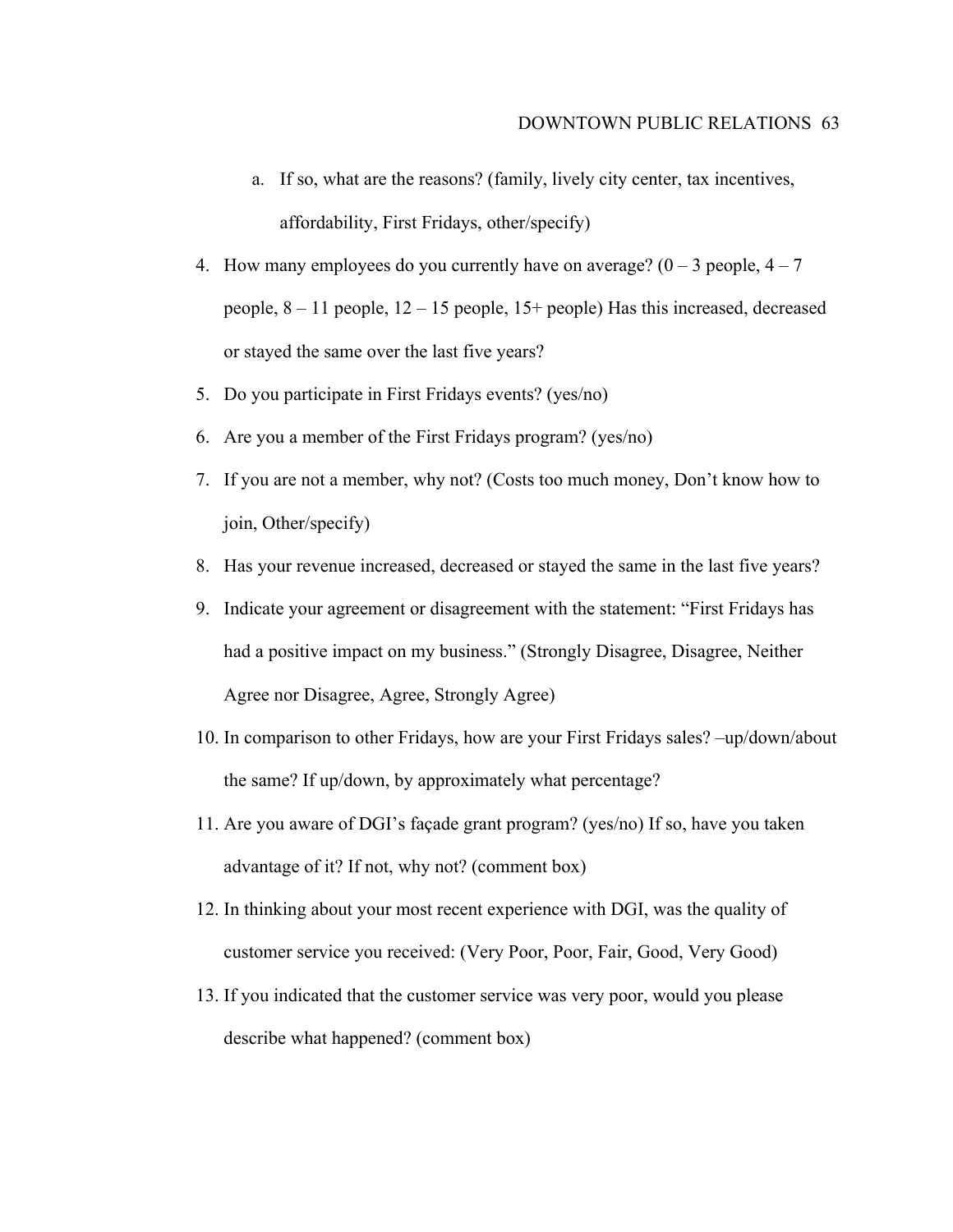- 14. The process for getting your concerns resolved was: (Very Poor, Poor, Fair, Good, Very Good)
- 15. Now please think about the benefits of DGI itself. How satisfied are you with the programs and services they offer (First Fridays, Façade, economic development, downtown quarterly business meetings, restaurant meetings, downtown public relations, etc.)? (Very Poor, Poor, Fair, Good, Very Good)
- 16. If you said very poor, would you please take a few minutes to describe why you are not satisfied with the programs and services? (comment box)
- 17. Do you have any other thoughts or things you would like to share? (comment box)

**Thank you for taking the time to complete this survey! This study will help Downtown Goshen, Inc. in future strategic planning and fundraising efforts. Have a great day!**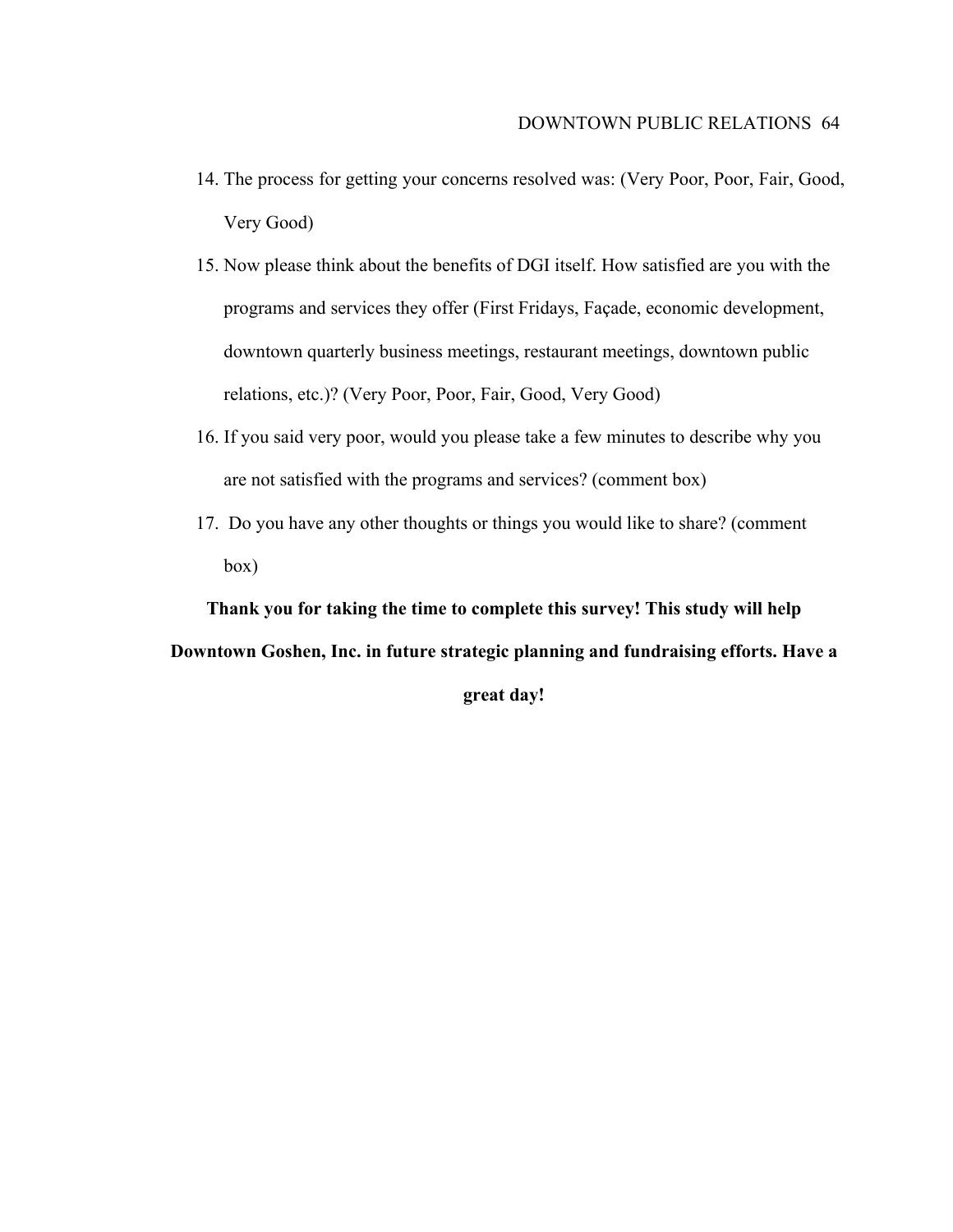# **APPENDIX B**

# **One-on-One Interviews**

# **Email invitation to participate**

Dear [participant's name],

My name is Grace Hunsberger, a public relations graduate student at Ball State University.

I plan to graduate in May 2013, and my thesis development seeks to enhance the knowledge base of downtown public relations strategies using downtown Goshen as the case study.

As a local stakeholder, I would like to invite you to participate in a one-on-one phone interview about how you feel the public relations strategies of Downtown Goshen, Inc. (DGI) has affected the local community. This study will help DGI in future strategic planning and fundraising efforts.

The one-on-one interview will take about 30 minutes to complete and will be recorded for accuracy and later transcription. Your name will not be used in the report of this study (unless prior permission is given).

Prior to the interview I will email you further details on the study and your rights as part of the research. Before the interview begins you will be asked for your verbal consent to participate in the study.

If you would like to participate, please email me to set up a time.

Thanks in advance for your consideration,

Grace Hunsberger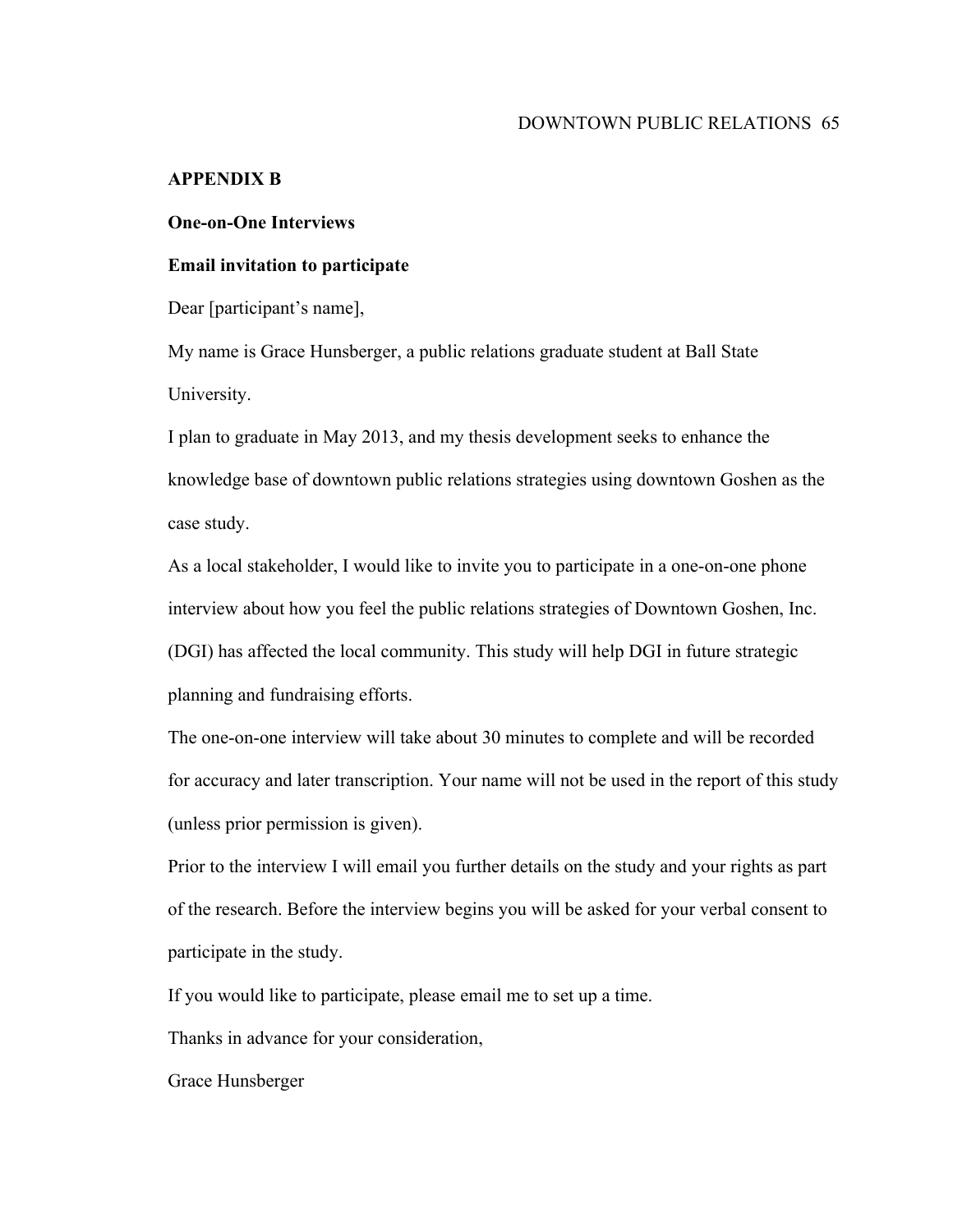574-536-8899

gracehunsberger@gmail.com

# **One-on-One Interview Form**

#### **Invitation to Participate & Study Description:**

THE EFFECT OF PLACE BRANDING AND RELATIONSHIP MANAGEMENT ON THE CREATIVE CLASS AND LOCAL ECONOMY: A CASE STUDY OF DOWNTOWN GOSHEN, INDIANA

As a local stakeholder you are invited to participate in a research study about how the public relations strategies of Downtown Goshen, Inc. (DGI) has affected the local community. This interview will help DGI in future strategic planning and fundraising efforts. The interview will take about 30 minutes to complete and will be recorded for accuracy and later transcription. Your name will not be used in the report of this study without prior permission. You will be asked to give verbal consent at the beginning of the phone interview.

# **Risks & Benefits**

This study does not involve any type of physical risk; you will be asked to answer questions about Goshen and how DGI has impacted the community. Although this study is not designed to help you personally, the information you contribute will help us better understand how DGI can continue to improve downtown Goshen. The results of this project will be used by DGI to improve and develop programs to support downtown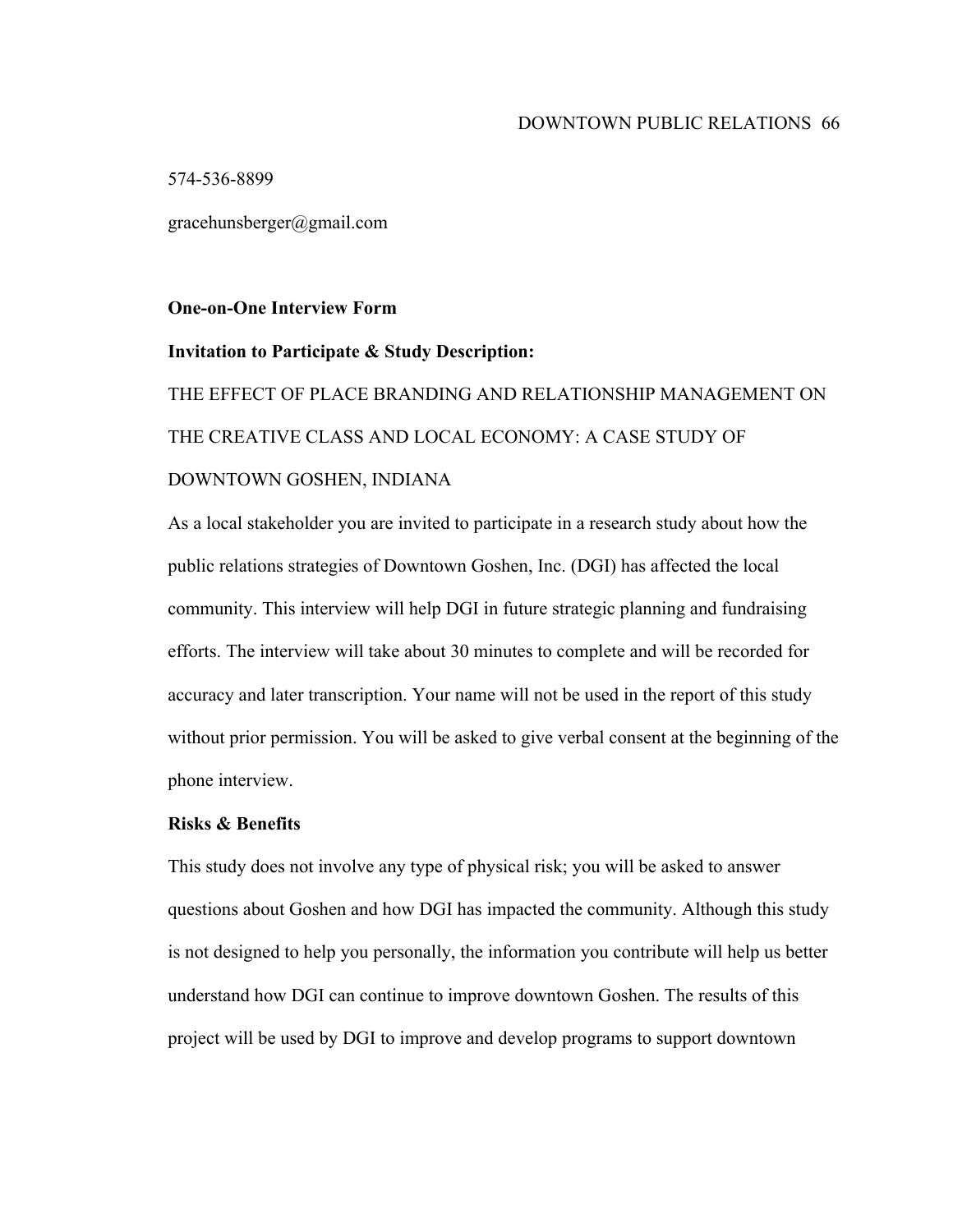#### DOWNTOWN PUBLIC RELATIONS 67

Goshen and other similarly sized cities. The results of this study will also be made available to interested research participants and other downtown organizations. Counseling services are available to you through the Maple City Counseling Center (574- 220-0220) if you develop uncomfortable feelings during your participation in this research project. You will be responsible for the costs of any care that is provided. It is understood that in the unlikely event that treatment is necessary as a result of your participation in this research project that Ball State University, its agents and employees will assume whatever responsibility is required by law.

Respondents are welcome to contact Grace Hunsberger, researcher, at 574-536-8899 or via email at gracehunsberger@gmail.com.

## **Anonymity**

You will be asked to give verbal consent at the beginning of the phone interview.

#### **Your Right to Refuse or Withdraw**

The decision to participate in this research project is entirely up to you. You may refuse to take part in the study without affecting your relationship with Downtown Goshen, Inc. You may also choose not to answer any question posed.

#### **Your Right to Ask Questions**

You have the right to ask questions about this study and to have those questions answered by any of the study investigators before, during or after the research. If you have any other concerns about your rights as a research participant that have not been answered by the investigators, you may contact Director, Office of Research Integrity, Ball State University, Muncie, IN 47306, 765-285-5070 or irb@bsu.edu.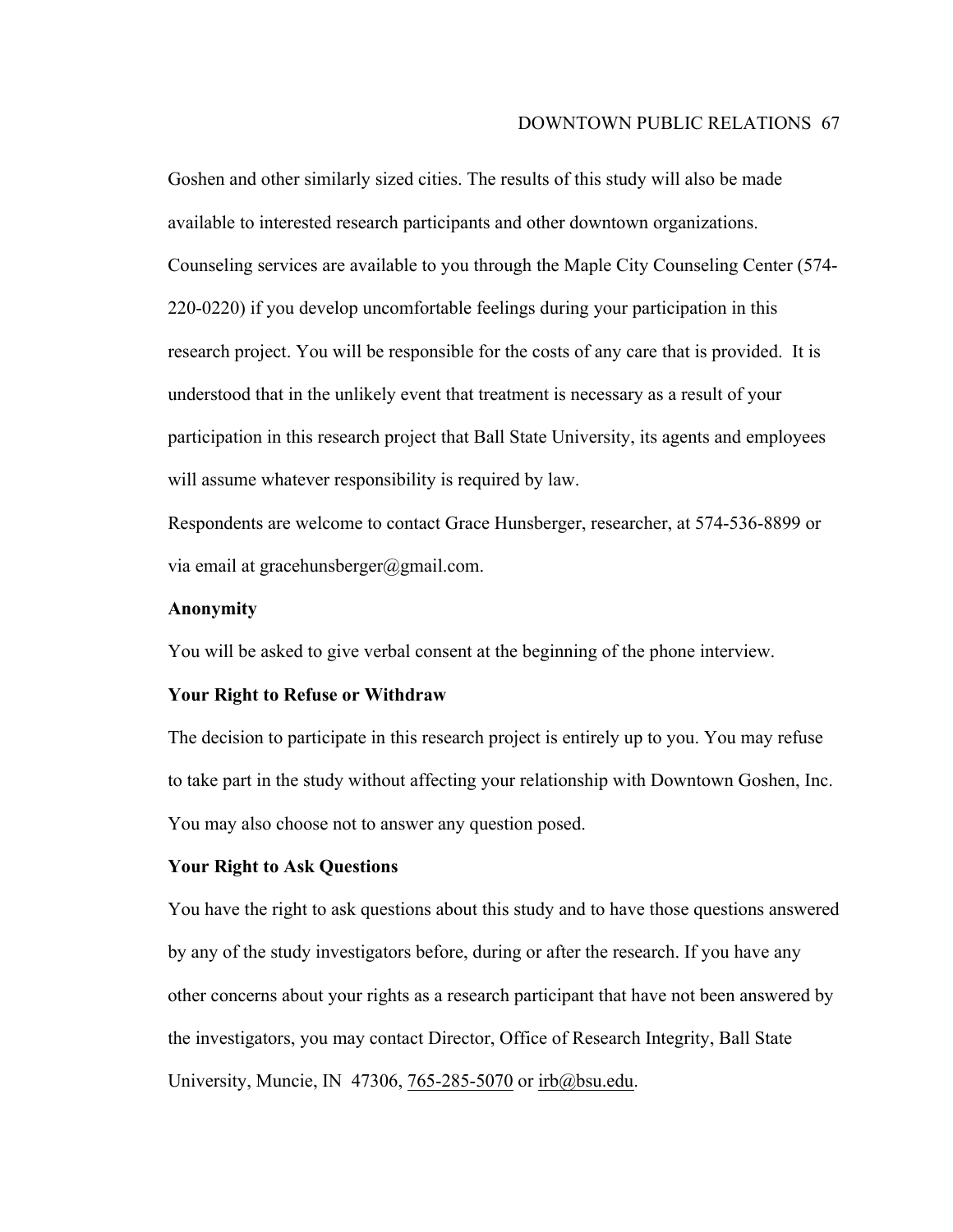## **About Downtown Goshen, Inc.**

Downtown Goshen, Inc. is a non-profit that exists to ensure the long-term support and vitality of Goshen's commercial core. It's programs include First Fridays and the façade grant program. In 2013, DGI will be focusing on developing stronger business networks, marketing downtown as a destination for entertainment, promoting Goshen's bikeability and downtown as a launch site for biking, and emphasizing the economic development potential of historic buildings by supporting initiatives such as the renovation and rehabilitation of the Goshen Theater.

# **INTERVIEW GUIDE**

## **Guiding Research Question:**

What are the events and social interactions that led to downtown Goshen, as it is today?

## **PRE-INTERVIEW**

- Thank the participant for agreeing to participate in the study.
- Ask the participant for permission to audio-record interview for the purpose of accuracy and later transcription.
	- o "Do I have your permission to audio-record our interview together?"
- Explain that the purpose of the research study is to find out how the public relations strategies of Downtown Goshen, Inc. has affected the local community.
	- o "We will be talking for approximately 30 minutes today."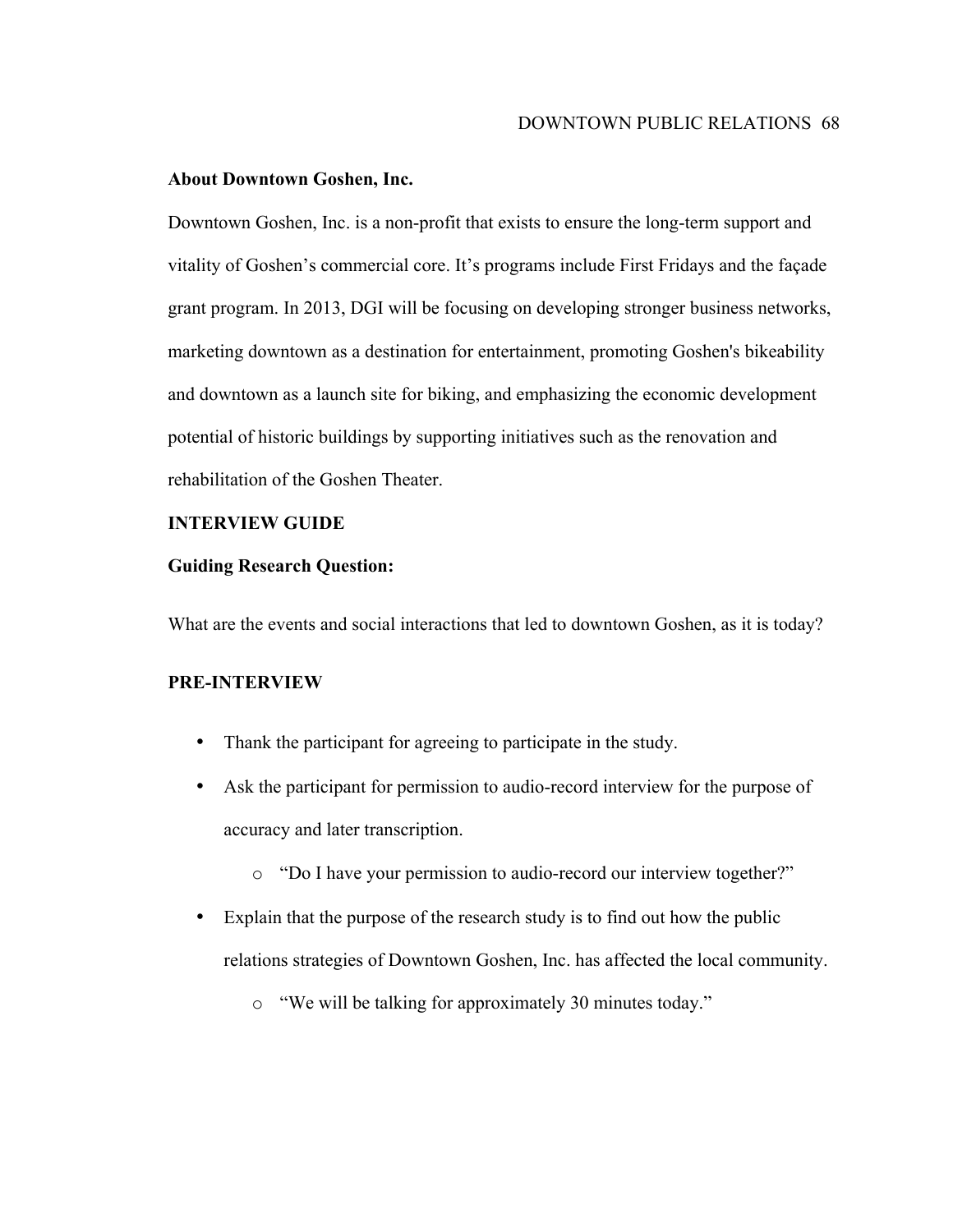• Have you read the Invitation to Participate, Study Description, Right to Refuse/Withdraw, Risk & Benefits, Anonymity and Right to Ask Questions?

o "Do I have your consent?"

- Mention that I will also be taking some notes throughout the interview.
- Remind participant that all necessary precautions will be made to maintain confidentiality, per IRB statements (unless they give prior approval).
- Remind them that their participation is completely voluntary and that they can choose not to answer any questions, without penalty.
- Inform participant that I may ask additional questions throughout the interview to check for clarity and deeper insight.
- Ask the participant if they have any questions before we begin the interview.
	- o "Before we get started, do you have any questions?"

# **INTERVIEW QUESTIONS**

- 1. What type of business or work do you do?
- 2. How long have you lived/worked in Goshen?
	- a. *Probing –* What do you know about Goshen's history?
- 3. What was it like when you first moved to Goshen?
	- a. *Probing –Depending on the conversation, potentially ask, "Could you share an examples? Could you tell me more? How did you feel about these circumstance?"*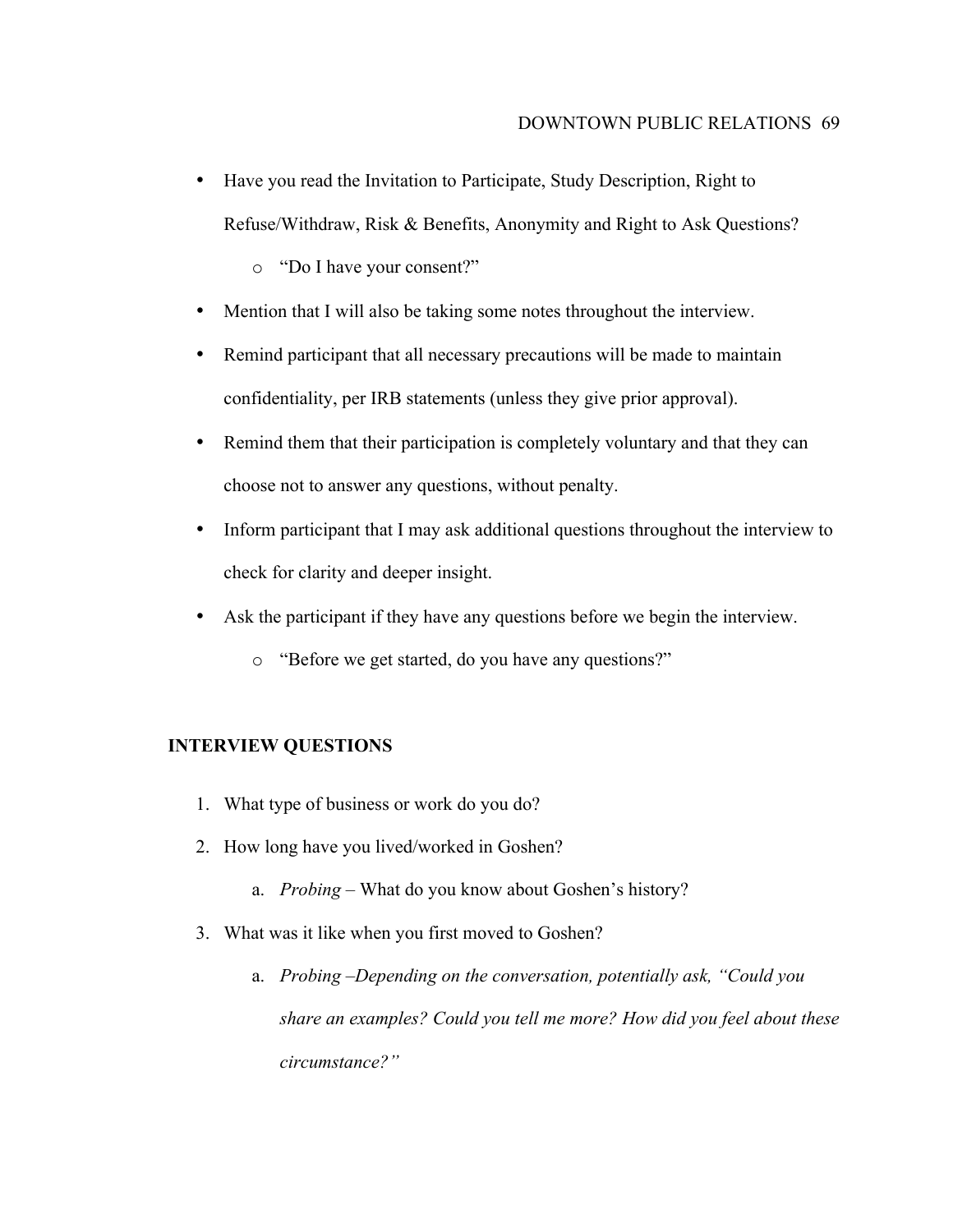- 4. Tell me about your earliest memory of downtown Goshen.
	- a. *Probing* Why does this memory stand out in your mind?
	- b. *Probing* When did this occur?
	- c. *Probing* Who was involved?
- 5. What do you know about Downtown Goshen, Inc?
	- a. *Probing -* What events have shaped the organizational creative presence that exists in downtown Goshen?
- 6. What actions did you take to help facilitate creativity in downtown Goshen?
	- a. How did it feel for you as you worked through this process?
- 7. Do you know what DGI was trying to achieve when it first formed?
	- a. *Probing –* What goals, concerning creativity, branding and relationships did you have when you began your involvement in DGI?
	- b. *Probing –* What was the reason behind? Why these goals?
- 8. What has DGI been doing to engage its stakeholders since it formed in 2006? What is it doing now?
	- a. *Probing –* What was the most important technique DGI used when forming relationships with stakeholders?
	- b. *Probing –* [For those involved in DGI] What actions did you take to help facilitate organizational relationship management, branding or creativity?
	- c. *Probing –* How did it feel for you as you worked through this process?
- 9. Are you familiar with the term "creative class?" If so, how would you describe the term?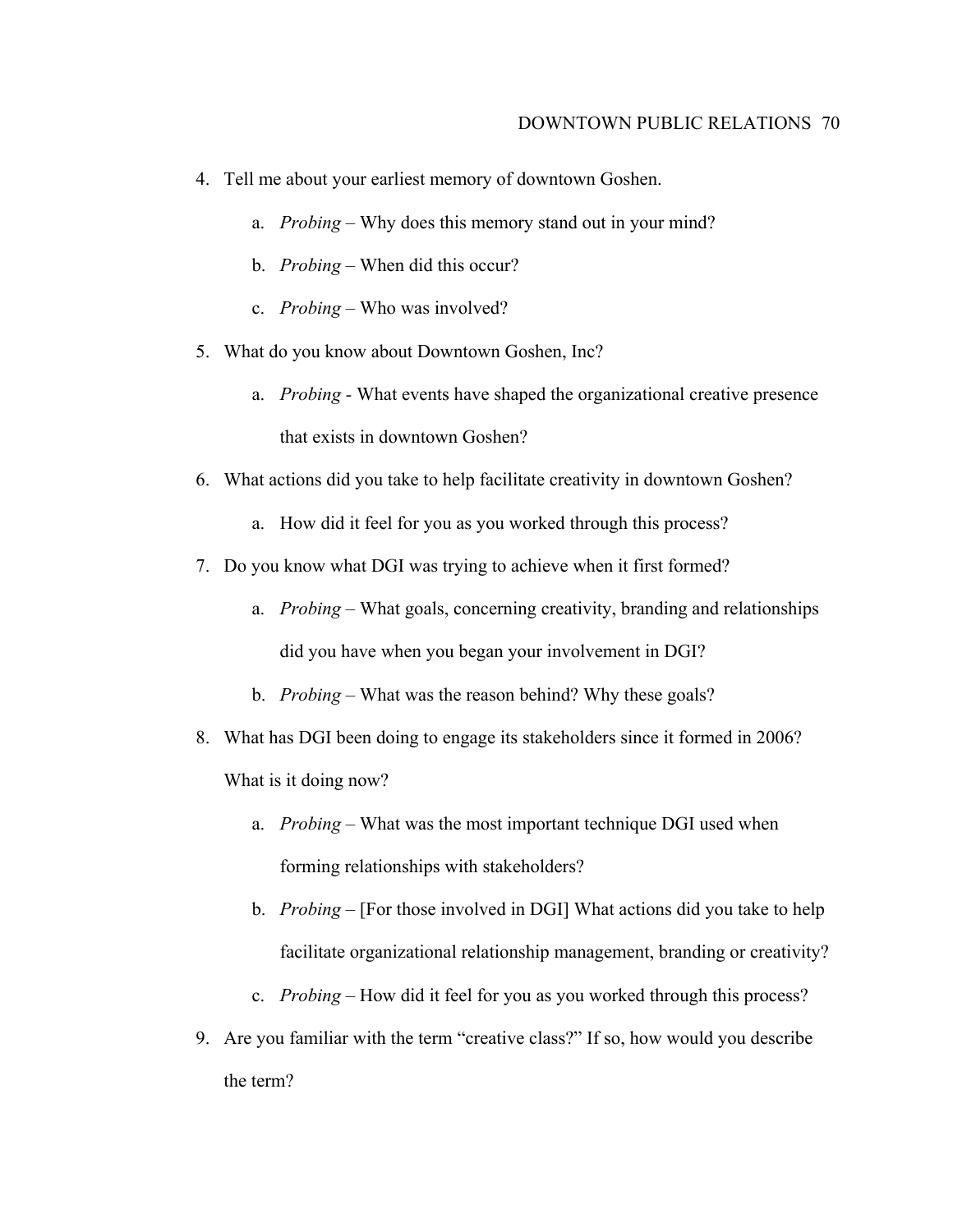- a. *Probing -* Has the participant been aware of the specific strategies being implemented by DGI?
- 10. When you think about the downtown's various creative initiatives, which have been most successful?
	- a. *Probing* What do you believe made (or contributed to) these initiatives successful?

# **POST-INTERVIEW**

- Remind the participant that I will be using the audio-recordings of the interviews to check accuracy and for transcriptions purposes.
- *Question:* **Is there anything else that you would like to share with me?**
- Thank the participant for agreeing to participate in the study.
- Mention that I would be happy to share a copy of my final paper with them if they are interested.
- Write down any notes of behavior that stood out to me during the interview.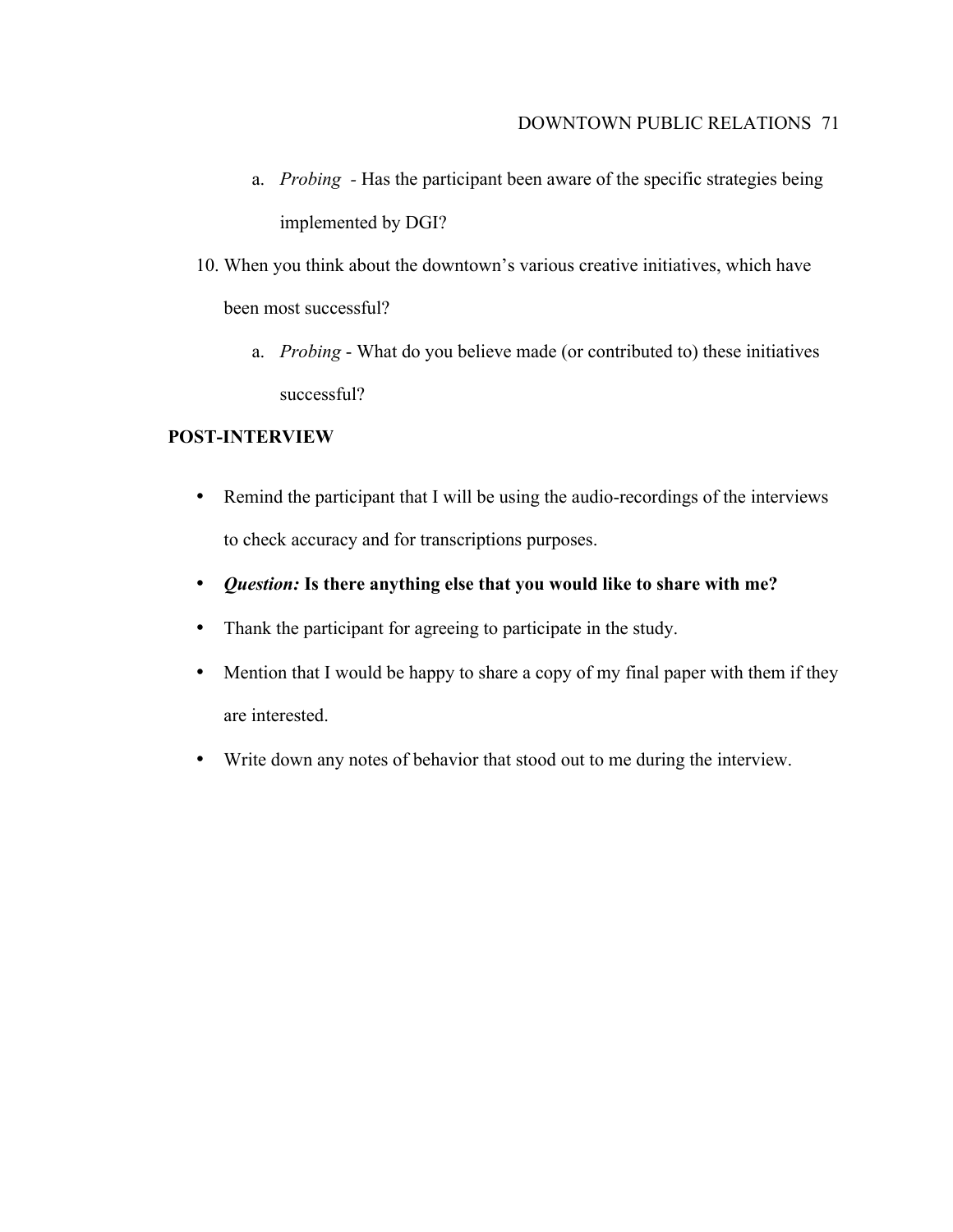# **APPENDIX C**

# **Secondary Research Analysis**

The researcher will conduct a secondary research analysis of 109 completed event surveys from March 2009 and April 2009. Goshen College students conducted the surveys during downtown Goshen's First Fridays events. The researcher already has access to this data via Professor Carlos Guiterrez.

The researcher will code the data as follows:

- 1. Gender:  $(M 1, F 2)$
- 2. Zip Code  $(46526 1, 46528 2, 46540 3, 46514 4, 46516 5, 46553$  $-6$ ,  $46517 - 7$ ,  $46565 - 8$ ,  $46567 - 9$ ,  $46614 - 10$ , Other – 11)
- 3. Ethnicity (Caucasian 1, Hispanic or Latino 2, African American 3, Asian – 4, Other – 5)
- 4. Age  $(18-25-1, 26-35-2, 36-45-3, 46-55-4, 56-65-5, 66$  or older 6)
- 5. Ages of children (infant 1, 2-5 2, 6-10 3, 11-15 4, 16 or older 5, 19 or older  $-6$ )
- 6. Number of people in the household  $(1-1, 2-2, 3-3, 4-4, 5)$  or more  $-5$ )
- 7. On a scale of 1-5, 1 being negative 5 being positive, what kind of impact has First Fridays had in the community?  $(1-1, 2-2, 3-3, 4-4, 5-5)$
- 8. How many times a year do you attend First Fridays?  $(1-4-1, 5-8-2, 9-1)$  $12 - 3$ , first time - 4)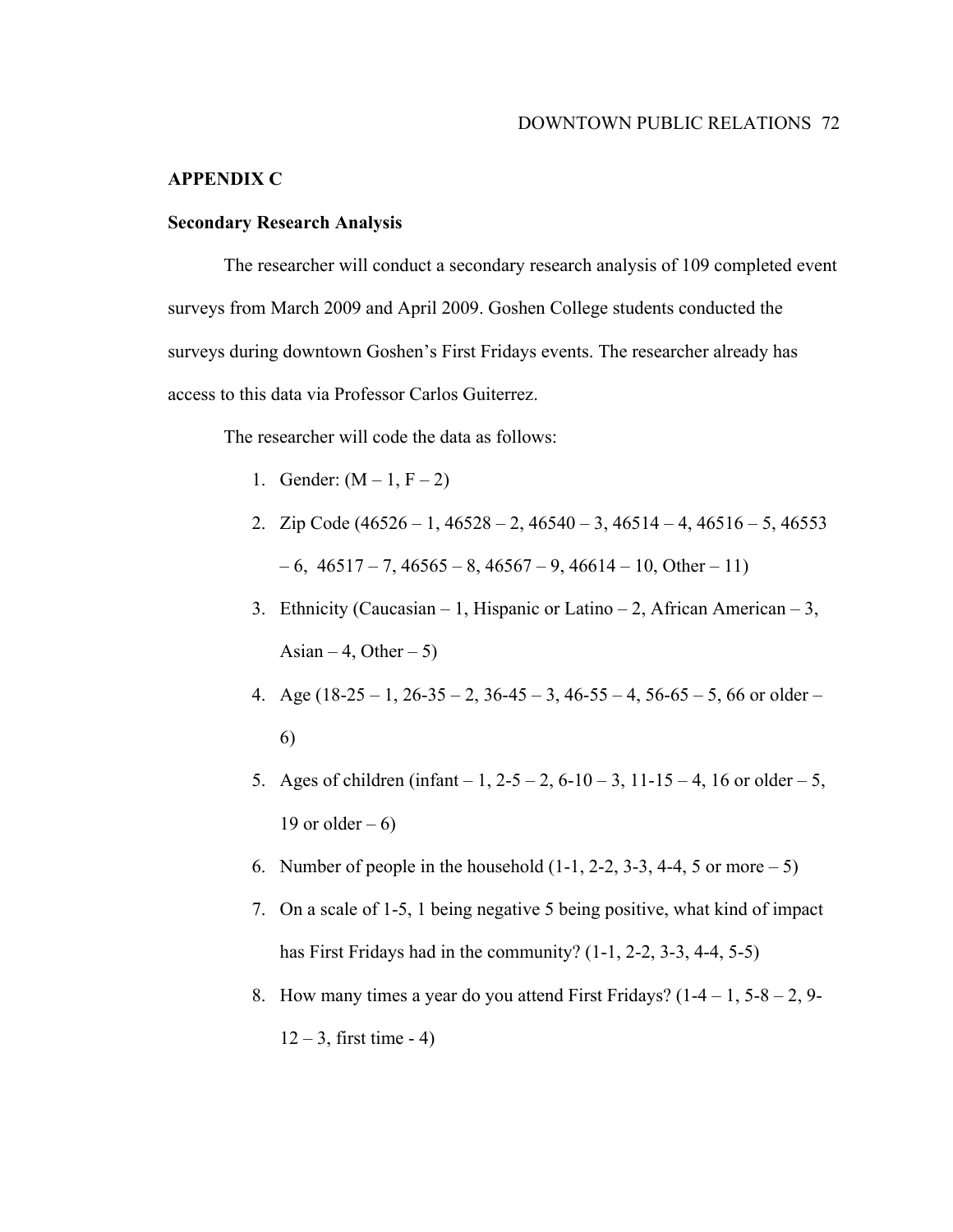- 9. How often do you shop downtown Goshen? At least once every… (week 1, 2 weeks – 2, 3 weeks – 3, month – 4, occasionally – 5, never – 6)
- 10. How did you hear about First Fridays? (word of mouth 1, newspaper/radio/tv – 2, flyer/brochure – 3, Internet – 4, RedPost – 5, Other –  $6$ )
- 11. Have you brought a guest to First Fridays? (Yes  $-1$ , No  $-2$ )
- 12. If yes, how many? (1-1, 2-2, 3-3, 4-4, 5 or more 5)
- 13. Are you planning on eating in downtown tonight? (Yes  $-1$ , No  $-2$ )
- 14. If yes, where? Durenguenze 1, Il Forno 2, Matterns 3, Olympia 4, Venturi/falafel – 5, Wiener Circle – 6, Nut Shoppe – 7, Olympia – 8, Constant Spring  $-9$ , Other  $-10$ )
- 15. How much do you typically spend at First Fridays? (None  $-1$ , 1-20  $-2$ ,  $21-40-3$ , 41-60 – 4, 61 or more – 5)
- 16. On average, how many stores do you visit during First Friday that you normally would not? (None  $-1$ ,  $1-3-2$ ,  $4-6-3$ , 7 and above  $-4$ )
- 17. Do you find the children's activities age appropriate? (Yes  $-1$ , No  $-2$ )
- 18. If no, why not? (throw out question, little to no response)
- 19. Do you find the monthly themes attractive? (Yes  $-1$ , No  $-2$ )
- 20. Why? (throw out question, little to no response)
- 21. How satisfied are you with the First Fridays events? (None 1, Neutral
	- 2, Somewhat  $-3$ , Very  $-4$ )
- 22. Would you recommend First Fridays? (Yes  $-1$ , No  $-2$ )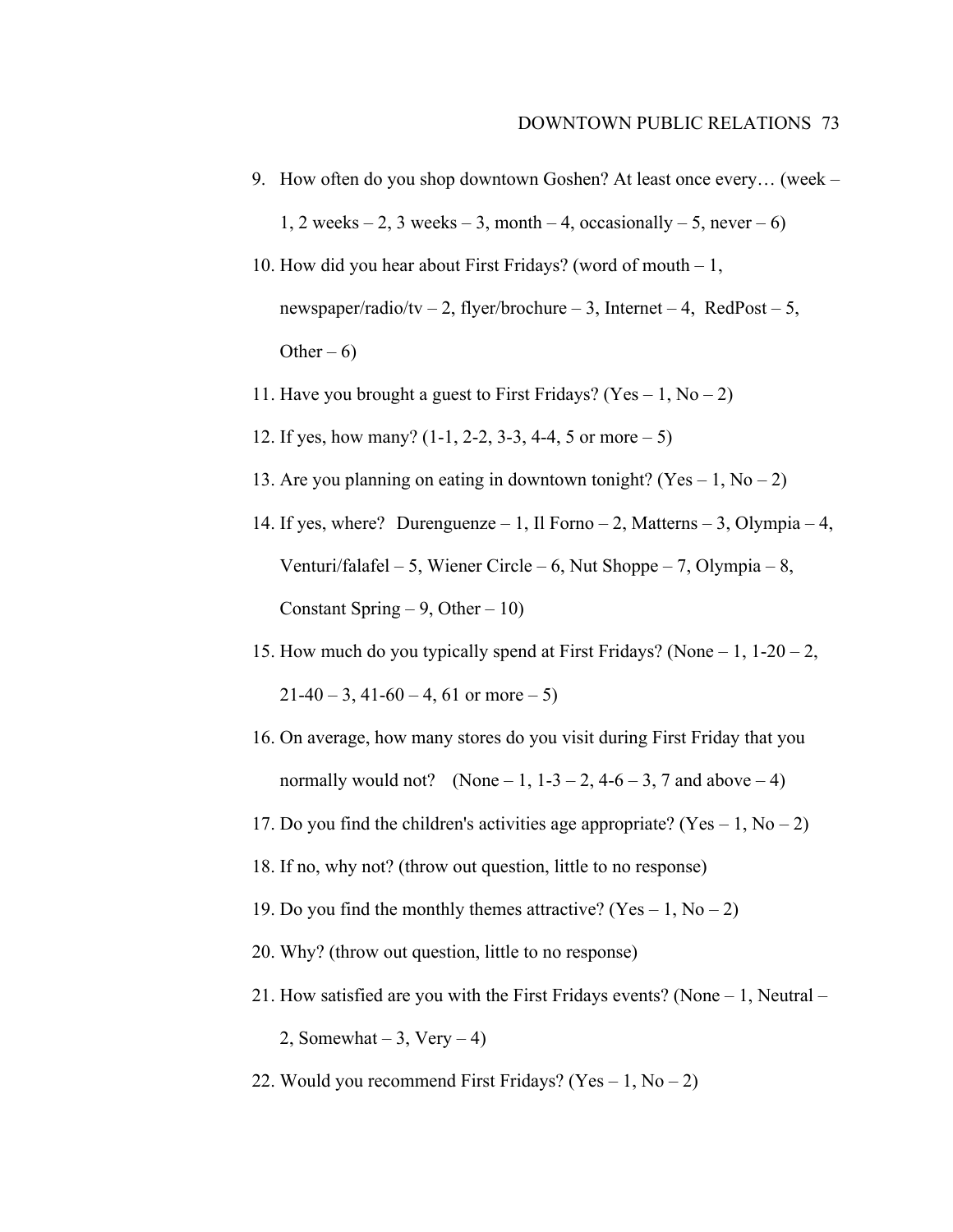#### DOWNTOWN PUBLIC RELATIONS 74

- 23. Why? (use for quotes only)
- 24. Suggestions for improvement? (use for quotes only)

Questions to answer in the data analysis:

- 1. What percentage of people would recommend First Fridays?
- 2. How satisfied are event-goers with First Fridays? (Mean: 3.73)
- 3. Does the age of the participant affect the amount of money they spend at a First Fridays?
- 4. On average, how much money are people spending at a First Fridays?
- 5. Do event-goers feel First Fridays has positively impacted the community?
- 6. Is there a correlation between how many First Fridays someone attends, how many stores they visit, how often they shop downtown and how much money they spend at First Fridays?
- 7. Is there a correlation between how many First Fridays one attends, and whether or not they would recommend First Fridays?
- 8. Is there a correlation between whether someone feels First Fridays has positively impacted the community and how often they shop downtown?
- 9. What percentage of people planned to eat downtown that night?
- 10. Is there a correlation between how satisfied the participant is with First Fridays and how much money they spend at First Fridays?
- 11. Is there a correlation between how many First Fridays one attends and how often they shop downtown?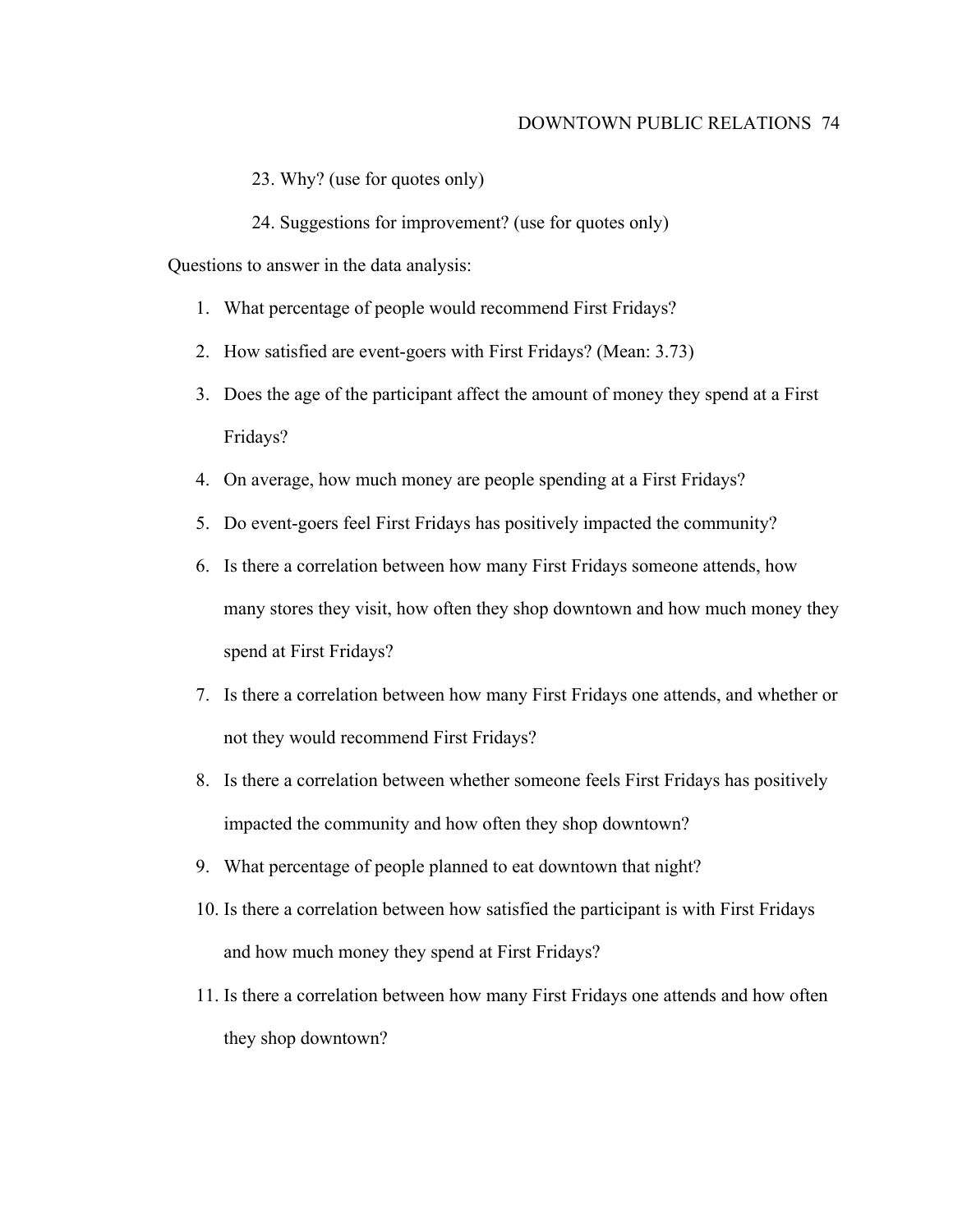## **APPENDIX D**

## **Data analysis tables of online business surveys**

| Table 4.1                                                                             |          |               |
|---------------------------------------------------------------------------------------|----------|---------------|
| What are the specific reasons you chose to locate your business downtown?             |          |               |
|                                                                                       | Response | $\frac{0}{0}$ |
| Affordability                                                                         | 9        | 47            |
| Downtown Goshen, Inc.                                                                 | 6        | 32            |
| Family                                                                                | 8        | 42            |
| First Fridays program                                                                 | 7        | 37            |
| Lively city center                                                                    | 15       | 79            |
| Other                                                                                 | 6        | 32            |
| Tax incentives                                                                        | $\theta$ | $\theta$      |
| Note: Other specified as Goshen College, limited competition, opportunity for growing |          |               |

Note: Other specified as Goshen College, limited competition, opportunity for growing my type of business, wanted to be a part of the downtown Goshen renaissance, Chamber of Commerce, many contacts in surrounding Eklhart County area

# Table 4.2

*Has your employee base increased, decreased or stayed the same over the last five years?*

|                 | Response | $\frac{0}{0}$ |
|-----------------|----------|---------------|
| Increased       |          |               |
| Decreased       |          |               |
| Stayed the same |          | 38            |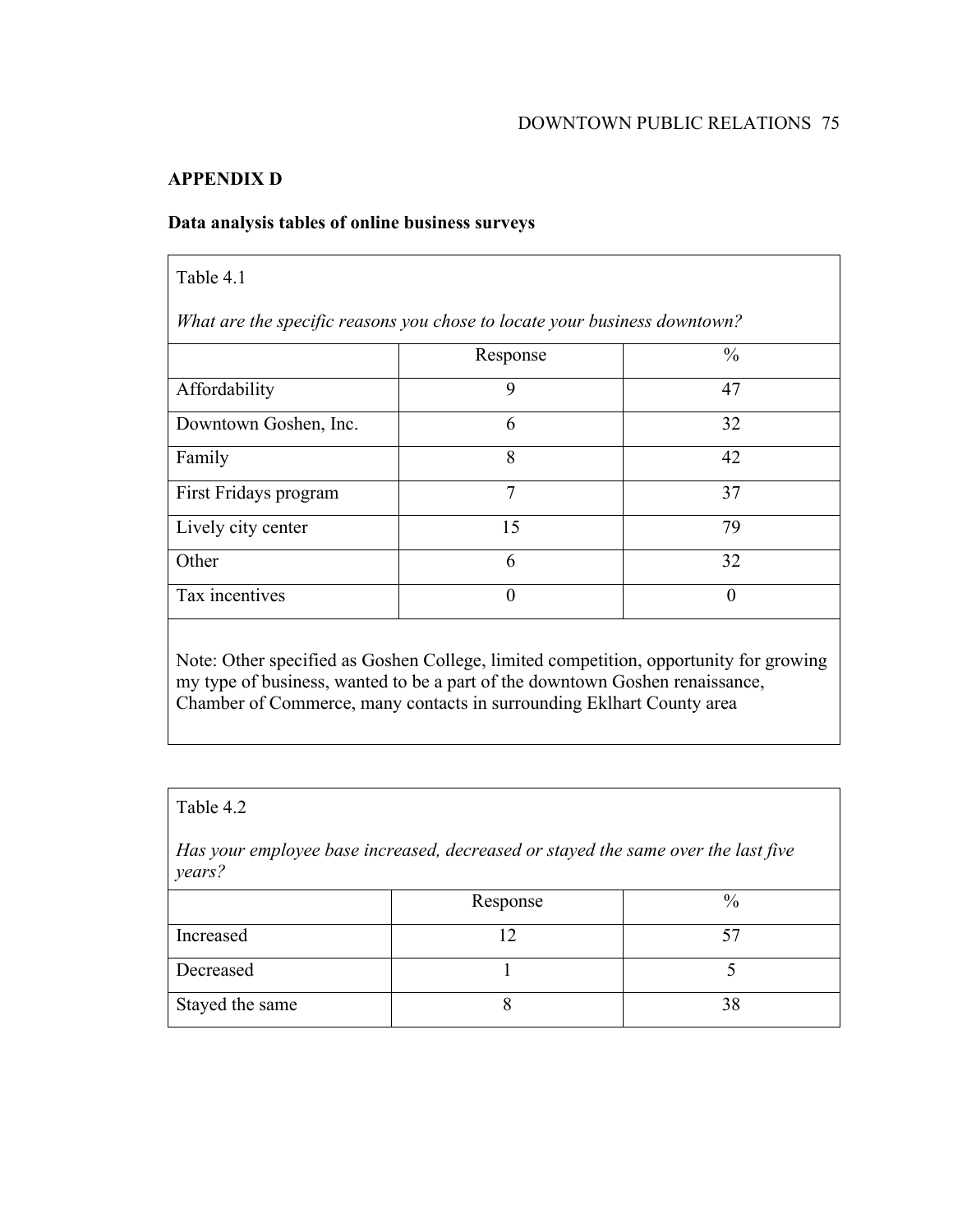## DOWNTOWN PUBLIC RELATIONS 76

### Table 4.3

*Has your revenue increased, decreased or stayed the same over the last five years?*

|                 | Response | $\frac{0}{0}$ |
|-----------------|----------|---------------|
| Increased       |          | 74            |
| Decreased       |          |               |
| Stayed the same |          |               |

#### Table 4.4

*Indicate your agreement or disagreement with the statement, "First Fridays has had a positive impact on my business."*

|                            | Response |  |
|----------------------------|----------|--|
| <b>Strongly Disagree</b>   |          |  |
| Disagree                   |          |  |
| Neither Agree nor Disagree |          |  |
| <u>Agree</u>               |          |  |
| <b>Strongly Agree</b>      |          |  |

#### Table 4.5

*In thinking about your most recent experience with DGI, was the quality of customer service you received:*

|           | Response | $\frac{0}{0}$ |
|-----------|----------|---------------|
| Very Poor |          |               |
| Poor      |          |               |
| Fair      |          |               |
| Good      |          | 4U            |
| Very Good |          |               |